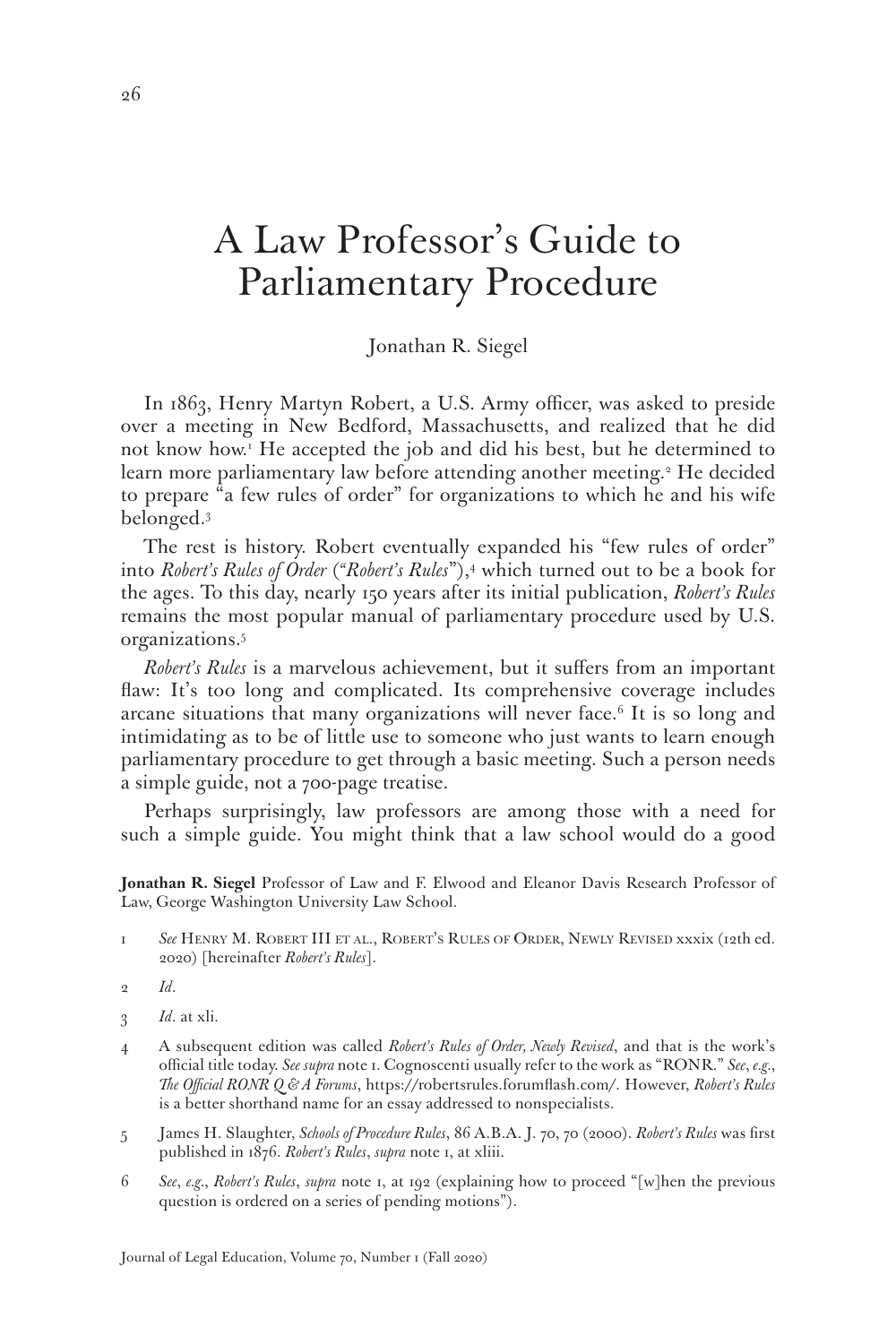job of running its faculty meetings according to parliamentary procedures. Parliamentary procedures are, after all, a set of procedural rules,<sup>7</sup> and if any group within a university should be knowledgeable about such rules, it would be the law faculty. Law faculties consist almost entirely of lawyers, and lawyers are skilled at learning procedural rules. Many law professors are expert in civil, criminal, or administrative procedure.

Nevertheless, most law professors are surprisingly deficient in their knowledge of parliamentary procedure.8 Many have no idea how to chair or even participate in a meeting at which matters are debated and decided. In a classroom or a courtroom, most law professors could confidently explain the difference between personal jurisdiction and subject matter jurisdiction, or between claim preclusion and issue preclusion. Put them in a deliberative meeting, however, and many couldn't tell a quorum from a quintet.

In this essay, I do my best to help. I explain why I learned the rudiments of parliamentary procedure and why you should too.9 I dispel some common myths about parliamentary procedure that are surprisingly prevalent.<sup>10</sup> I report the results of an empirical study I conducted of faculty at law schools throughout the United States regarding the parliamentary procedures they use at their faculty meetings.<sup>11</sup>

Most important, I set forth a simple guide that contains, in just a few pages, enough parliamentary procedure to get you through a typical faculty meeting or other meeting that you might attend or chair.12 Most books on parliamentary procedure are like *Robert's Rules*—they are hundreds of pages long and intimidating to beginners.<sup>13</sup> My brief guide tells you what you really need to know in just a few pages. If all faculty members could learn this much parliamentary procedure, faculty meetings would run more smoothly.

- 7 *See*, *e.g.*, Saul Levmore, *Parliamentary Law, Majority Decision Making, and the Voting Paradox*, 75 Va. L. Rev. 971, 979 (1989) (defining "parliamentary law" as "the rules of order followed at relatively formal meetings").
- 8 Indeed, this is true of lawyers generally. *See* Slaughter, *supra* note 5, at 70 (noting that "lawyers typically have little actual exposure to parliamentary law" and that parliamentary procedure is a "blind spot in the law"). Even members of Congress, whose jobs revolve around parliamentary procedure, know less parliamentary law than they used to and instead rely on professional parliamentarians to resolve procedural questions. Jonathan S. Gould, *Law Within Congress*, 129 Yale L.J. 1946, 1964 (2020).
- 9 *See infra* Parts I–II.
- 10 *See infra* Part V.
- 11 *See infra* Part III. Individual findings from this study appear throughout this essay.
- 12 *See infra* Part IV.
- 13 *See*, *e.g.*, *Robert's Rules*, *supra* note 1 (714 pages); American Institute of Parliamentarians, Standard Code of Parliamentary Procedure (2012) [hereinafter *Standard Code*] (326 pages); George Demeter, Demeter's Manual of Parliamentary Law and Procedure (2001) [hereinafter *Demeter's Manual*] (374 pages).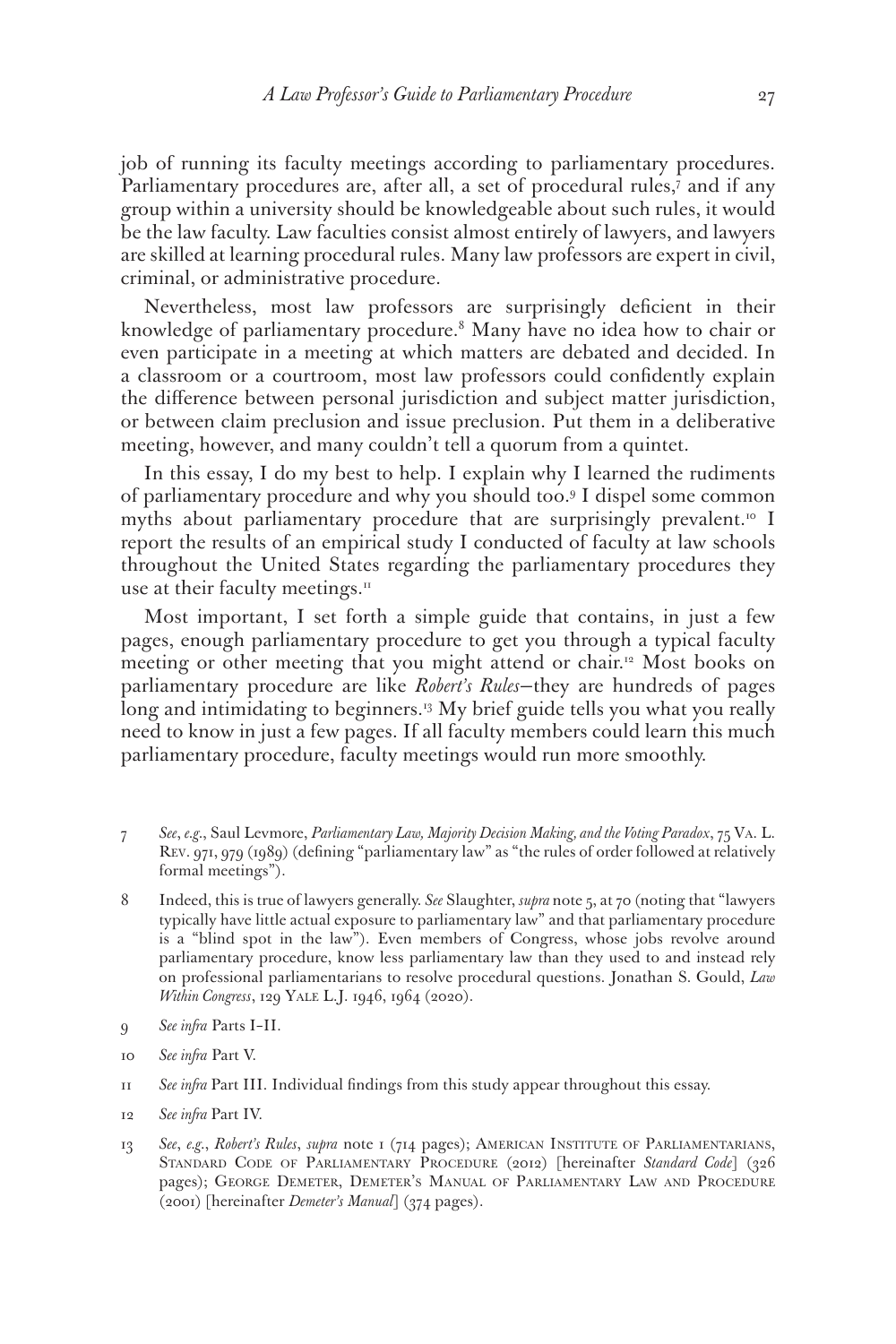Like any body of law, parliamentary procedure has its subtleties. To master it—to know enough to serve as a real parliamentarian—is complex. But to learn enough to get through a faculty meeting is simple; it's fun; it's useful; and you should do it.

Part I of this essay sets forth reasons to learn basic parliamentary procedure, and Part II recounts my own experience of doing so. Part III reports the results of a study I conducted regarding the parliamentary practices of law school faculty meetings. Part IV, the heart of the essay, sets forth "Siegel's Simplified Guide to Parliamentary Procedure," which contains the principles of parliamentary procedure that come up most often at faculty meetings. Finally, Part V dispels some common myths about parliamentary procedure.

#### **I. Why Learn Basic Parliamentary Procedure?**

There are several reasons law faculty members should learn at least the basic rules of parliamentary procedure.

#### *A. Knowledge is Power*

The main reason to learn at least a little parliamentary procedure is simple: Knowledge is power. If you remain ignorant of parliamentary procedure, you will be at the mercy of those who know it. At some point, you will try to accomplish something in a faculty meeting or other meeting only to encounter a parliamentary obstacle. If you know nothing of parliamentary procedure, you may be helpless. With just a little knowledge, you can avoid the frustration of being outmaneuvered.

A law professor's needs in this regard are, to be sure, less urgent than those of a professional legislator. Faculty meetings rarely involve ruthless attempts to exploit rules of parliamentary procedure to gain an unfair advantage.<sup>14</sup> Law professors rarely attempt to "fill the amendment tree"<sup>15</sup> or to block a measure by filibustering.<sup>16</sup>

Still, even law faculty members are not above some procedural maneuvering. Faculty members rarely filibuster, but they might try to refer a measure to

- 14 *See infra* Part III (reporting survey response on unfair procedural tactics).
- 15 "Filling the amendment tree" is a procedural tactic in which a member or members of an assembly propose as many amendments to a pending measure as the rules of parliamentary procedure allow, thereby blocking the opportunity for other members to propose amendments. In the U.S. Senate, the right of the majority leader to be recognized in preference to other senators allows the majority leader to exploit this tactic. *See Filling the Amendment Tree in the United States Senate*, CONGRESSIONAL RESEARCH SERVICE, at 1-2 (2015), https://crsreports.congress.gov/product/pdf/RS/RS22854.
- 16 To "filibuster" is to block a vote on a measure by refusing to allow debate on the measure to come to an end. This device is famously used in the U.S. Senate, where it takes a three-fifths supermajority vote to force an end to debate on most substantive legislation. *See* Catherine Fisk & Erwin Chemerinsky, *The Filibuster*, 49 STAN. L. REV. 181, 182 (1997); RULES OF THE UNITED STATES SENATE, RULE XXII. But it is rare in faculty meetings. See infra Part III (reporting survey response on filibusters).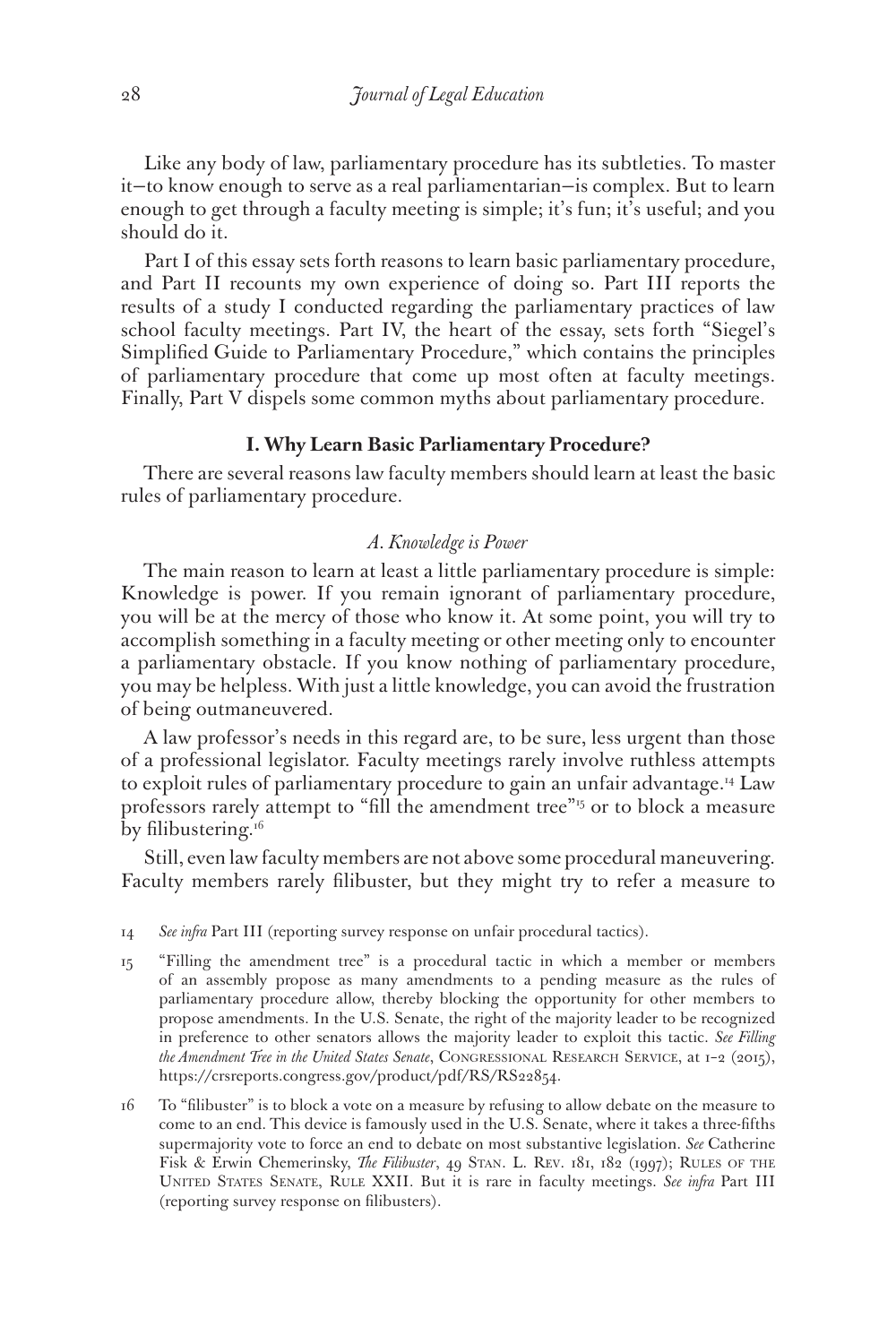a committee, perhaps with the hope that it will never be heard from again. Suggesting the absence of a quorum could derail measures in many a faculty meeting. So you need to know at least enough parliamentary procedure to be able to hold your own against those who are versed in it.

#### *B. Procedural Knowledge Protects Against Misconceptions*

You may need to protect yourself not only from those who know parliamentary procedure, but from those who don't but imagine that they do. Many faculty members believe in erroneous but widely held misconceptions about parliamentary procedure. Understanding the rudiments of parliamentary procedure can enable you to protect your interests and those of your school from these misconceptions.

Consider some examples of parliamentary questions that might arise during a faculty meeting, each of which is the subject of common misunderstanding. Would you know what to do in these situations?

- While a measure is under debate, a faculty member proposes a "friendly" amendment to it. The proposer of the original measure "accepts" the amendment. Is the amendment thereby adopted? If you regarded the amendment as undesirable, could you do anything to block it? $17$
- Debate on a measure has gone on for a long time, and just when it looks as if you might finally get your turn to speak, an impatient colleague shouts out "Call the question!" The dean says, "Professor Bully has called the question. All those in favor of the proposal, say 'aye' . . . ." Does the vote proceed, or do you have a right to debate further?<sup>18</sup>
- Your school's rules require "a two-thirds vote" for a certain action, such as a faculty appointment or a tenure recommendation. Out of sixty faculty members eligible to vote on the matter, fifty attend the meeting at which it is discussed. Out of those in attendance, thirty vote in favor of the candidate, fifteen vote against, and five abstain. Exactly two-thirds of those present and voting have voted in favor of the action, but not every eligible voter is present, and not every eligible voter present has voted. Is the action successful or unsuccessful? Many faculty members wouldn't know the answer, while others would confidently state an incorrect answer. Could you save the day if a candidate you liked (or disliked) were erroneously declared defeated (or approved)?19
- A measure you favor is being debated and Professor Bully moves that the measure be "tabled." Professor Petty seconds the motion and observes that a motion to table is nondebatable and may be adopted by majority vote. Is

19 *See infra* text accompanying note 90.

<sup>17</sup> For the answer, *see infra* text accompany notes 53–54, 72–73.

<sup>18</sup> *See infra* text accompanying notes 74-75.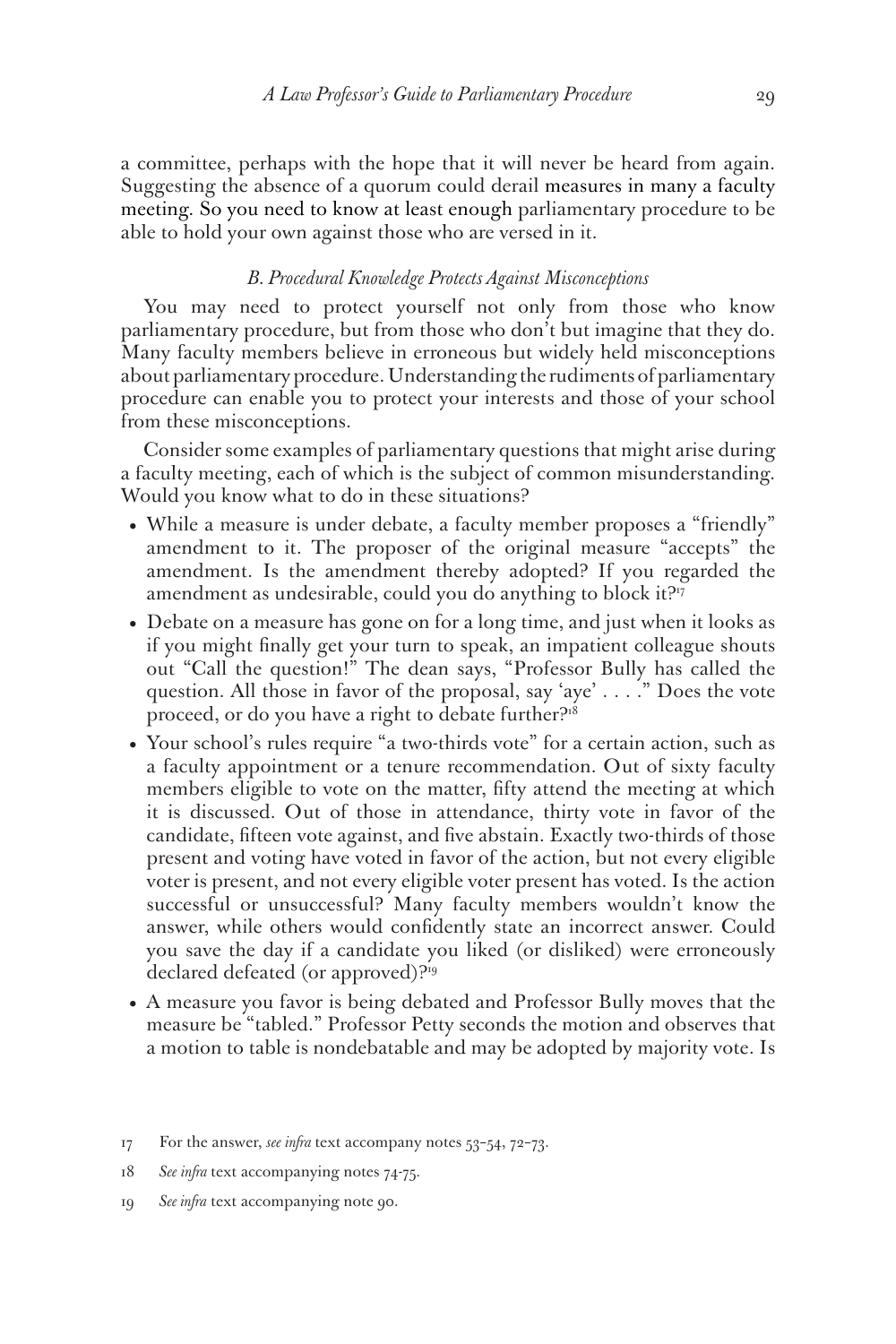that right? Can a majority "table" a pending motion without debate? And if it can, what does "tabling" something actually mean?20

With just a little knowledge of parliamentary procedure, you could easily handle the above-stated scenarios, and many others. But if you, like most faculty members, choose to remain ignorant on this score, you will be vulnerable to incorrect results.

## *C. Proper Procedure Improves Meetings*

Proper application of parliamentary procedure helps meetings run smoothly. Although parliamentary rules sometimes seem restrictive or even fussy, a little restrictiveness is essential to getting business done in a meeting of any substantial size. If you have ever sat through a meeting that did not observe a reasonable degree of parliamentary procedure, you can appreciate how valuable such procedure can be.

Have you ever been in a meeting in which someone proposes an amendment to a proposal, and then, after some discussion, someone else proposes a different, unrelated amendment, and discussion turns to this second amendment even though the first one has not been resolved? Or in which, when it's time to vote, faculty members do not understand what they are voting on?<sup>21</sup> Considerable frustration can result from meetings in which people do not know what is under discussion, or in which discussion wanders from one point to another without clearly resolving any of them. Basic parliamentary procedure can help keep your faculty's meeting on track.

#### *D. You Can't Count on the Dean*

You might expect that even if no one else at your school knows much about parliamentary procedure, at least the person chairing your school's faculty meetings would be compelled to learn enough to get by. But if your school's faculty meetings, like those of most law schools, are chaired by your dean, you may quickly discover that your dean is no more knowledgeable about parliamentary procedure than the average faculty member, which is to say, hardly knowledgeable at all. You can't count on the dean to keep a meeting running smoothly.

Why is this? The main reason is that deans do not become deans because of their mastery of the rules of parliamentary procedure. In searching for a dean, schools look for visionary, entrepreneurial people<sup>22</sup>-people who can dream

- 21 *See* Jeremy Waldron, *The Dignity of Legislation*, 54 Mary. L. Rev. 633, 662 (1995) ("When discussion is exhausted, a vote may be called for, and—if my experience of law faculty meetings is any indication—someone will immediately leap to their feet and say: 'I'm confused. What exactly are we voting on?'").
- 22 *See*, *e.g.*, Jack M. Weiss, *A Causerie on Selecting Law Deans in an Age of Entrepreneurial Deaning*, 70 La. L. Rev. 923, 924 (2010) ("[T]he dean's success or failure will turn on his or her ability to function as an entrepreneur."); Victor L. Streib, *Law Deanships: Must They Be Nasty, Brutish, and*

<sup>20</sup> *See infra* text accompanying notes 77-81.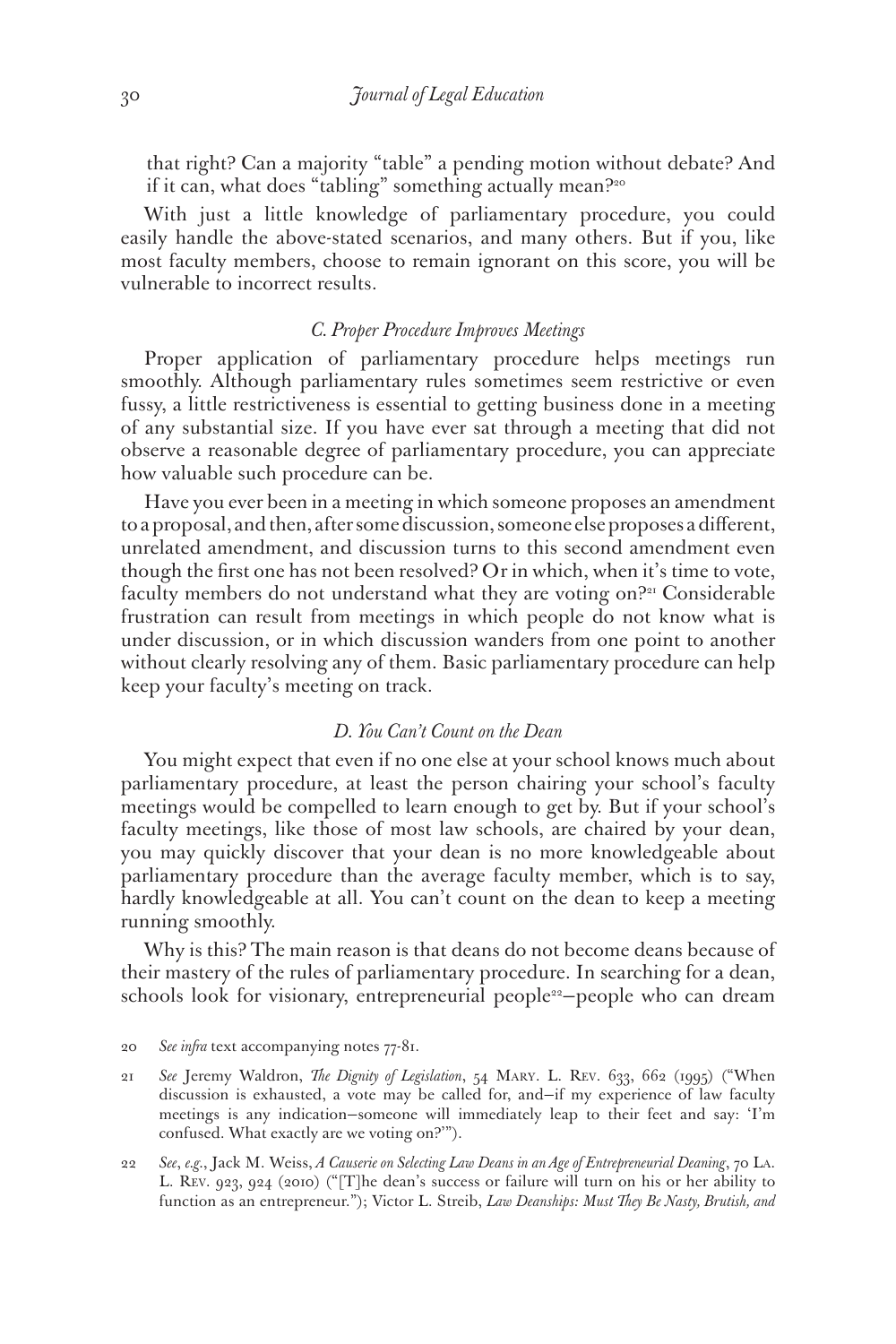up exciting schemes and make them happen, people who can charm faculty, students, and alumni, and, above all, people who can persuade other people to give the school lots of money.<sup>23</sup> No one in the dean search process says, "What we really need is a dean who understands faculty meeting procedures."

Indeed, not only is knowledge of the rules of meeting procedure not a requisite for the dean, but in my experience the kind of person who becomes the dean tends to view rules with a certain amount of disdain. The dean wants to get things done. Deans frequently have to look past the sticklers, naysayers, and bean counters who are always finding some reason that a proposed idea cannot be carried out.<sup>24</sup> So deans are usually not that interested in studying the niceties of meeting procedure. And besides, a dean has a thousand other things to do, most of which take priority over such study.

#### *E. You Might be Running the Meeting*

At most law schools, the dean presides over faculty meetings, so if you are not the dean, running the meeting is not your job. But you might be called upon to chair a meeting of some other organization you belong to, or at least to help that meeting follow proper meeting procedures. The other members may assume that you, as a lawyer, have some procedural expertise.<sup>25</sup> So you might wish to have enough knowledge to live up to their expectations.

#### *F. Parliamentary Procedure is Not Hard to Learn*

Finally, picking up enough parliamentary procedure to get through a basic faculty meeting is not difficult. It is true that the project might seem daunting at first. As noted above, the dominant work on the topic, which your faculty has probably adopted as its parliamentary authority, is *Robert's Rules*. 26 Weighing in at an intimidating 714 pages, *Robert's Rules* might easily put off anyone with a casual interest in learning the basics of parliamentary procedure.

Moreover, not only is *Robert's Rules* long, it is also formal and fussy. Possibly this is because it was first published in  $1876$ ,<sup>27</sup> and its subsequent editions have never quite shaken off its old-fashioned style. Whatever the reason, *Robert's Rules* seems to prefer stuffy, antiquated ways of doing business. For example:

*Short?*, 44 J. LEGAL ED. 116, 122 (1994) ("None of the roles of the law dean make much sense if the dean is not a visionary leader.").

<sup>23</sup> *E.g.*, Michael K. Young, *And What Surprised You Most About Your New Job? Reflections on Becoming a Dean*, 33 U. Tol. L Rev. 275, 277 (2001) ("the faculty really wants the dean to raise money and lots of it").

<sup>24</sup> *See*, *e.g.*, Lawrence Ponoroff, *From Water Closets to Alumni Relations: A Few Reflections on Where the Dean's Time is Most Productively Deployed*, 36 U. Tol. L. Rev. 137, 146 (2004) ("our job as deans . . . is to bring the naysayers along through explicative dialogue").

<sup>25</sup> *See* Slaughter, *supra* note 5, at 70 ("[S]ince lawyers are presumed to know parliamentary law, they often are asked to preside or assist at meetings.").

<sup>26</sup> *See infra* Part III (reporting survey response on adoption of *Robert's Rules* by law faculties).

<sup>27</sup> *See Robert's Rules*, *supra* note 1, at xliii.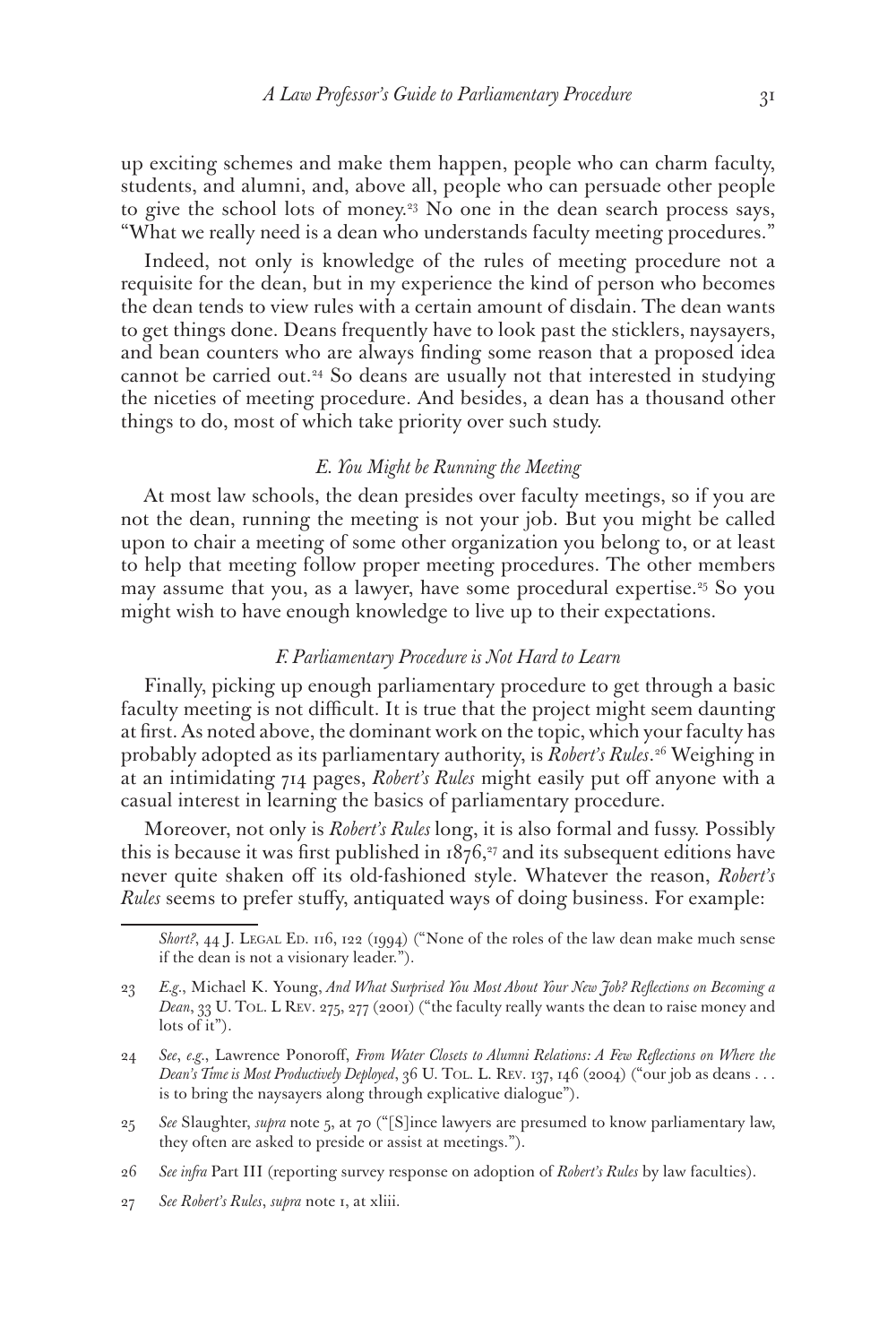- *• Robert's Rules* recommends that after a motion is made and seconded, the chair should invite debate on the motion by asking, "Are you ready for the question?"<sup>28</sup> This head-scratching inquiry is not likely to convey to most people that they are being invited to *debate* the motion. Not until 2011 did a new edition grudgingly allow that a chair might also open debate "less formally" by asking "Is there any debate?"29
- *• Robert's Rules* provides that someone who wants to end debate and bring a motion to a vote should say, "I move the previous question."30 This awkward, old-fashioned phrase would likely puzzle most people attending a modern meeting.
- *• Robert's Rules* instructs those speaking at a meeting to avoid referring to one another by name.<sup>31</sup> This practice is often followed in legislative bodies, which is why you may hear one U.S. senator call another "the senator from Arizona,"<sup>32</sup> but do you really want to have to refer to a colleague as "the professor who teaches torts"?
- *• Robert's Rules* also provides that people speaking at a meeting should address the chair, not one another, even when asking a question of someone other than the chair.33 Combining this requirement with the previous one means that after a committee gives a report, someone who wants to ask the committee, "Did you consider how your recommendation would affect first-year students?" is really supposed to say, "Madam Chair, could the committee member who gave the report tell us whether the committee considered how its recommendation would affect first-year students?"

 And on and on.34 After plowing through hundreds of pages of this fussiness, a reader might be forgiven for imagining that *Robert's Rules* is designed for a meeting of gentlemen wearing frock coats and sporting mutton chop whiskers.

Prospects are slightly better if your faculty has adopted the American Institute of Parliamentarians' *Standard Code of Parliamentary Procedure* (the "*Standard Code*"), which is the leading competitor to *Robert's Rules*. 35 Although

- 29 *Id.* at 33–34, 37–38, 386.
- 30 *Robert's Rules*, *supra* note 1, at 187, 196.
- 31 *Id*. at 372.
- 32 *See*, *e.g.*, Cong. Rec. S1916 (Apr. 14, 2021) (statement of Mr. Cornyn) ("I agree with the Senator from Arizona").
- 33 *Robert's Rules*, *supra* note 1, at 372.
- 34 Other examples of archaic formalities prescribed by *Robert's Rules*: (1) The maker of a motion is supposed to *yield the floor* immediately after making the motion and wait to be recognized again by the chair before speaking to the motion. *Id.* at 30, 38. (2) A member who wishes to point out a problem such as difficulty hearing speakers because there is too much noise is supposed to interrupt the proceedings and say, "I rise to a question of privilege affecting the assembly." *Id*. at 215. Imagine the expression on your colleagues' faces if you tried that.
- 35 *See infra* Part III. *Robert's Rules* is said to be used as the parliamentary authority by about 80%

<sup>28</sup> *Id.* at 33.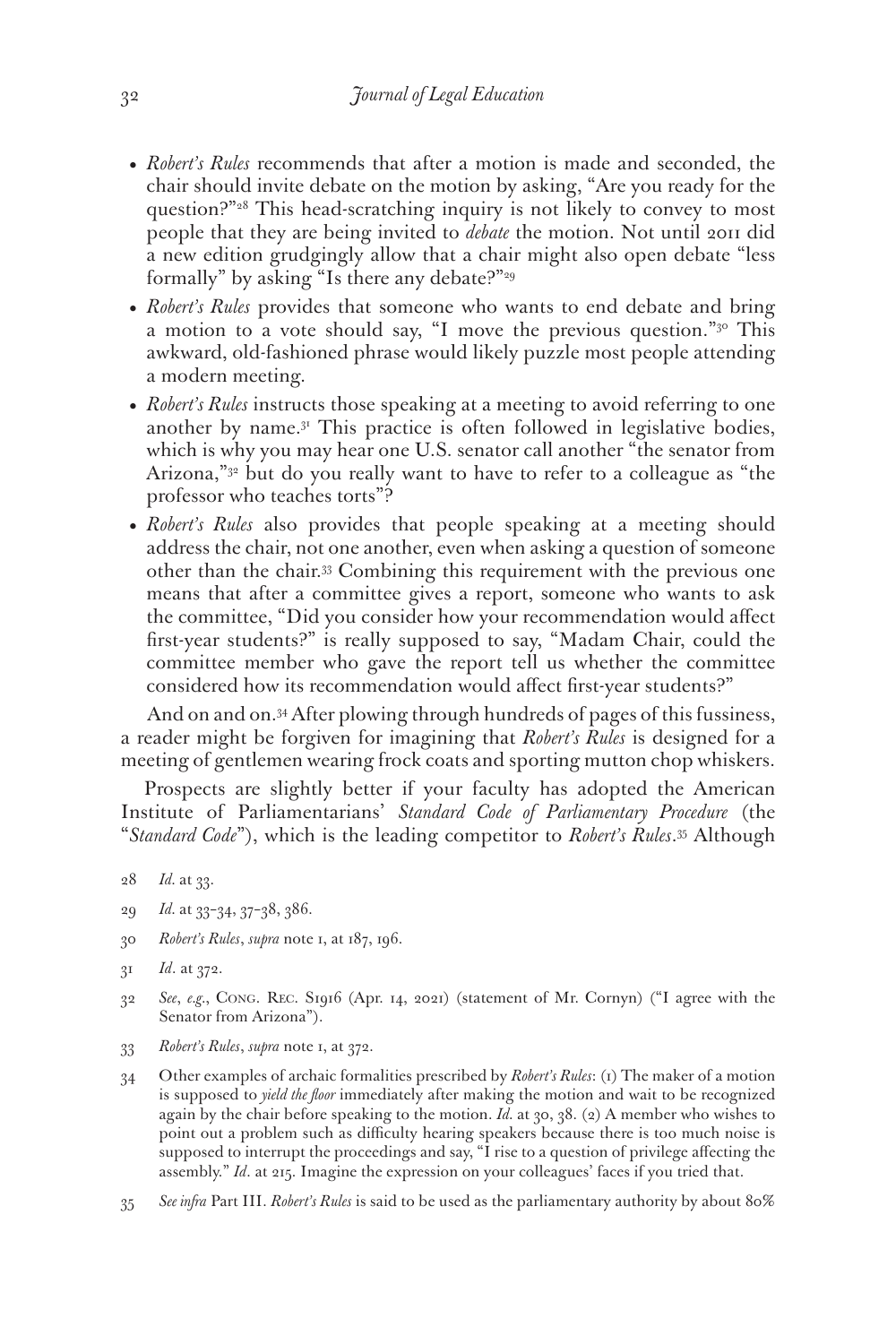still rather long at 336 pages, the *Standard Code* is much shorter than *Robert's Rules*, and it replaces some of the latter's archaic formalities with more modern language. For example, it refers to the motion "for the previous question" by the more intuitive name of a motion "to close debate and vote immediately." It also recommends that the chair invite discussion on a motion by asking, as one might expect, "Is there any discussion?" But the *Standard Code* has made little headway in displacing *Robert's Rules*, which is still the parliamentary authority of choice for law faculties,36 and even if your school has adopted the *Standard Code*, the prospect of mastering the whole volume can still seem like a lot of work.

But it is by no means necessary to master the entirety of either of these parliamentary authorities to be able to deal with the basic situations likely to arise during a typical faculty meeting. You can pick up the knowledge that you really need in less than a day. Even assuming your faculty uses *Robert's Rules*, you can get most of what you need by reading just one chapter, namely, Chapter 4, "The Handling of a Motion."37 In just twenty-four pages, this chapter takes you through the process of getting a motion adopted by a deliberative assembly, from the making of the motion, through debate, to the final vote on the motion. If you read this chapter you will know most of what you need to know, and you can dip into other parts of *Robert's Rules* at your leisure to fill in any further details that you care to learn.

Or, of course, you can read this essay. If you don't want to read any of *Robert's Rules*, the *Standard Code*, or any other parliamentary authority, that's fine; I read them for you. I selected those aspects of parliamentary procedure that you really need to know. I dispensed with fussy formalities that, as revealed by my survey and by my experience of many meetings, are rarely or never used in actual practice. With unnecessary padding deleted, I have whittled parliamentary procedure down to just six pages that anyone can understand. If you want enough knowledge to get you through a basic meeting and to protect your interests from people who think they know parliamentary procedure but don't, then *Siegel's Simplified Guide to Parliamentary Procedure* is for you.

#### **II. Origins of the Guide: My Journey through Parliamentary Procedure**

My own experience with parliamentary procedure didn't start until after I joined a law faculty and started to attend faculty meetings. Like many new faculty members, I said little at meetings during my first year but observed the proceedings keenly. Apart from my surprise that I already had a vote equal to everyone else's on faculty appointments, the thing that struck me most was

to 85% of organizations in the United States, with the *Standard Code* having a market share of about 10% to 15%, mostly consisting of societies of medical professionals. *E.g.*, Slaughter, *supra* note 5, at 70. Third-place *Demeter's Manual*, said to have a market share of about 5%, is used mostly by labor unions.

<sup>36</sup> *See infra* Part III (reporting survey results).

<sup>37</sup> *Robert's Rules*, *supra* note 1, at 28–51.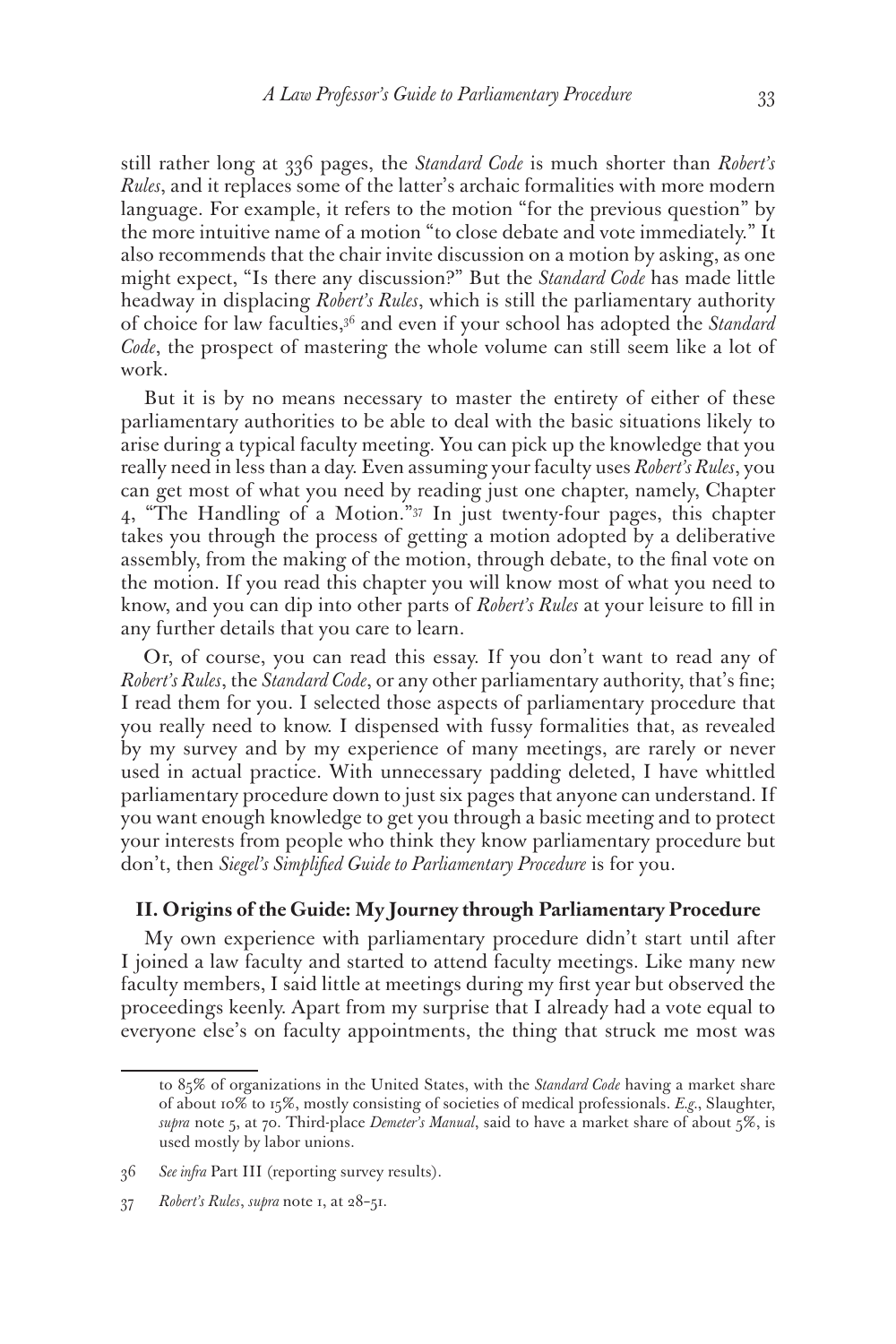how frequently faculty discussion gave rise to procedural issues. For example, the faculty might not know whether a motion required a second, or it could get tangled up when there were multiple requests to amend a pending proposal.

I quickly observed our faculty's method of dealing with these issues. Only one faculty member, whom I will discreetly call "Professor X," seemed to know anything about parliamentary procedure. Whenever a procedural issue arose, everyone would look at Professor X, Professor X would make a pronouncement about how to proceed, and the faculty would do whatever Professor X had said. Professor X was not officially designated as our parliamentarian, but inasmuch as only he had any relevant knowledge, his pronouncements on parliamentary procedure were accepted without question.

It seemed to me that this method of dealing with issues of parliamentary procedure was unsatisfactory. I don't mean to suggest that Professor X ever abused his de facto authority, which he exercised with avuncular charm. Still, I didn't think it was appropriate for a single faculty member to have so much power over our proceedings. As every law professor knows, the ability to dictate the procedural rules for a proceeding can have an important impact on the substantive outcome.38 Even if Professor X never led us down an incorrect procedural path through guile, he might do so through error, and such an error could affect the outcome of our meetings.

I therefore decided to take a look through *Robert's Rules*, which our faculty rules adopted as our parliamentary authority, so that there could at least be *two* faculty members who knew something about parliamentary procedure. It was not my desire to displace Professor X in his role as our faculty's informal parliamentarian. Rather, I thought that if there were two faculty members who had at least a rudimentary understanding of parliamentary procedure, we could act as checks on each other.

I soon discovered that once you get over being intimidated by the length and formality of *Robert's Rules*, parliamentary procedure is not that hard, and it's actually rather fun to learn, or, at least, a law professor might think so. Parliamentary procedure is, essentially, a body of law, and who among us has not discovered unexpected pleasure in learning a body of law? If we didn't feel that way, we wouldn't have become law professors.

I therefore read through enough of *Robert's Rules* to feel that I could also speak up when issues of parliamentary procedure arose. I began to do so, and it wasn't long before people realized that I had some understanding of parliamentary procedure. After a while, although it was never my intention to cause this to happen, Professor X quietly discontinued volunteering opinions on procedural matters, and people started looking in my direction rather than his when procedural questions arose. After several years in which I provided advice informally in this way, the dean's office asked me to serve officially as our faculty's parliamentarian.

38 *See*, *e.g.*, Paul D. Carrington, *Politics and Civil Procedure Rulemaking: Reflections on Experience*, 60 Duke L.J. 597, 617 (2010) ("Procedural rules have substantive consequences").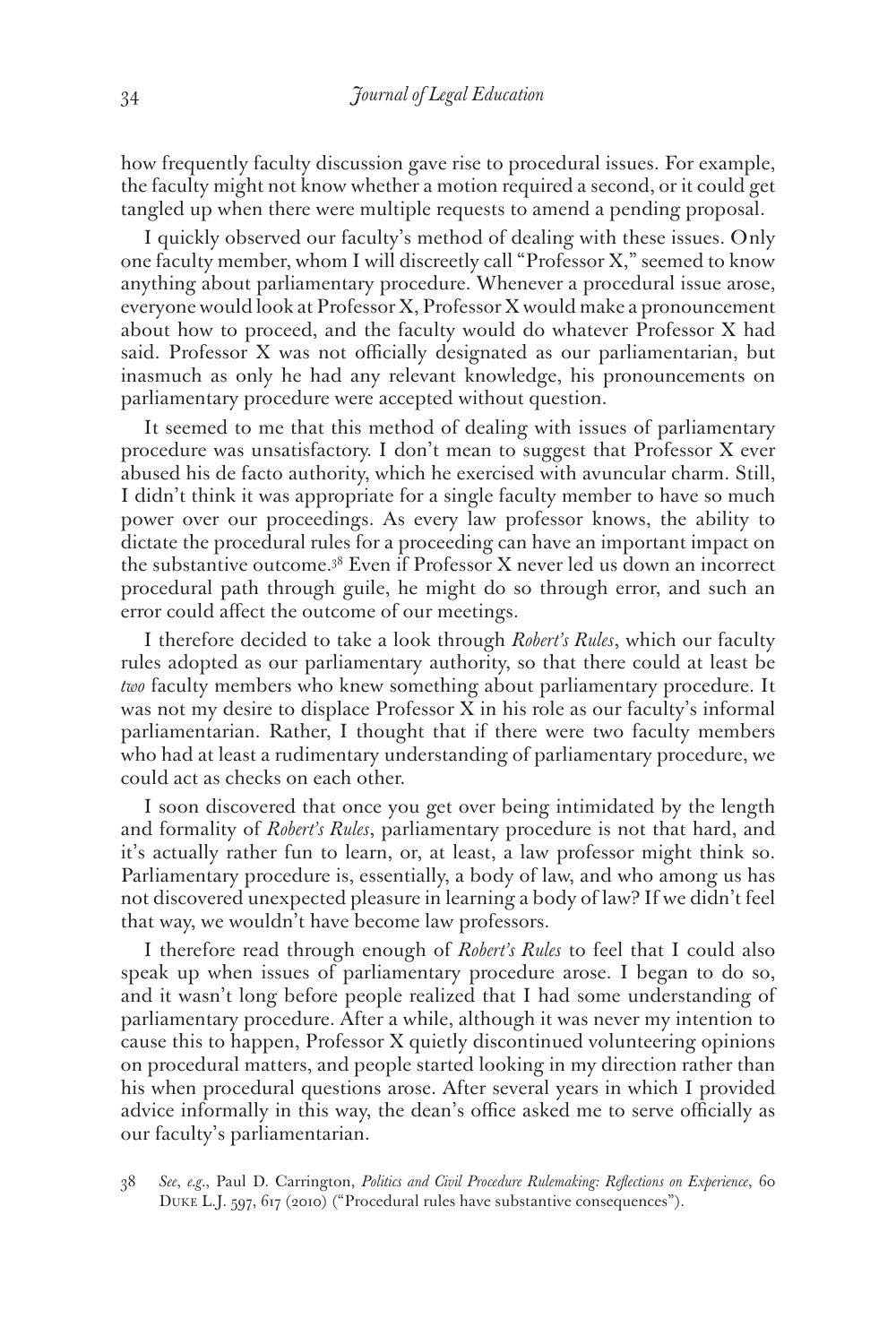A further experience, in which my knowledge of parliamentary procedure also came in handy, led me to take the additional step of actually writing up my own brief guide to the rules of parliamentary procedure. I took some time off from academia to serve as the director of research and policy of the Administrative Conference of the United States (ACUS). ACUS is a federal government agency, but an unusual one: Its mission is to study the procedures used at other federal agencies and recommend improvements.39 It is therefore rather like a think tank or a consulting firm, except that it is within the federal government.

ACUS recommendations require approval by the "assembly" of ACUS, which consists of the ACUS chairman, sixty "government members," each of whom works primarily at some other federal agency, and forty "public members," who are drawn from outside government.<sup>40</sup> The assembly is divided into committees. The committees hold meetings that produce proposed recommendations, and the assembly meets in plenary session twice a year for a one- or two-day session at which it considers, debates, amends, and ultimately votes on these recommendations.<sup>41</sup> The ACUS recommendation process is therefore akin to a legislative process, in which matters are first considered in committee and then approved by the full body.

My job as director of research and policy included wrangling recommendations through both the committee and plenary session processes. Both processes required some knowledge of meeting procedure. This was particularly true for the plenary sessions. Although ACUS, as just noted, is similar to a legislative body, it is in session for at most four days a year. Hence, floor time is a very scarce resource, and good meeting procedures are particularly helpful.

Some of ACUS's committee chairs were not versed in parliamentary procedure. They were terrific at the substance of ACUS's work. But, like many lawyers, they did not have as much knowledge of parliamentary procedure as one might expect.

As a result, our meetings, including our plenary sessions, could be frustrating. At the plenary, when the assembly debated a proposal, a member would propose an amendment, which the assembly would debate for a while, and then another member might propose a different amendment, and discussion might shift to that amendment even though the assembly had not resolved the first one. This could leave the membership confused. When the assembly debated the precise wording of a proposed recommendation, different members might sequentially propose different wordings. The chair usually tried to achieve consensus on the wording (often successfully), but when this effort failed and the assembly had to resolve the matter by voting,

41 *Id*. § 595.

<sup>39</sup> 5 U.S.C. § 591 (2012).

<sup>40</sup> *Id*. § 593.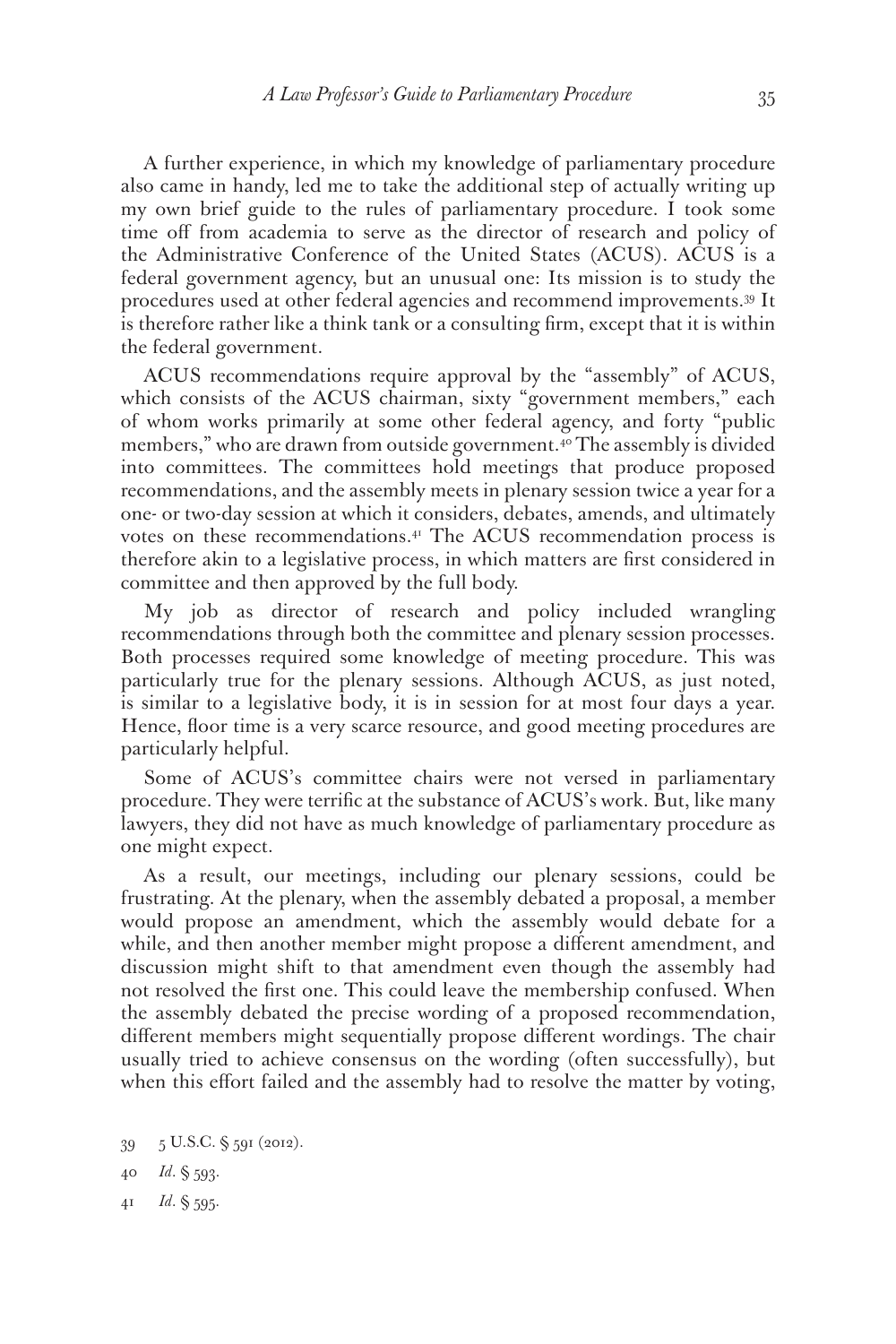it usually seemed that control over the precise wording voted on belonged to whichever member managed to speak last.

To assist our chairs with running their meetings, I therefore wrote up a brief guide to parliamentary procedure. Originally just two pages long, this guide contained only the briefest possible statement of those rules that a meeting chair absolutely had to know. Some of our chairs received this guide with considerable gratitude.42 Encouraged that the guide was helpful, I therefore expanded it slightly, while still attempting to keep it short enough to be easily read by a busy person who had many other, more important things to do. After returning to academia, I provided the guide to my school's deans, who, again, were excellent at their job, but who often lacked expertise in parliamentary procedure.

Eventually, since this guide was well received, I decided to publish it for the use of law faculty generally, which led me to write this essay. But first I took one more step, described in the next section: I surveyed other schools to check my instincts regarding how closely law faculties desired to follow the standard rules of parliamentary procedure.

## **III. An Empirical Study of Parliamentary Procedures Used in Law School Faculty Meetings**

My guide to parliamentary procedure was based on my own instincts and experiences regarding how much procedural formality law faculties wanted to observe in their faculty meetings. But did my instincts and experiences reflect the preferences of law faculties generally, or were they idiosyncratic to myself and/or my school? This question could be answered only by empirical study. Accordingly, to help gauge the parliamentary procedures that law faculties use and desire to use, I conducted a survey of law faculty members throughout the United States.43 The survey asked basic questions about the procedures used in faculty meetings, such as what parliamentary authority the school

- 42 One committee chair, upon receiving my guide, told me that it was terrific and that I should preside over the ACUS plenary sessions. I explained that that task falls by law to the chairman of ACUS, *see id.* § 595, and that, as suggested above, one does not get to be the chairman by knowing the rules of parliamentary procedure, but rather, if anything, by being somewhat disdainful of such rules.
- 43 Here is the methodology of the survey: I directed the survey to three groups of law faculty members. First, I sent the survey to law schools' senior associate dean for academic affairs (or, for schools for which I could not identify a person with that title, to the person with the most similar title I could find). Second, in addition to asking these associate deans to take the survey, I asked them to forward the survey to one other faculty member at their school who was knowledgeable about parliamentary procedure. Finally, I sent the survey to faculty members chosen at random from U.S. law schools. To keep the project to a manageable size, I considered only schools in the U.S. News top one hundred law schools.

I sent the survey directly to 314 respondents. I received 97 responses, for a response rate of between 23% and 31%, depending on how many associate deans fulfilled my request to forward the survey. This research on human subjects was duly approved by my university's Institutional Review Board, and if you've never run a proposal through an IRB, believe me, it's quite a process.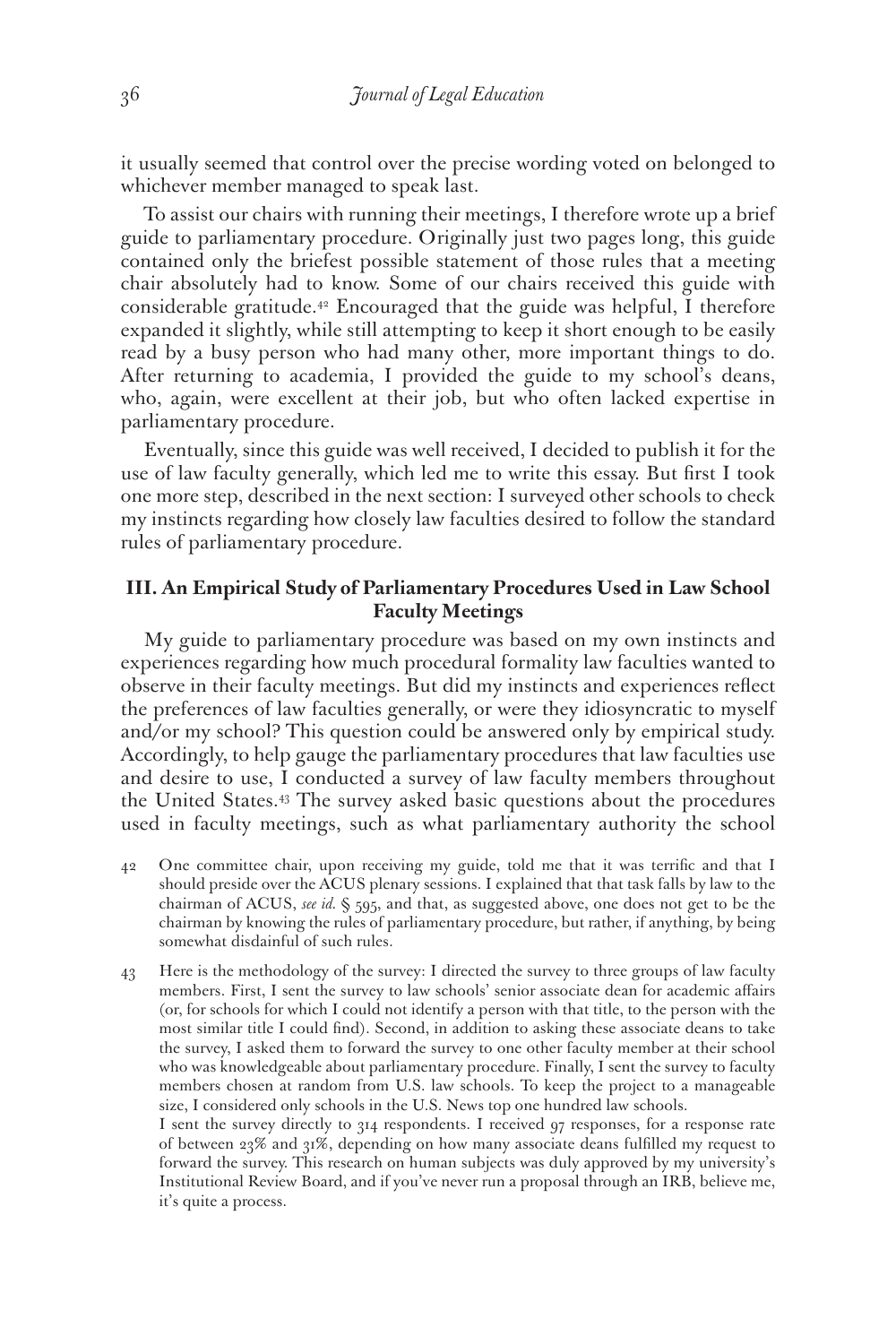had adopted, who presided over the school's faculty meetings, how often meetings were held, and how long they tended to last. It then presented a series of questions designed to gauge how closely the school's faculty meetings conformed to the rules of parliamentary procedure. These questions presented scenarios that might occur at a faculty meeting and asked what would happen in each scenario.

The survey revealed that although *Robert's Rules* is the parliamentary authority of choice for law school faculty meetings, the meetings do not strictly follow the rules laid down in *Robert's Rules*. Many law faculties dispense with many procedural niceties prescribed by *Robert's Rules*. Many schools also use practices that are based on popular misconceptions about parliamentary procedure rather than actual rules of parliamentary procedure.

Here are some highlights of the survey results. Detailed survey results are provided in the Appendix.

#### *A. Law Schools Use Robert's Rules but Don't Strictly Follow It*

Of those respondents who reported that their school had adopted a parliamentary authority and who knew what it was, 100% reported that the authority was *Robert's Rules*. No respondents indicated that their school had adopted the *Standard Code*, *Demeter's Manual*, or any other authority. Respondents believed, however, that their meetings followed rules of parliamentary procedure only somewhat strictly. On a scale of 0-10, with 10 being "very strictly" and 0 being "not strictly at all," respondents' average rating for how strictly their meetings followed rules of parliamentary procedure was 5.4.

#### *B. The Dean Presides but Has Only Fair Knowledge of the Rules*

The great majority (83.5%) of respondents reported that the dean of their school presided over the school's faculty meetings. Respondents did not believe that their presiding officer was highly skilled at parliamentary procedure. On average, they rated the presiding officer's knowledge of parliamentary procedure as 5.5 on a scale of o-10.

#### *C. Unfair Procedural Maneuvering is Rare*

The survey showed that law faculty members do not generally attempt to exploit rules of parliamentary procedure to gain an unfair or inappropriate advantage. Asked how often such use of parliamentary procedures occurred at their meetings, 44% of respondents said "never," and 47% said "rarely." Filibusters—that is, attempts to kill a measure by refusing to allow debate on it to come to an end—were even less common, with 73% of respondents reporting that they "never" occurred and 21% reporting that filibusters occurred "rarely."

#### *D. Misconceptions about Procedure are Common*

The survey showed that a majority of schools subscribe to common misconceptions concerning parliamentary procedure. For example, two-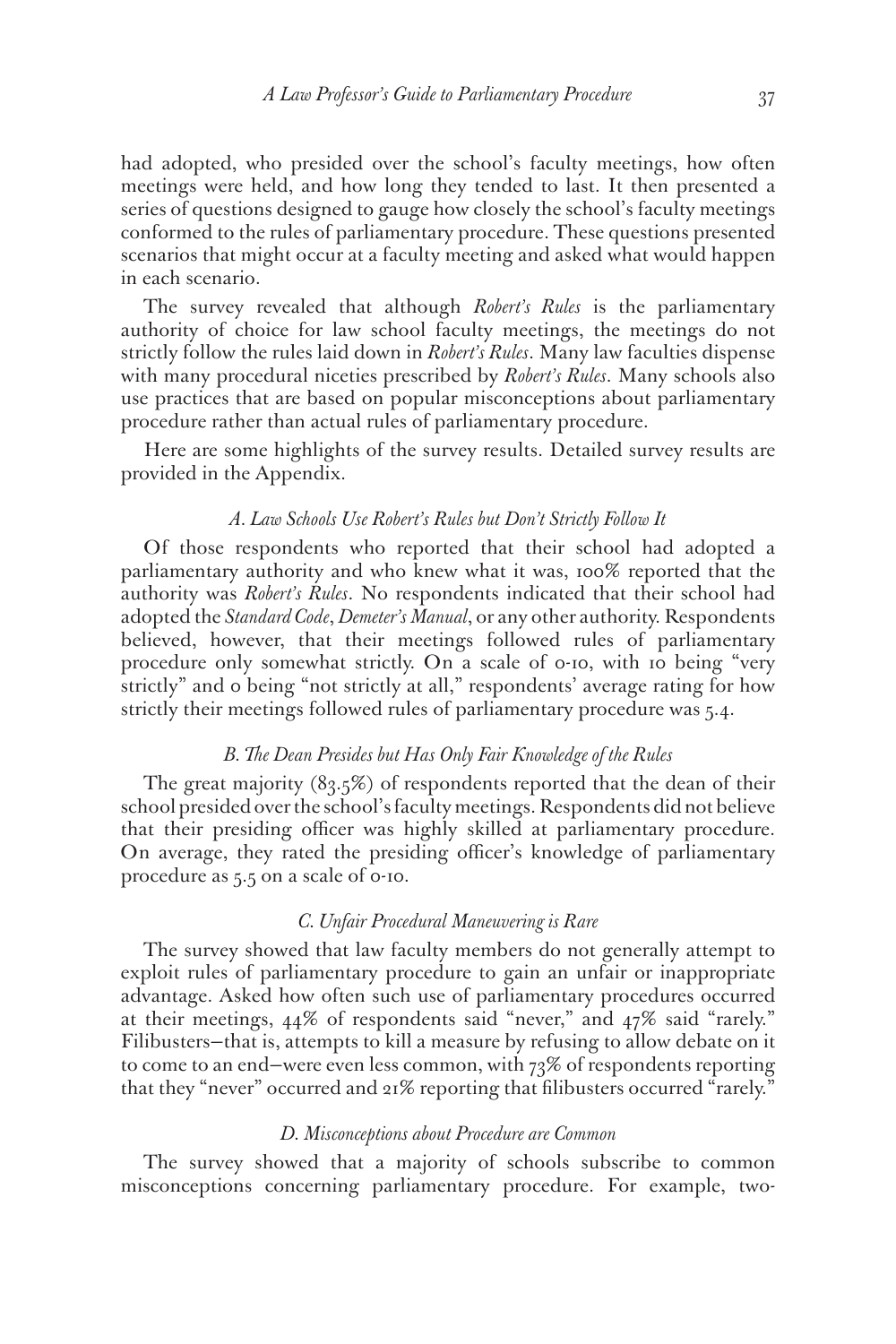thirds of respondents (66.7%) reported that their meetings permit a "friendly amendment" procedure in which the proposer of a motion may "accept" amendments to it. Almost 80% of respondents (78.9%) said that a debate that was not coming to an end of its own accord could be ended by someone's shouting out "Call the question!" or by some other means besides a two-thirds vote to cut off debate.44 As explained below, these practices are parliamentary solecisms,<sup>45</sup> yet the survey shows that they are widely practiced in law school faculty meetings.

## *E. Many Procedural Niceties are Disregarded*

The survey indicated that faculty meetings typically disregard many of the finer points of parliamentary procedure prescribed by *Robert's Rules*. For example:

- An overwhelming majority of respondents (93.8%) indicated that at their faculty meetings, faculty members refer to each other by name.
- Most respondents (85.4%) reported either that faculty members speaking at their faculty meetings do not direct their remarks to the chair (46.9%) or that some do and some don't  $(38.5\%)$ .
- *• Robert's Rules* provides that after a motion is made and seconded, the chair should "state the question" on the motion before inviting discussion on it, $4^6$ but a majority of respondents (54.2%) reported that in their meetings this occurs only "sometimes," "rarely," or "never."
- *• Robert's Rules* also requires that the chair restate a question immediately before putting it to a vote, but a substantial minority  $(34.4\%)$  indicated that at their meetings this occurs only "sometimes" (26.0%), "rarely" (5.2%), or "never"  $(3.1\%)$ .
- *Robert's Rules* calls upon the chair to maintain a posture of neutrality,<sup>47</sup> but two-thirds of respondents (66.3%) indicated that the chair at least "sometimes" speaks to the merits of proposals being debated.
- A whopping zero percent of respondents reported that their chair invites discussion on a motion by asking, "Are you ready for the question?"

- 46 *Robert's Rules*, *supra* note 1, at 33. *Robert's Rules* sternly cautions inexperienced chairs that they "should never try to avoid this critically important duty." *Id*. at 432.
- 47 *Id.* at 374; *see also Standard Code*, *supra* note 13, at 131; *Demeter's Manual*, *supra* note 13, at 42–43.

<sup>44</sup> This group included 30.5% who responded that "[w]hen the chair feels that debate has gone on long enough, the chair suggests that debate should wind up, after which debate winds up quickly," which is already something of a deviation from standard procedures, and nearly half (48.4%) who said their debates could be cut off by majority vote, by the chair's unilateral decision, or by a member's purporting to "call the question," which is clearly not allowed. *See infra* text accompanying notes 74–75.

<sup>45</sup> *See infra* Part V.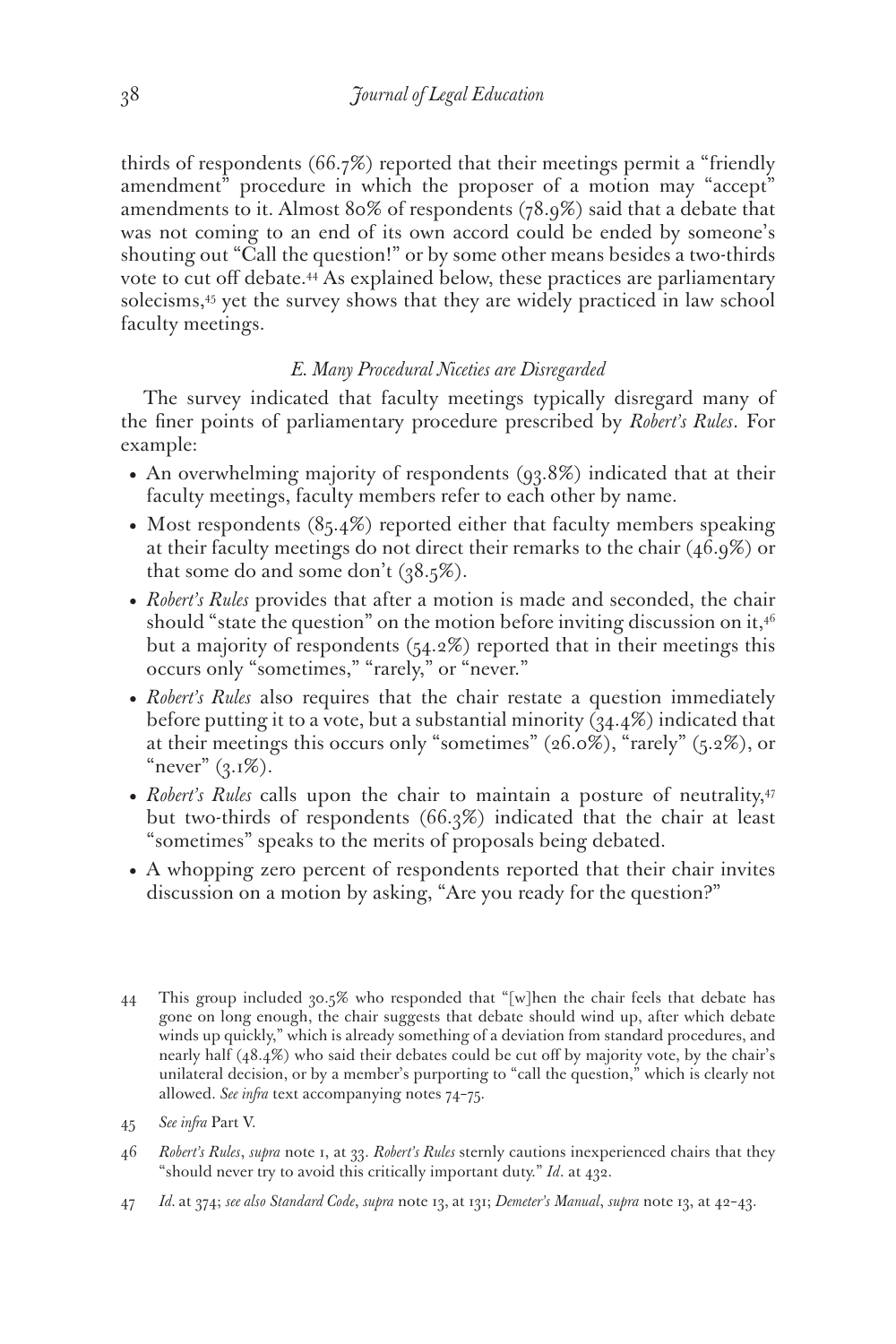#### *F. Most Faculty Members Are Satisfied with the Procedures*

Most respondents seemed satisfied with the level of procedure observed at their faculty meetings. Asked whether their meetings could be improved by following rules of procedure more or less strictly, 70.5% indicated that "things are about right as they are now." A minority of 17.9% thought that meetings could improve by following rules of parliamentary procedure more strictly. Only 4.2% thought it would be better to follow the rules less strictly.

The results of the survey helped inform the guide to basic parliamentary procedure that appears in the next section. In particular, the survey results confirm my instinct that law faculties are generally content to dispense with some of the finer details of procedure prescribed by *Robert's Rules*.

#### **IV. A Simplified Guide to Basic Parliamentary Procedure**

In this section, I set forth, in just a few pages, enough parliamentary procedure to get you through most faculty meetings. This brief guide should be useful for those who wish to pick up some knowledge of parliamentary procedure without having to plow through the established authorities on the topic. However, a few caveats are in order:

1. This guide is only a quick reference to the most basic elements of parliamentary procedure. It is not a full-blown procedural manual. Mastering this guide will not qualify you to serve as a parliamentarian. It will, however, put you ahead of most of your colleagues in terms of knowledge of parliamentary procedure. It covers the bulk of situations that typically arise during a faculty meeting. If everyone could learn this much parliamentary procedure, meetings would run more smoothly.

2. Even this rudimentary advice departs from the accepted authorities, particularly *Robert's Rules*, in some minor respects. In my estimation, full application of *Robert's Rules* in all its glory would be too formal and fussy for most law faculties—to say nothing of how it might seem to a physics or art history faculty. The advice given here is based on practical experience of how much parliamentary procedure faculty members really want to observe and on the results of my survey questions on that same point. Deviations from the standard authorities are noted in the footnotes.

3. Your own faculty rules may depart from those prescribed by your parliamentary authority. In general, parliamentary rules are default rules that an organization's rules may override. For example, *Robert's Rules* provides that a "majority vote" means a majority of those who are both present and voting. Your faculty rules may, however, impose different requirements for specified kinds of votes. For example, your faculty rules might require a tenure vote to be a majority vote of all *eligible* voters; if they do, then that rule supersedes *Robert's Rules* in cases to which it applies (with the consequence that anyone who misses a tenure meeting or who attends but abstains on the tenure vote has effectively voted "no"). So if you really want to be ready to address procedural issues at a faculty meeting, then in addition to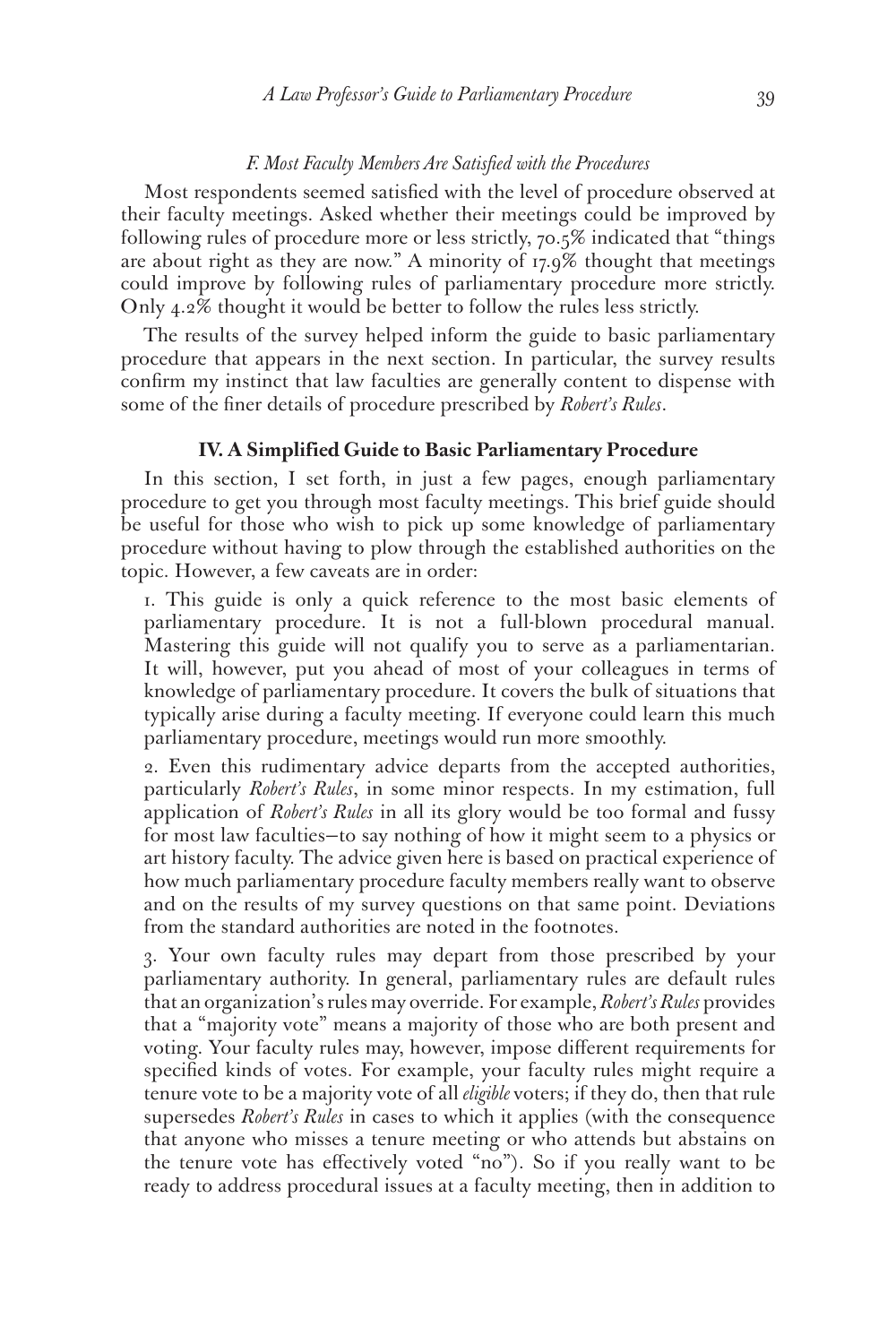learning some parliamentary procedure, you should read your own school's faculty rules.

With those caveats, here is:

## **Siegel's Simplified Guide to Parliamentary Procedure**

In this guide, the faculty meeting as a whole is referred to as "the assembly," individual members of the assembly are referred to as "members," and the presiding officer is referred to as "the chair."

## **1. Getting Debate Started**

a. Debate on any matter is introduced by a motion.<sup>48</sup>

b. Most motions require a second. To second a motion, any member may call out "Second!" without waiting to be recognized. If there is no second, a motion fails. However, (1) motions to adopt a committee recommendation do not require a second, and (2) the requirement of a second is waivable. If the chair fails to ask for a second and no one objects before debate on a motion has begun, the requirement is waived.49

c. Once a motion is made and seconded, the chair calls for debate or discussion on the motion.

## **2. Amendments**

a. During the course of debate on a motion, a member may move an amendment. Such a motion requires a second. If an amendment is moved and seconded, the chair calls for debate or discussion on the amendment.

b. Once an amendment is moved and seconded, the amendment becomes the pending business, and discussion should be limited to the amendment until it is disposed of.<sup>50</sup> If the amendment is voted on and fails, discussion returns to the previous motion. If the amendment is voted on and succeeds, discussion returns to the previous motion as amended. It is improper to debate the underlying motion while an amendment to it is pending or to move on to a different amendment without resolving the first one.<sup>51</sup>

c. A member may move an amendment to an amendment, which has the same relation to the amendment as the amendment does to the original motion. However, tertiary amendments (an amendment to an amendment to an amendment) are not permitted.<sup>52</sup>

d. There is no such thing as a "friendly amendment." Once debate on a motion has started, the proposer of the motion is not specially privileged to

- 48 *Robert's Rules*, *supra* note 1, at 30; *Standard Code*, *supra* note 13, at 274.
- 49 *Robert's Rules* at 31-33.
- 50 *Id*. at 371, 376; *Standard Code*, *supra* note 13, at 54.
- 51 *Robert's Rules*, *supra* note 1, at 371, 376; *Standard Code*, *supra* note 13, at 54.
- 52 *Robert's Rules*, *supra* note 1, at 121; *Standard Code*, *supra* note 13, at 53*.*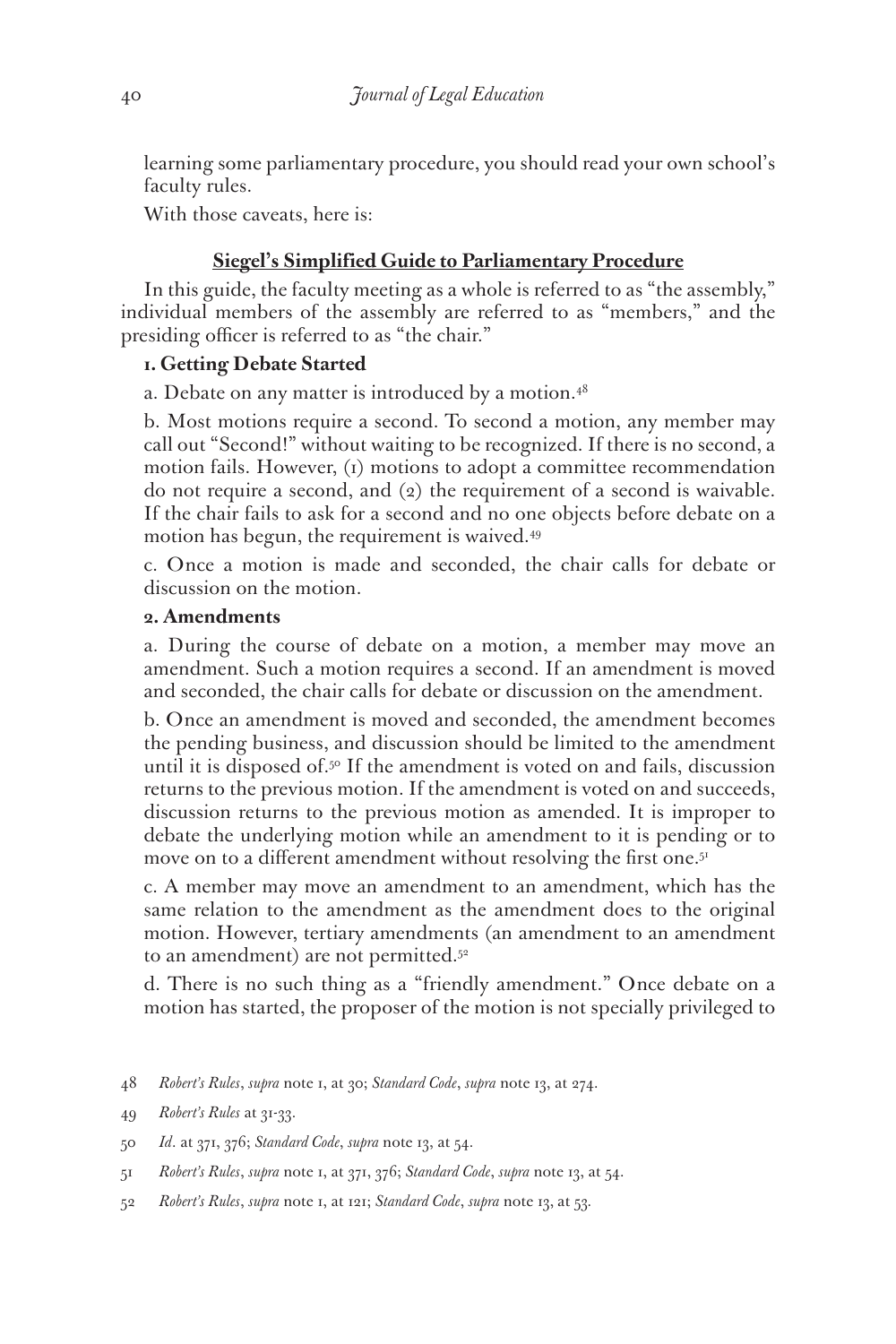"accept" amendments to it.53 An amendment to a motion may be adopted without a vote by unanimous consent,<sup>54</sup> but not merely because the proposer of the original motion "accepts" the amendment.

## **3. Ending Debate, Voting, and Determining the Result**

It is important to know how to end debate on a motion and bring it to a vote. There are two scenarios for doing so.

a. *Basic Method of Ending Debate*: When debate appears to have come to a close of its own accord, the chair says something like, "Is there any further discussion?" If no one seeks recognition, the chair says, "Hearing none, the question is on \_\_\_\_\_\_\_ [e.g., 'adoption of the committee recommendation']." The statement of what is being voted on may be omitted if there has been little or no debate and it is obvious what the question is,55 but it is valuable if debate has been long, if the question is on an amendment, or if there have been any amendments (including unsuccessful ones) in the course of the debate.

b. *More Complicated Method of Ending Debate*: If debate does not come to a close of its own accord, no individual member, including the chair, has the power to end it.<sup>56</sup> However, a member may move to close debate.<sup>57</sup>

A motion to close debate may be made in informal terms, as by saying, "I move that we vote," "I call the question," or "Call the question!" It may also be made more formally by saying, "I move the previous question." All such formulations are treated as a motion to close debate.

A member must be recognized to move to close debate. Shouting out "Call the question!" without being recognized is improper.

- 53 *Robert's Rules*, *supra* note 1, at 150; *Standard Code*, *supra* note 13, at 56, 274. The proposer of a motion may accept amendments in the brief period before debate on the motion begins. *Robert's Rules*, *supra* note 1, at 36. Once debate begins, however, the motion belongs to the assembly as a whole and the proposer is not specially privileged to accept amendments. *Id*.
- 54 *See infra* point 4.
- 55 Some parliamentarians will cringe at the prospect of the chair's putting a question without stating what it is. If, however, the question has just been proposed and there has been little or no debate, calling for the vote without restating the question does no harm. The procedure is contrary to *Robert's Rules*. *Robert's Rules*, *supra* note 1, at 40. The *Standard Code* generically approves skipping steps that, under the circumstances, are unnecessary. *Standard Code*, *supra* note 13, at 34.
- 56 In practice, some chairs try to encourage debate to draw to a close by the tone in which they ask whether there is any further discussion or by appending "or are we ready to come to a vote?" or something similar. These efforts, if made at all, should be made with caution, as those who desire to continue to debate have a right to do so unless debate is cut off by motion.
- 57 *Robert's Rules* refers to this motion as a "motion for the previous question." *Robert's Rules*, *supra* note 1, at 197. As that name is likely to be unfamiliar and possibly confusing to those not versed in parliamentary procedure, the motion is referred to herein as a "motion to close debate." The *Standard Code* uses the name "motion to close debate and vote immediately." *Standard Code*, *supra* note 13, at 67.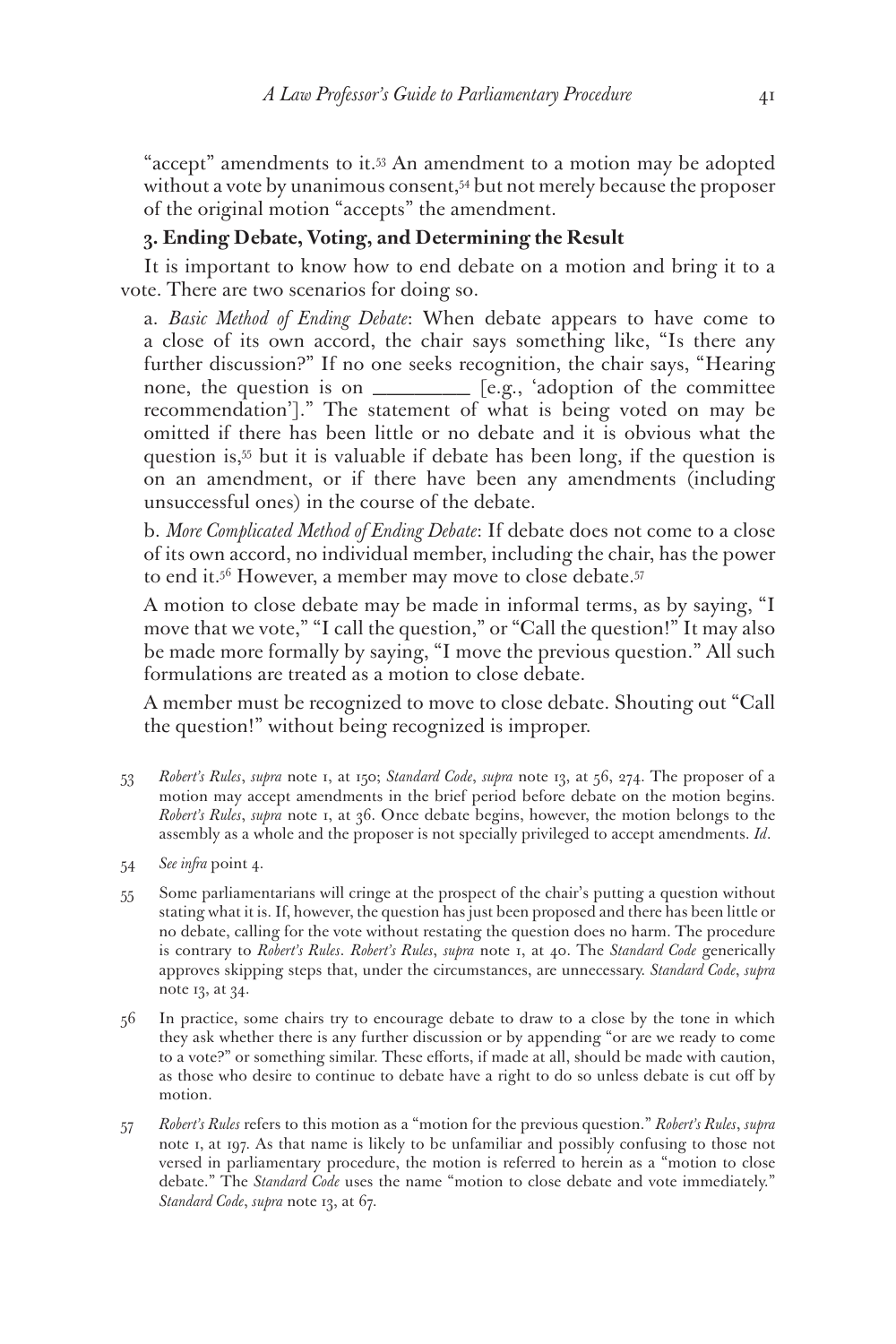Making a motion to close debate does *not* immediately terminate debate. A motion to close debate is a motion. It requires a second, and it specially requires a two-thirds vote, as it takes a two-thirds majority to cut off the right of a minority to continue debate.58

A motion to close debate is nondebatable, so if it is made and seconded, the chair must immediately put it to a vote, unless the assembly unanimously agrees that it is time to vote on the previously pending question. If someone moves to close debate, it is permissible (though not required) for the chair to ask whether there is any objection to closing debate. If no one objects, the motion to close debate is adopted by unanimous consent. If even one member wishes to continue debate, then the chair should ask whether there is a second to the motion to close debate and, if there is, immediately put that motion to a vote (making clear that what is being voted on is closing debate).

If the motion to close debate succeeds by a two-thirds vote, then there can be no further debate on or amendment of the motion as to which debate was closed, and the assembly then votes on that motion. If the motion to close debate fails, the assembly returns to debate on the previously pending motion.

c. *Voting*. Unless a faculty's rules prescribe the method of voting, the chair has discretion to choose the method. The chair may call for a voice vote or use some other method such as a show of hands.

For a voice vote, the chair says, "Those in favor, say aye [members say "Aye"]; opposed, say no [members say "No"]." If the result is clear, the chair says, "The ayes [or nos] have it" and/or "The motion carries [or fails]." If no one objects or calls for a division, that is that. If the result does not seem clear to the chair, or if anyone objects that the result is unclear or calls for a division, the chair retakes the vote using a method that can produce a counted vote, such as a show of hands.<sup>59</sup>

For a show of hands, the chair asks first those in favor of and then those opposed to the motion to raise their hands and keep them raised until all the raised hands are counted. After the count is complete, the chair announces

#### 58 *Robert's Rules*, *supra* note 1, at 200; *Standard Code*, *supra* note 13, at 69.

59 *Robert's Rules* provides for divisions to be taken by a "rising vote," i.e., having those in favor of and then those opposed to a motion rise and stand in place until counted, *Robert's Rules*, *supra*  note 1, at 387, but I have never seen that method used. *Robert's Rules* somewhat disdainfully allows for voting by show of hands as "an alternative method" that is permitted "in very small assemblies if no member objects." *Id*. at 388. Even the less fussy *Standard Code*, which allows a show of hands "at the discretion of the chair" and recognizes it as "usually quicker and simpler" than a rising vote, prefers a rising vote for large assemblies as providing "greater accuracy." *Standard Code*, *supra* note 13, at 149–50. In my experience, voting by show of hands is the method actually used at faculty meetings (and all other kinds of meetings I've ever attended) when there is a question about the result of a voice vote. A rising vote might be more suitable for a meeting with 200 or 300 voting members, but for meetings the size of a law faculty, a show of hands is sufficient.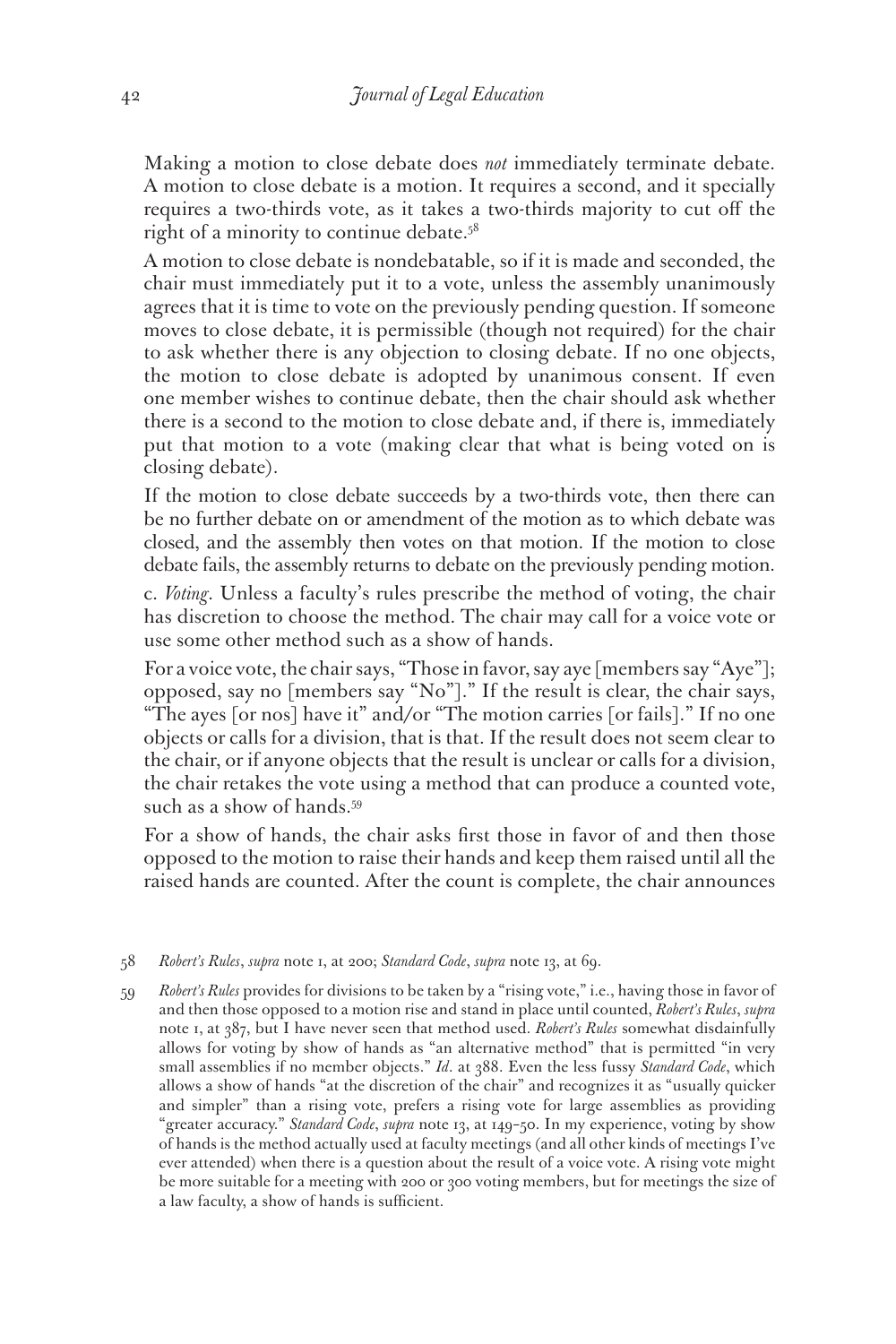the count and states whether the motion carries or fails. Counting may be dispensed with if the vote is obviously lopsided.

If the chair chooses to hold an initial voice vote, any member is entitled to demand a division (i.e., a vote by a method that can be counted) and may do so by calling out "Division!" or something equivalent (e.g., "Can we have a division?" or "Can we have a show of hands?") without waiting to be recognized. No second is required on the demand for a division.

A counted vote should be used initially when the motion being voted on requires a two-thirds or other supermajority vote. A faculty's rules may also provide for voting by another method, such as by secret ballot or by electronic device.

Assuming the chair is a voting member of the meeting being chaired, the chair is privileged to vote. However, it is customary for the chair not to vote in a voice vote, nor in a show of hands, except to break (or create) a tie. If a vote is taken by secret ballot, it is appropriate for the chair to cast a ballot with everyone else.

d. *Determining the Result*. The basic requirement for success on any motion, which applies unless a faculty's rules or the rules of parliamentary procedure provide otherwise, is a majority vote. A successful majority vote is a vote in which the affirmative votes exceed the negative votes. A tied vote is unsuccessful.<sup>60</sup>

Parliamentary procedure requires a two-thirds vote for some motions (such as a motion to close debate), and a faculty's rules may require a two-thirds or other supermajority vote for specified matters (such as appointments or tenure). A successful two-thirds vote is a vote in which the number of affirmative votes is at least double the number of negative votes.

Unless a faculty's rules provide otherwise, the majority or supermajority required is a majority or supermajority of those *present and voting*, with a quorum being present. A majority or supermajority of all members present or of all members eligible to vote is not required. Accordingly, in determining the result of a vote, abstentions or blank votes are disregarded and have no effect on the outcome.<sup>61</sup>

Thus, for example, suppose that a faculty has sixty members eligible to vote on a matter, fifty of whom are present at a meeting, that the faculty's rules define a quorum as a majority of eligible voters, and that the faculty's rules contain no special provision altering the usual meanings of a majority vote or a two-thirds vote. Under these circumstances, a vote of twenty-three in favor, twenty-two against, with five abstentions, would be a successful majority vote, and a vote of thirty in favor, fifteen against, with five abstentions, would be a successful two-thirds vote.

<sup>60</sup> *Robert's Rules*, *supra* note 1, at 379, 384; *Standard Code*, *supra* note 13, at 135, 142.

<sup>61</sup> *Robert's Rules*, *supra* note 1, at 379–80; *Standard Code*, *supra* note 13, at 139–40.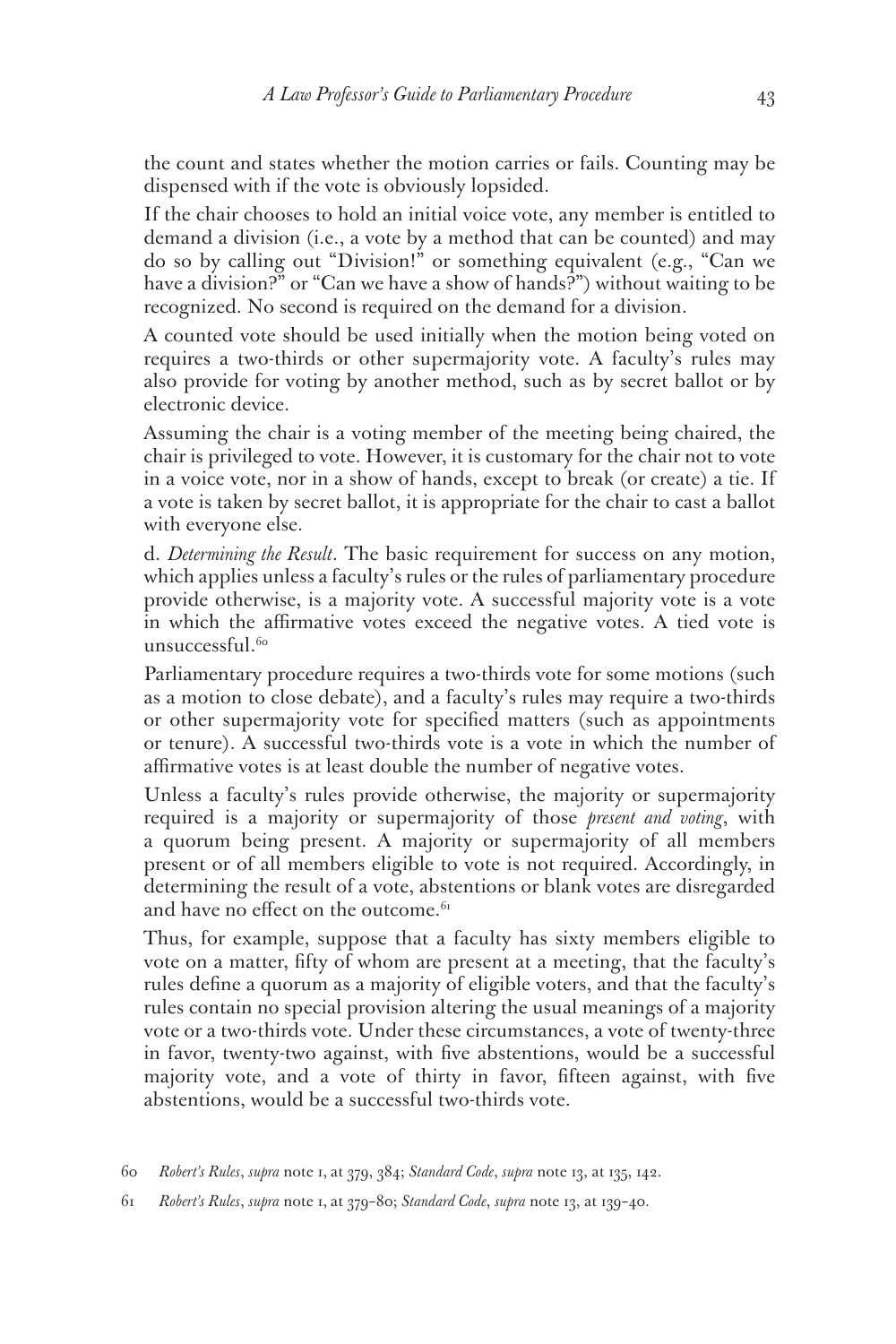These rules may be varied by a faculty's rules. If on a specified vote (such as an appointment or tenure vote), a faculty's rules require a majority or supermajority vote of all eligible voters present, or of all eligible voters, then that rule supersedes the rules stated above.

## **4. Unanimous Consent**

Anything that the assembly could do by motion and vote, it may also do by unanimous consent. Acting by unanimous consent may save time if an action is uncontroversial.

To seek unanimous consent to an action, the chair asks, "Is there any objection to \_\_\_\_\_\_\_?" The chair then pauses to give members an opportunity to object. If no one objects, the action is taken. For example, if during debate on a motion someone suggests a minor amendment to which no opposition is likely, it may be possible to adopt the amendment by unanimous consent without the need for a formal motion to amend.

Unanimous consent may not be used to do anything that the assembly could not do by motion and vote. Accordingly, unanimous consent does not authorize the assembly to take actions in derogation of the rights of absent members or to dispense with fundamental principles of parliamentary procedure. Thus, for example, unanimous consent may not be given to proceed without a quorum or to consider business as to which a required prior notice was not given (both of which would be unfair to absent members),<sup>62</sup> or to allow nonmembers to vote (which would violate a fundamental principle of parliamentary procedure).<sup>63</sup>

## **5. Neutrality of the Chair**

*Robert's Rules* and other leading parliamentary authorities call for the chair to maintain a posture of neutrality and impartiality on matters presented and not to engage in debate. $64$  If the chair wants to express views on a question being debated, the chair is supposed to relinquish the chair to someone else for the duration of the debate on that question, as the chair could not be perceived as a fair moderator of debate after expressing views on a question. This restriction is disregarded in faculty meetings at many schools,<sup>65</sup> but a chair should at least consider it and should consider that although speaking on the merits of matters may increase the likelihood that the faculty will vote for the chair's preferred outcome, some faculty members may resent it.

#### **6. Small Committees**

In meetings of small committees of up to about a dozen members, the following modifications of the above rules apply: Motions need not be

65 *See supra* Part III.E.

<sup>62</sup> *Robert's Rules*, *supra* note 1, at 263–64.

<sup>63</sup> *Id*. at 263.

<sup>64</sup> *Id.* at 374; *Standard Code*, *supra* note 13, at 131; *Demeter's Manual*, *supra* note 13, at 42–43.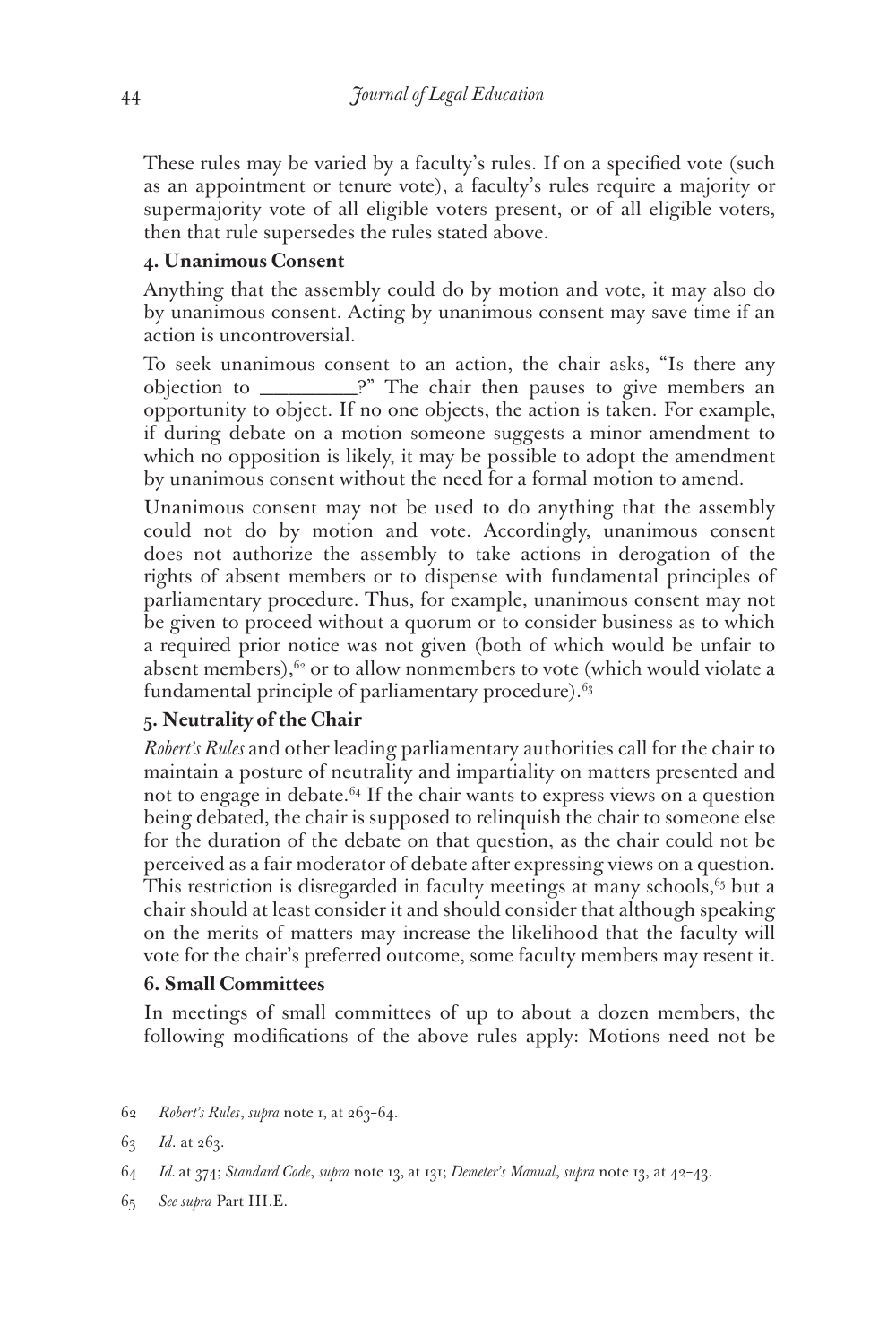seconded, the chair need not maintain a posture of neutrality, and the chair can vote with everyone else on votes taken by any method.<sup>66</sup>

## **7. Enforcing the Rules**

A member who feels that the rules (either the rules of parliamentary procedure or the faculty's rules) are not being followed may raise a point of order by calling out "Point of order!" The member does not have to be recognized to raise the point of order and may interrupt another member who is speaking. The chair calls upon the member to state the point of order, the member does so, and the chair determines whether the point of order is correct. If it is, the chair enforces whatever rule was not being followed.

## **8. Quorum**

Unless a faculty's rules provide a different definition, a quorum is a majority of the faculty who are eligible to vote on whatever matter is pending.<sup> $67$ </sup> The chair should not permit any vote if a quorum is not present. If a vote is about to happen with no quorum present, any faculty member may suggest the absence of a quorum, and if a quorum is not present the vote may not proceed.

A faculty may tolerate commencing meetings without a quorum provided a quorum is present once any votes are taken.<sup>68</sup> Strictly speaking, however, *Robert's Rules* provides that the chair should not permit a meeting to start in the absence of a quorum,  $69$  and it provides that any action taken in the absence of a quorum is "null and void." $\frac{70}{10}$  Thus, if a faculty has adopted *Robert's Rules*, any action taken in the absence of a quorum is vulnerable to subsequent challenge, even if no one raises the quorum issue at the time a vote is taken.<sup>71</sup>

## **V. Dispelling Common Procedural Myths**

The foregoing guide already dispels some myths about parliamentary procedure that are popular in faculty meetings. If you simply follow what is stated above, you will not fall prey to these common errors. This section calls specific attention to these to these myths. Some of this section repeats what is already stated above, but these myths are sufficiently persistent that it is worthwhile noting them specifically.

- 66 *Robert's Rules*, *supra* note 1, at 464–65.
- 67 *Id.* at 329–30; *Standard Code*, *supra* note 13, at 122–23.
- 68 The *Standard Code* permits this practice. *Standard Code*, *supra* note 13, at 122.
- 69 *Robert's Rules*, *supra* note 1, at 331.
- 70 *Id*. at 330.
- 71 *See infra* Part V; *see also*, *e.g.*, Anderson County v. Preston, 804 S.E. 2d 282, 296 (S.C. App. 2017); Park Meadow Townhouse Ass'n v. Foley, 1988 WL 109817 (Tex. App. 1988). The *Standard Code* provides that the lack of a quorum cannot be raised after a vote is taken. *Standard Code*, *supra* note 13, at 125.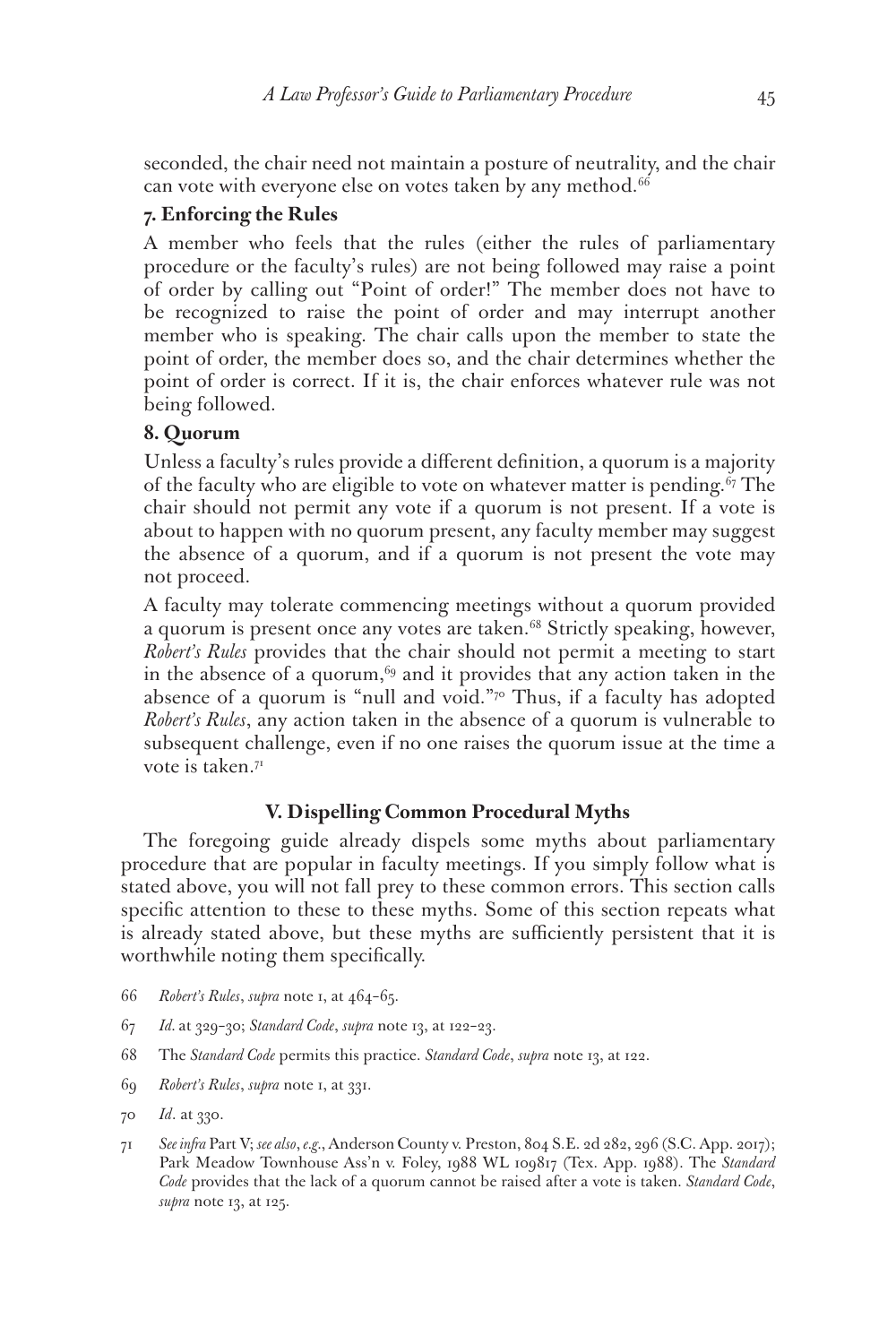**Myth:** The proposer of a motion may accept a "friendly amendment" to the motion.

**Reality:** Once debate on a motion has begun, there is no such thing as a friendly amendment.

**Comment:** In faculty meetings, someone offering an amendment to a motion may suggest that it is or might be a "friendly amendment." In many faculties, the proposer of the original motion may then "accept" the proposed amendment. If this happens, the amendment is treated as made without the necessity for a vote. The theory behind this practice appears to be that the proposer could have included the friendly amendment when proposing the motion originally, and so she should be able to "accept" the amendment and have her motion treated as though it had included the amendment from the start.

This "friendly amendment" procedure is common. Two-thirds of my survey respondents reported that this procedure is used at their faculty meetings. Hence, popular belief in this procedure has a basis in common meeting practice.

In fact, however, the leading parliamentary authorities all provide that once a motion has been made and seconded and debate on the motion has begun, the motion belongs to the assembly as a whole and only the assembly can amend it. The original proposer of the motion has no special privilege to "accept" amendments to it.<sup>72</sup> Even my own guide, which is somewhat more relaxed than the leading authorities, takes this same view. The reason for it is that the original proposer of a motion already has considerable power to shape the motion by giving it its original form. To allow the proposer, during subsequent debate, to "accept" any proposed amendment to it would give the original proposer too much power.

If someone proposes what appears to be an uncontroversial amendment to a pending motion, it may be possible to adopt the amendment without a vote, but the proper procedure is to seek the assembly's unanimous consent to the amendment. An amendment can be made by unanimous consent, but not merely because the proposer of the original motion "accepts" the amendment.73

- 72 *Robert's Rules*, *supra* note 1, at 150; *Standard Code*, *supra* note 13, at 56, 274; *Demeter's Manual*, *supra* note 13, at 70.
- 73 Both the *Standard Code* and *Demeter's Manual* attempt to satisfy the popular desire for a "friendly amendment" procedure by encouraging the seeking of unanimous consent. The *Standard Code* provides that if the proposer of a motion "accepts" any proposed amendment, the chair *should* inquire whether there is any objection to the amendment, and, if there is no objection, treat the amendment as made by unanimous consent. *Standard Code*, *supra* note 13, at 56. *Demeter's Manual* goes one step further and provides that if the proposer of the original motion "accepts" an amendment and no one objects, the amendment is deemed to have been adopted by unanimous consent. *Demeter's Manual*, *supra* note 13, at 70. *Demeter's Manual* thus comes closest of the three authorities to recognizing the "friendly amendment" procedure, but even it recognizes that a single member may block a purportedly friendly amendment by objecting. *Id*. The *Demeter's Manual* procedure relies on members of the assembly to be aware of their right to object to a friendly amendment. In my view, this goes too far and creates the danger that an amendment will be adopted because faculty members do not understand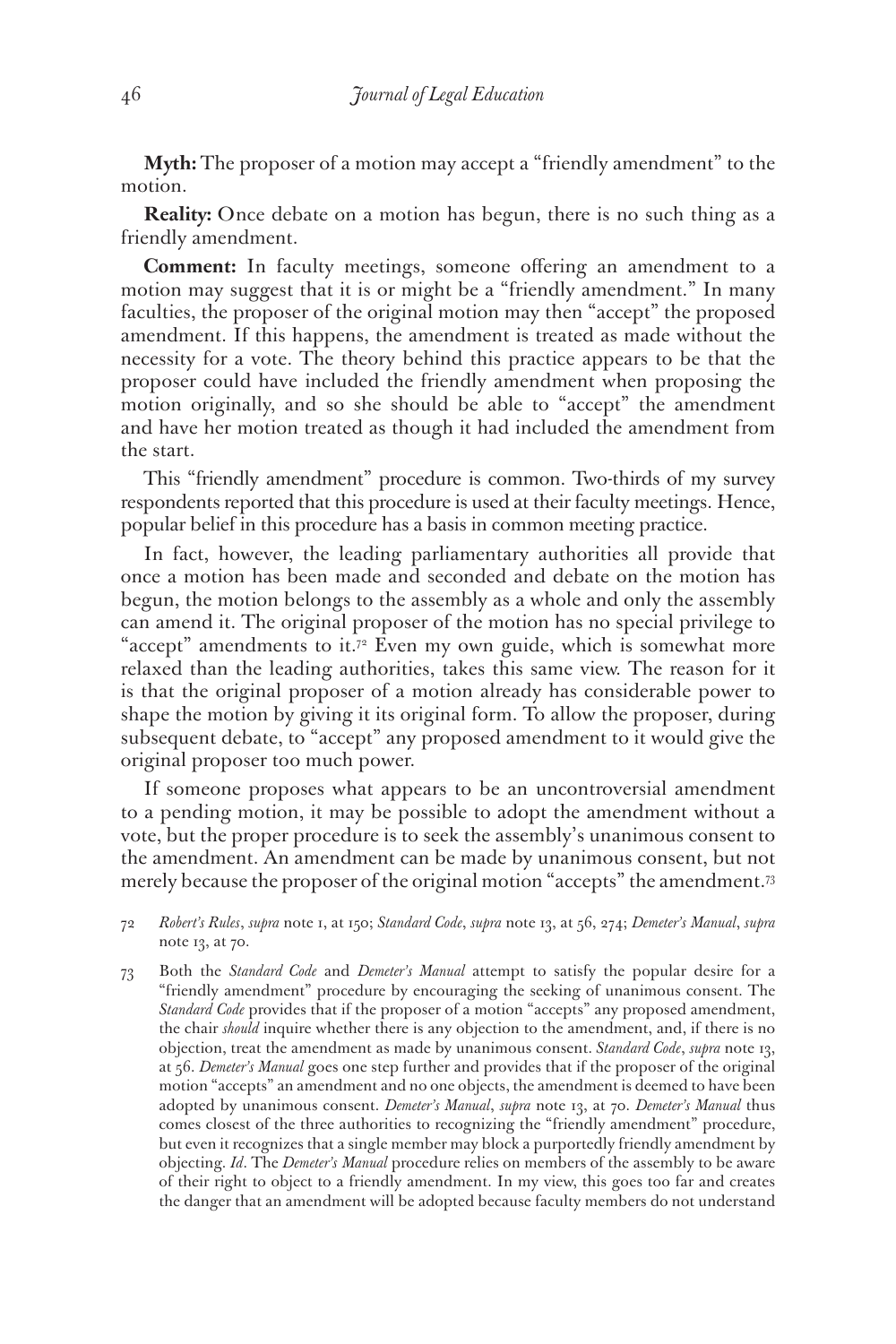**Myth:** After a reasonable period of debate on a motion, any faculty member may "call the question," either when recognized or by shouting out "Call the question" without being recognized, and doing so has the effect of ending the debate and compelling the assembly to vote on the pending motion.

**Reality:** Cutting off debate requires a two-thirds vote on a motion to close or limit debate, and a member must be recognized to make such a motion.

**Comment:** Parliamentary law requires a balance between the right of the majority of an assembly to have its way and the right of a minority to try to persuade the majority by debate.74 Deliberative assemblies work best when the majority prevails but the minority believes it has had a fair chance to make its arguments.75 To provide this balance and to give a minority its fair chance at debate, the leading authorities provide that debate on any question may continue as long as any member wishes to be heard, unless debate is cut off by a successful motion to close debate.76 Such a motion is not debatable, but it requires a two-thirds vote. To make such a motion, a member must first be recognized; the motion does not fall within the category of things a member may simply shout out.

Theoretically, the two-thirds vote requirement means that a substantial minority of faculty members could prevent a faculty from approving a measure by "filibustering" it—i.e., by keeping debate going indefinitely and never allowing the measure to come to a vote. In practice, there is little danger of a filibuster at a faculty meeting. My faculty loves long debates, and I have sat through many meetings at which we spent an hour or two debating meeting procedure before we could even get to whatever substantive matter we needed to consider, but I have never observed anyone try to prevent us from voting by filibustering. More than 90% of my survey respondents reported that filibusters occurred "rarely" or "never" in their faculty meetings.

Faculties should, therefore, follow the traditional rule laid down by the leading parliamentary authorities and respect the right of faculty members to continue to debate unless debate is cut off by a two-thirds vote. The theoretical danger of a filibuster is far outweighed by the value of allowing opponents of a proposal to feel that they have had a fair opportunity to argue against it.

**Myth:** A member who desires to kill a pending motion or postpone its consideration to a subsequent meeting may move to "table" it. Moreover, such a motion is undebatable and requires only a majority vote. Thus, a majority may kill any business without debate.

their right to object.

<sup>74</sup> This point is emphasized in all the leading parliamentary authorities. *Robert's Rules*, *supra* note 1, at xlix; *Standard Code*, *supra* note 13, at 8–9; *Demeter's Manual*, *supra* note 13, at 6.

<sup>75</sup> *Robert's Rules*, *supra* note 1, at xlvii.

<sup>76</sup> Debate can also be cut off by a motion to *limit* debate, for example by requiring debate to end at a specified time, but such a motion also requires a two-thirds vote. *Id.* at 179–81.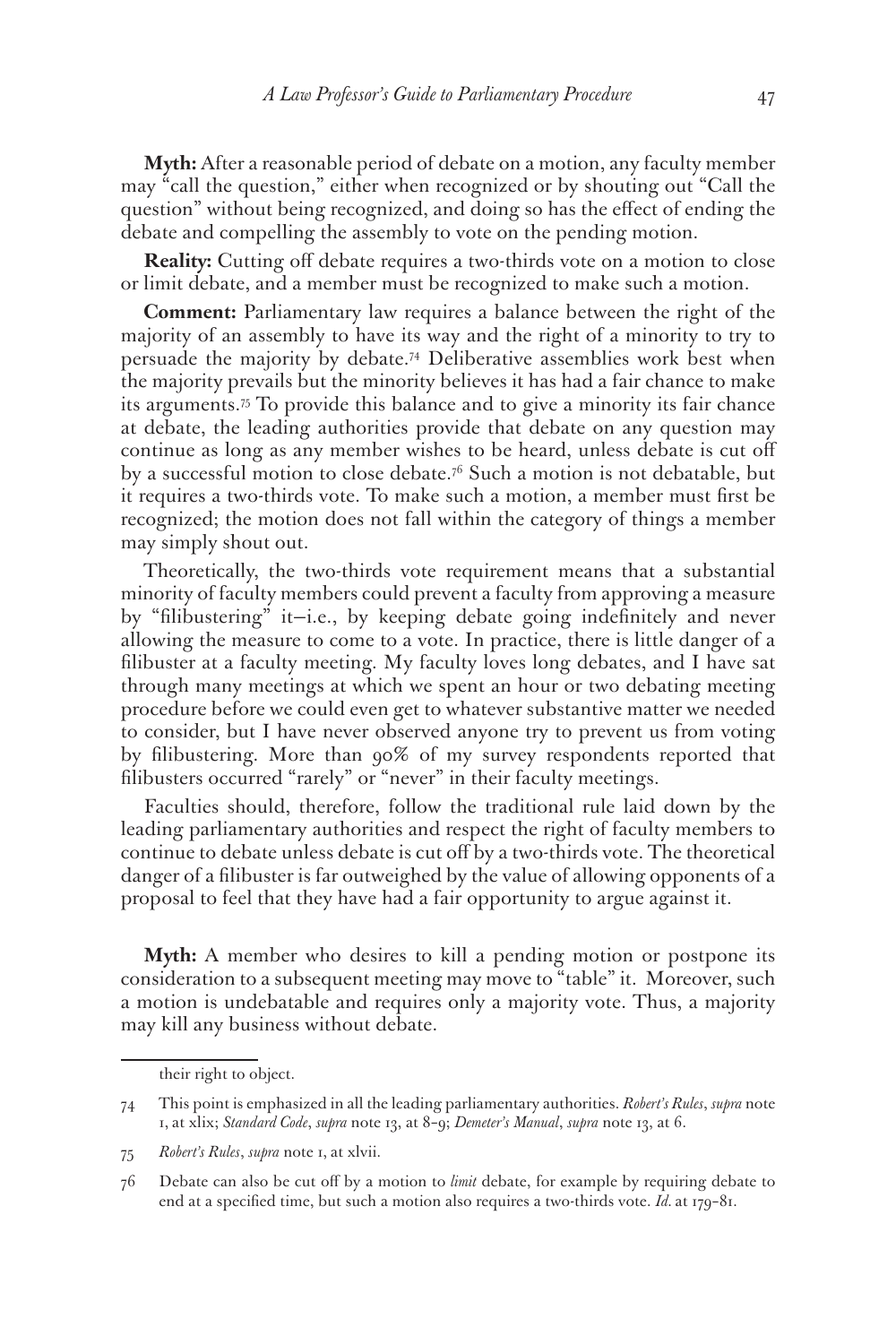**Reality:** Assuming your faculty meetings are governed by *Robert's Rules*, the correct use of the motion to "table" is limited. In most cases, a member who moves to table a motion really wants to do something else.

**Comment:** Many faculty members have an incorrect understanding of the motion to "table" a matter. *Robert's Rules* does recognize the motion to table (known formally as a motion "to lay [another motion] on the table"). But the purpose of this motion is to allow the assembly to set a matter aside temporarily so that it may consider something urgent. If this motion is adopted, the pending matter is "laid on the table." The assembly can then consider the urgent matter, after which a member would move that the previously pending matter be "taken from the table" so that its consideration may continue. A motion to lay a matter on the table is out of order when there is evidently no other matter that requires urgent attention.<sup>77</sup> It is a misuse of the motion to use it to try to kill another motion without debate.<sup>78</sup>

In most cases in which a faculty member moves to "table" a pending motion, the faculty member has some other goal besides setting the pending matter aside temporarily while some urgent matter is considered. The best thing to do depends on what the faculty member's real goal is. If the faculty member's goal is simply to defeat the pending motion, then the faculty member should allow the motion to come to a vote and vote against it. If the faculty member is tired of debating the pending motion and wants it defeated immediately, the faculty member should move to close debate. As detailed above, the motion to close debate is itself nondebatable, and if it carries by two-thirds vote, then the faculty will vote on the pending motion without further debate.

More often, a faculty member who moves to "table" the pending motion wants to make the pending motion go away without voting on it, either because voting either affirmatively or negatively on the pending motion would be awkward or embarrassing, or because debate on the pending motion is taking up too much time. To get rid of a pending motion without voting on it, a faculty member may move to refer the pending motion to a committee, to postpone it to a definite time (such as the next meeting) or to postpone it indefinitely.79 The last option most closely corresponds with what my survey respondents report faculty members who move to "table" something really desire. Moving that the pending motion be "postponed indefinitely" amounts to saying, "Let's make the pending motion go away for the rest of this meeting. I don't care whether or not it comes back at a later meeting, but let's not discuss it any more today." Adoption of a motion to postpone the pending motion indefinitely kills the pending motion for the remainder of the meeting, after which it may, but need not, be reintroduced at a later meeting.

<sup>77</sup> *Id.* at 204.

<sup>78</sup> *Id*.

<sup>79</sup> *Id*. at 116–19, 157–79.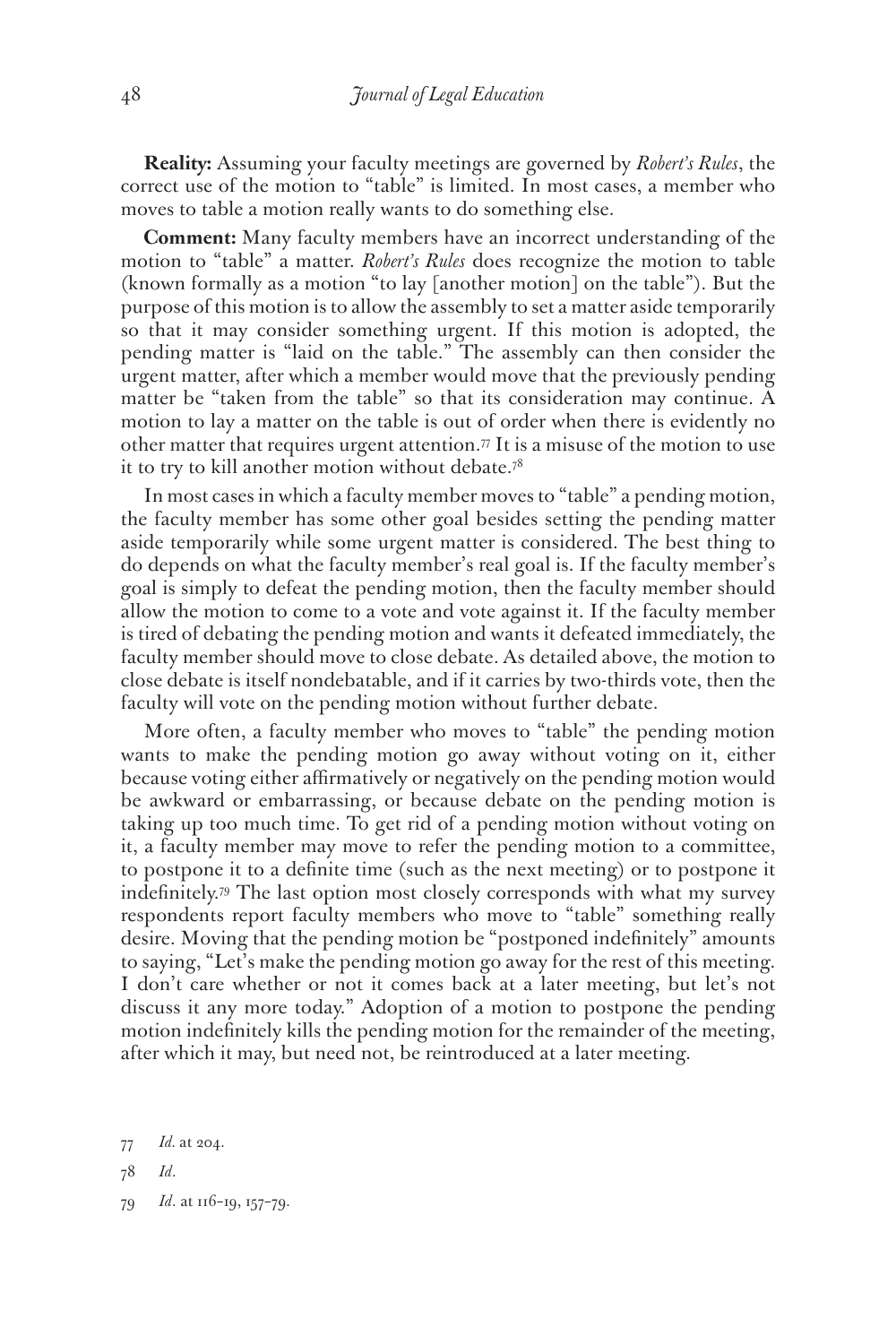Any of the motions mentioned in the prior paragraph (moving to refer the pending motion to a committee, to postpone it to a definite time, or to postpone it indefinitely) would itself be debatable. If a faculty member wishes to get rid of a pending motion without voting on it and without debate, the faculty member should move one of the motions in the prior paragraph and then immediately move to close debate on that motion.<sup>80</sup> As usual, a two-thirds vote would be required on the motion to close debate.

Insistence on these procedures may seem fussy, but an important reason underlies all of these niceties. A motion to "table" a matter is not debatable and requires only a majority vote for its adoption. Hence, if it could be used to kill another motion permanently, a simple majority could kill a motion without debate, in violation of the basic parliamentary principle that it takes a two-thirds majority to cut off the right of a minority to debate a question. Requiring the use of a motion to refer or to postpone preserves the right of the minority to make its arguments. $81$ 

**Myth:** A faculty meeting may start without a quorum present, and a vote may even be taken on a business matter without a quorum present, provided no one calls attention to the absence of a quorum.

**Reality:** *Robert's Rules* provides that the chair may not start a meeting unless a quorum is present. $82$  It also provides that action taken at a meeting in the absence of a quorum is "null and void."83

**Comment:** It may be difficult to obtain a quorum at a faculty meeting. The myth that a meeting may proceed without one provided no one raises the quorum issue therefore comes in handy. However, for a faculty that has adopted *Robert's Rules*, reliance on this myth is dangerous, as the quorum rules actually set forth in *Robert's Rules* have nuances not captured by the myth.

There is this much truth to the quorum myth: *Robert's Rules* does provide that "When the chair has called a meeting to order *after finding that a quorum is present*, the continued presence of a quorum is presumed unless the chair or a member notices that a quorum is no longer present."84 *Robert's Rules* also provides that the chair has a duty to determine that a quorum is present before calling the

- 81 Bowing to popular usage, the *Standard Code* provides that a motion to "table" another motion is a nondebatable motion that, if adopted, has the effect of killing the tabled motion for the current meeting, although it may come back at a subsequent meeting. *Standard Code*, *supra* note 13, at 70–72. However, the *Standard Code* provides that the motion to table requires a twothirds vote. *Id*. at 71–72. Thus, although the *Standard Code* is more favorably disposed toward motions to table than is *Robert's Rules*, even the *Standard Code* agrees that a simple majority may not terminate debate on a motion by "tabling" it.
- 82 *Robert's Rules*, *supra* note 1, at 331.
- 83 *Id*. at 330.
- 84 *Id*. at 331 (emphasis added).

<sup>80</sup> *Id*. at 204–05.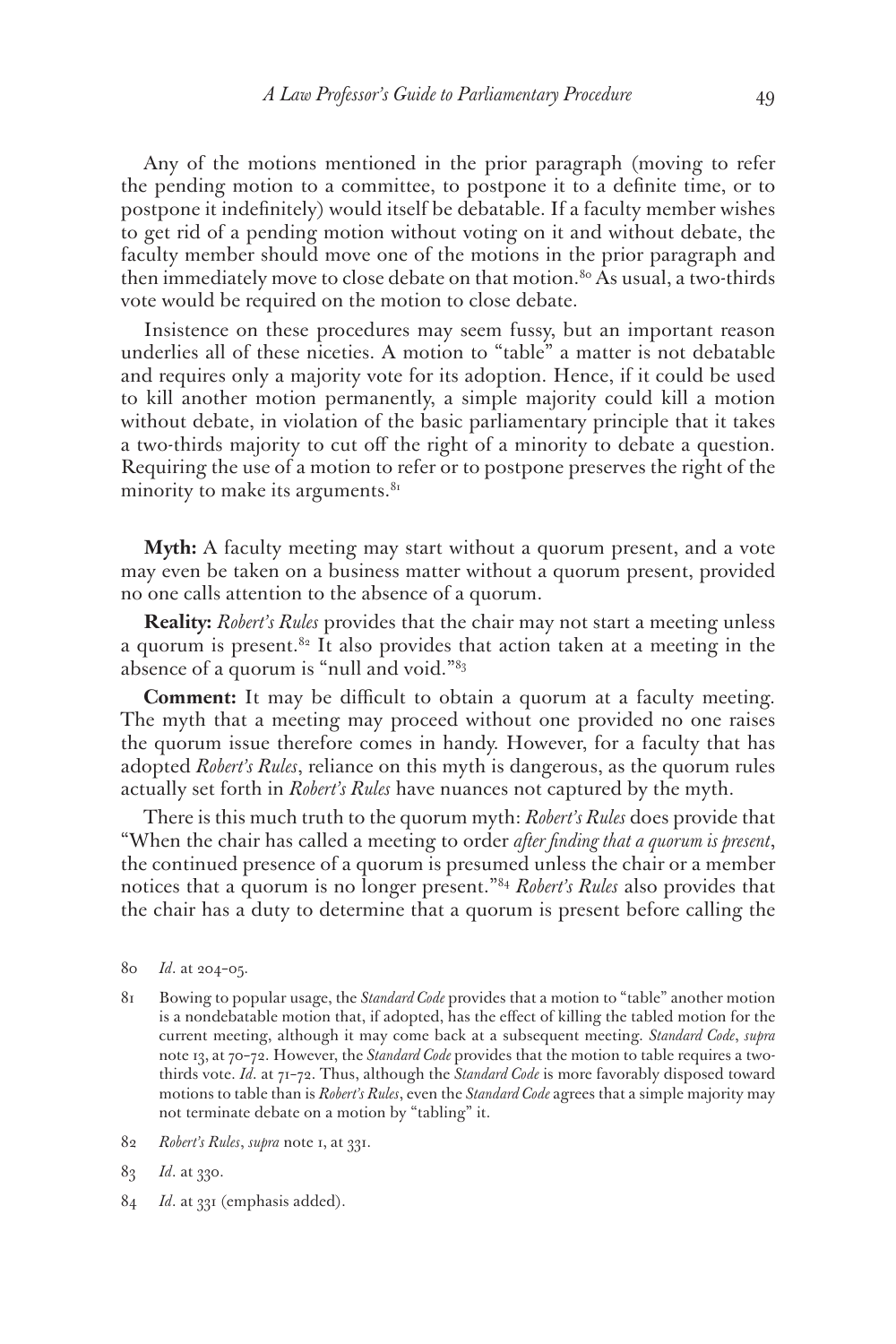meeting to order, $85$  so if the chair fulfills this duty, a presumption arises that the meeting continues to have a quorum. However, the presumption is only a presumption. If the chair observes that a quorum is in fact no longer present, the chair has a duty to so announce and may not put any matter to a vote. $86$ Also, any member who notices that a quorum is no longer present may raise the absence of a quorum as a point of order. $87$ 

Moreover, even if a vote takes place before anyone calls attention to the loss of a quorum, the vote is not necessarily safe. Because it may be impossible to tell exactly when a quorum was lost, calling attention to the loss of a quorum does not normally undermine the validity of any vote that had already occurred.<sup>88</sup> However, "upon clear and convincing proof" that there was no quorum at the time of a vote, the vote may be voided "retrospectively."89 Thus, under *Robert's Rules*, votes taken in the absence of a quorum are vulnerable to subsequent invalidation even if no one calls attention to the absence of a quorum at the time of the vote.

**Myth:** When voting, success requires a majority (or, if applicable, a supermajority) of those voting *plus* those abstaining, and so an abstention is equivalent to a negative vote.

**Reality:** Abstentions are disregarded and do not count in the numerator or the denominator when determining whether a vote is successful.

**Comment:** It is important to know how to determine the result of a vote. An error on this point can turn a successful vote into a defeat or vice versa. *Robert's Rules* clearly states that the basic requirement for a successful vote is a majority of votes cast, a quorum being present.90

This principle might be varied by a faculty's rules. If, for example, a faculty's rules provide that a successful tenure vote must be by a majority of all *eligible voters*, then such a majority must be obtained, and a faculty member who abstains (or who is absent from the meeting) has effectively voted no. But assuming no such special rule is in effect, abstentions are disregarded.

Some people also imagine that when a two-thirds vote is required, a successful vote must *exceed* two-thirds. This is incorrect. A vote of thirty in favor, fifteen against, is a successful two-thirds vote.

\* \* \* \* \*

- 85 *Id*.
- 86 *Id*.
- 87 *Id*.
- 88 *Id*. at 332.
- 89 *Id*.
- 90 *Id.* at 379–80.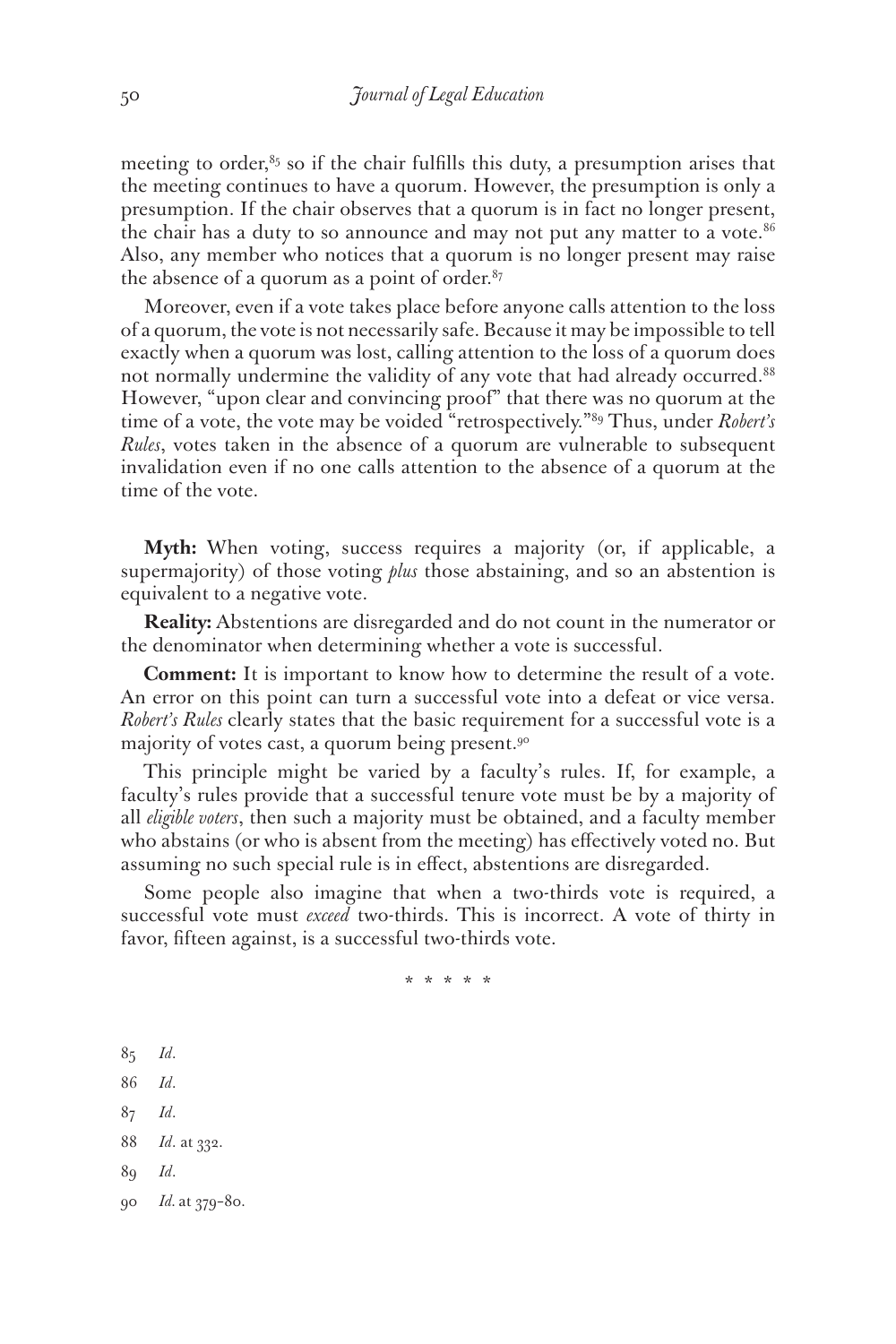My survey results suggest that many law faculties subscribe to the myths debunked above. In some cases, following the mythical procedure does no great harm. For example, if a chair allows an uncontroversial amendment to a motion to be adopted as a "friendly amendment," no harm is done if the meeting would have adopted the amendment by unanimous consent had such consent been sought. In other cases, however, the myth can lead to an incorrect or unfair result. By arming yourself with the correct information, you can prevent harm to your interests and those of your school.

#### **Conclusion**

Many law professors seem to imagine that parliamentary procedure is an arcane body of specialized knowledge accessible only to experts. But parliamentary procedures are just a set of procedural rules that any lawyer, and certainly any law professor, can learn. While attaining full mastery of them would be arduous, learning enough to get you through a typical faculty meeting is easy and enjoyable. *Siegel's Simplified Guide to Parliamentary Procedure* should be a serviceable, trusty companion that will enable you to protect your interests and those of your school in faculty meetings.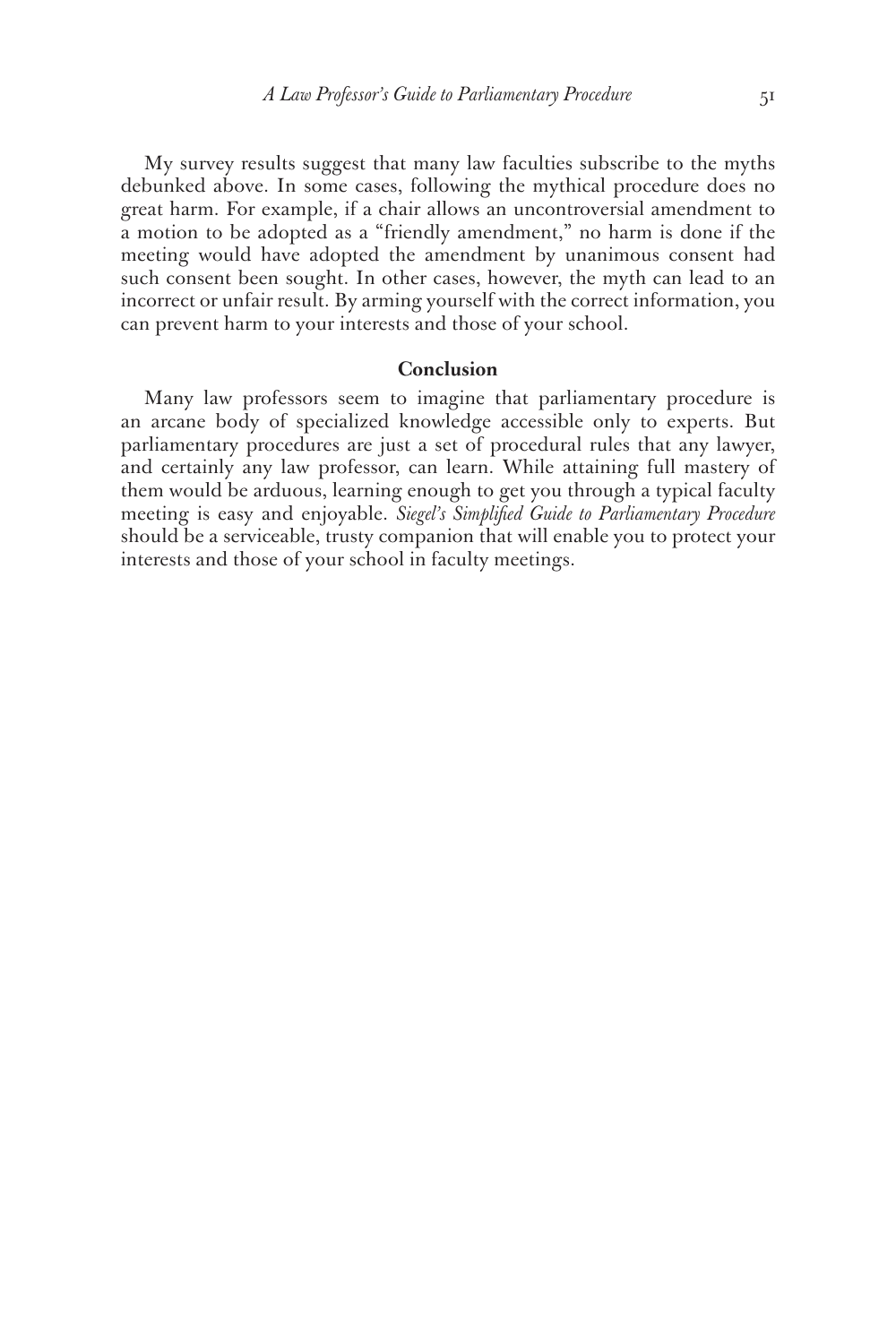# Appendix: Survey Results

Here are the detailed results of my survey of U.S. law faculty regarding procedures used at their faculty meetings. See footnote 43 in the essay above for an explanation of the survey methodology.

I received ninety-seven survey responses in total. In the tables below, column "R" includes respondents selected at random from a list of U.S. law faculty (fifty-six responses), column "D" includes respondents who are a school's senior associate dean for academic affairs or have a similar title (twenty-five responses), and column "K" includes respondents chosen by a decanal respondent who was asked to forward the survey to a faculty member knowledgeable in parliamentary procedure (sixteen responses).

**What parliamentary authority, if any, has your faculty adopted to govern its faculty meetings?**

|                                                                                           | All                   | R                     | D                     | K                     |
|-------------------------------------------------------------------------------------------|-----------------------|-----------------------|-----------------------|-----------------------|
| Robert's Rules of Order<br>(or Robert's Rules of<br>Order, Newly Revised)                 | 56<br>(57.7%)         | 33<br>(58.9%)         | 15<br>$(60.0\%)$      | 8<br>$(50.0\%)$       |
| American Institute<br>of Parliamentarians,<br>Standard Code of<br>Parliamentary Procedure | $\Omega$<br>$(0.0\%)$ | $\Omega$<br>$(0.0\%)$ | $\Omega$<br>$(0.0\%)$ | $\Omega$<br>$(0.0\%)$ |
| Demeter's Manual of<br>Parliamentary Law and<br>Procedure                                 | $\Omega$<br>$(0.0\%)$ | $\Omega$<br>$(0.0\%)$ | $\Omega$<br>$(0.0\%)$ | O<br>$(0.0\%)$        |
| The faculty has<br>not adopted any<br>parliamentary authority to<br>govern its meetings   | IO<br>$(10.3\%)$      | $(7.1\%)$             | 3<br>$(12.0\%)$       | 3<br>$(18.8\%)$       |
| I don't know                                                                              | 20<br>(20.6%)         | 15<br>$(26.8\%)$      | 4<br>$(16.0\%)$       | 1<br>$(6.3\%)$        |
| Other                                                                                     | II<br>$(11.3\%)$      | 4<br>$(7.1\%)$        | 3<br>$(12.0\%)$       | 4<br>$(25.0\%)$       |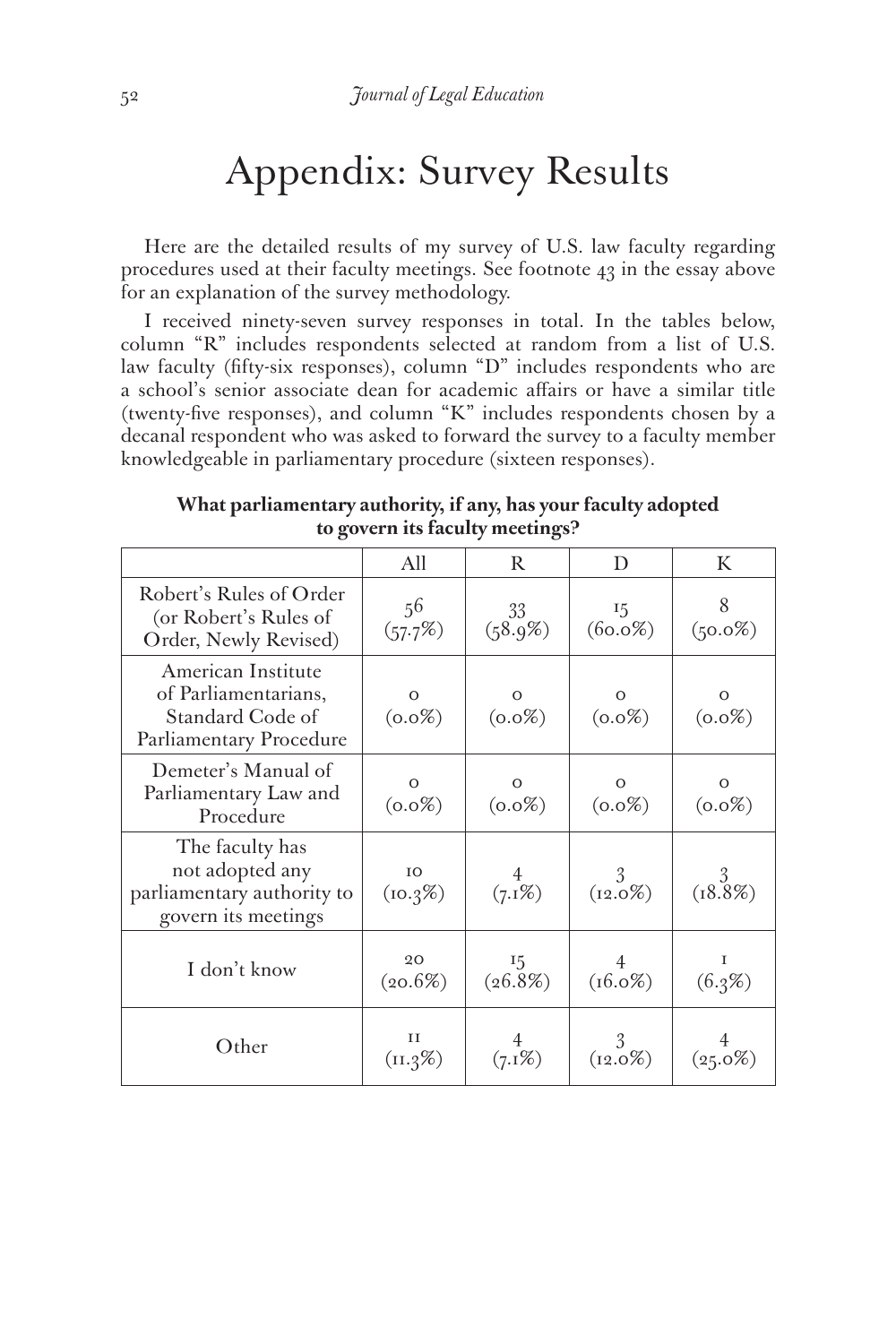|                         | All                     | $\mathbb{R}$   | D                           | K                  |
|-------------------------|-------------------------|----------------|-----------------------------|--------------------|
| o (Not strictly at all) | $\overline{4}$          | $\overline{4}$ | $\circ$                     | $\circ$            |
|                         | (4.1%)                  | $(7.1\%)$      | $(0.0\%)$                   | $(0.0\%)$          |
| $\mathbf I$             | 3                       | 3              | $\circ$                     | $\circ$            |
|                         | $(S_1 \times S)$        | $(5.4\%)$      | $(0.0\%)$                   | $(0.0\%)$          |
| $\mathbf 2$             | 8                       | $\mathfrak{D}$ | $\mathfrak{D}$              | $\overline{4}$     |
|                         | (8.2%)                  | $(3.6\%)$      | $(8.0\%)$                   | $(25.0\%)$         |
| $\overline{3}$          | <b>I2</b><br>$(12.4\%)$ | $(12.5\%)$     | $\overline{2}$<br>$(8.0\%)$ | $\frac{3}{18.8\%}$ |
| $\overline{4}$          | 6                       | T              | 4                           | T.                 |
|                         | (6.2%)                  | (1.8%)         | $(16.0\%)$                  | (6.3%)             |
| 5                       | 13                      | 8              | 4                           | $\mathbf I$        |
|                         | $(13.4\%)$              | $(14.3\%)$     | $(16.0\%)$                  | (6.3%)             |
| 6                       | 7                       | 5              | $\mathfrak{D}$              | $\Omega$           |
|                         | $(7.2\%)$               | (8.9%)         | $(8.0\%)$                   | $(0.0\%)$          |
| $\overline{7}$          | 24                      | <b>I2</b>      | 6                           | 6                  |
|                         | (24.7%)                 | $(21.4\%)$     | $(24.0\%)$                  | $(37.5\%)$         |
| 8                       | 14                      | II             | $\mathfrak{D}$              | T                  |
|                         | $(14.4\%)$              | (19.6%)        | $(8.0\%)$                   | (6.3%)             |
| 9                       | $\overline{4}$          | $\mathfrak{D}$ | $\mathfrak{D}$              | $\mathbf{O}$       |
|                         | $(4.1\%)$               | (3.6%)         | $(8.0\%)$                   | $(0.0\%)$          |
| 10 (Very strictly)      | $\overline{2}$          | $\mathbf I$    | $\mathbf I$                 | $\circ$            |
|                         | $(2.1\%)$               | (1.8%)         | $(4.0\%)$                   | $(0.0\%)$          |
| Average                 | $5-4$                   | 5.4            | 5.8                         | 4.8                |

**On a scale of 0 to 10, how strictly would you say your school's faculty meetings follow rules of parliamentary procedure?**

## **Do you think your faculty meetings could be improved by changing how strictly they follow rules of parliamentary procedure?**

|                                                | All              | R                  |                       |                  |
|------------------------------------------------|------------------|--------------------|-----------------------|------------------|
| Yes, by following such<br>rules more strictly. | (17.9%)          | IO.<br>$(18.5\%)$  | $(16.0\%)$            | $(18.80\%)$      |
| Yes, by following such<br>rules less strictly. | $(4.2\%)$        | $\Omega$<br>(3.7%) | $\Omega$<br>$(8.0\%)$ | ∩<br>$(0.0\%)$   |
| No, things are about right<br>as they are now. | 67<br>$(70.5\%)$ | 38<br>$(70.4\%)$   | 17<br>$(68.0\%)$      | 12<br>$(75.0\%)$ |
| Other                                          | $17.4\%$         | $(7.4\%)$          | $\Omega$<br>$(8.0\%)$ | $6.3\%$          |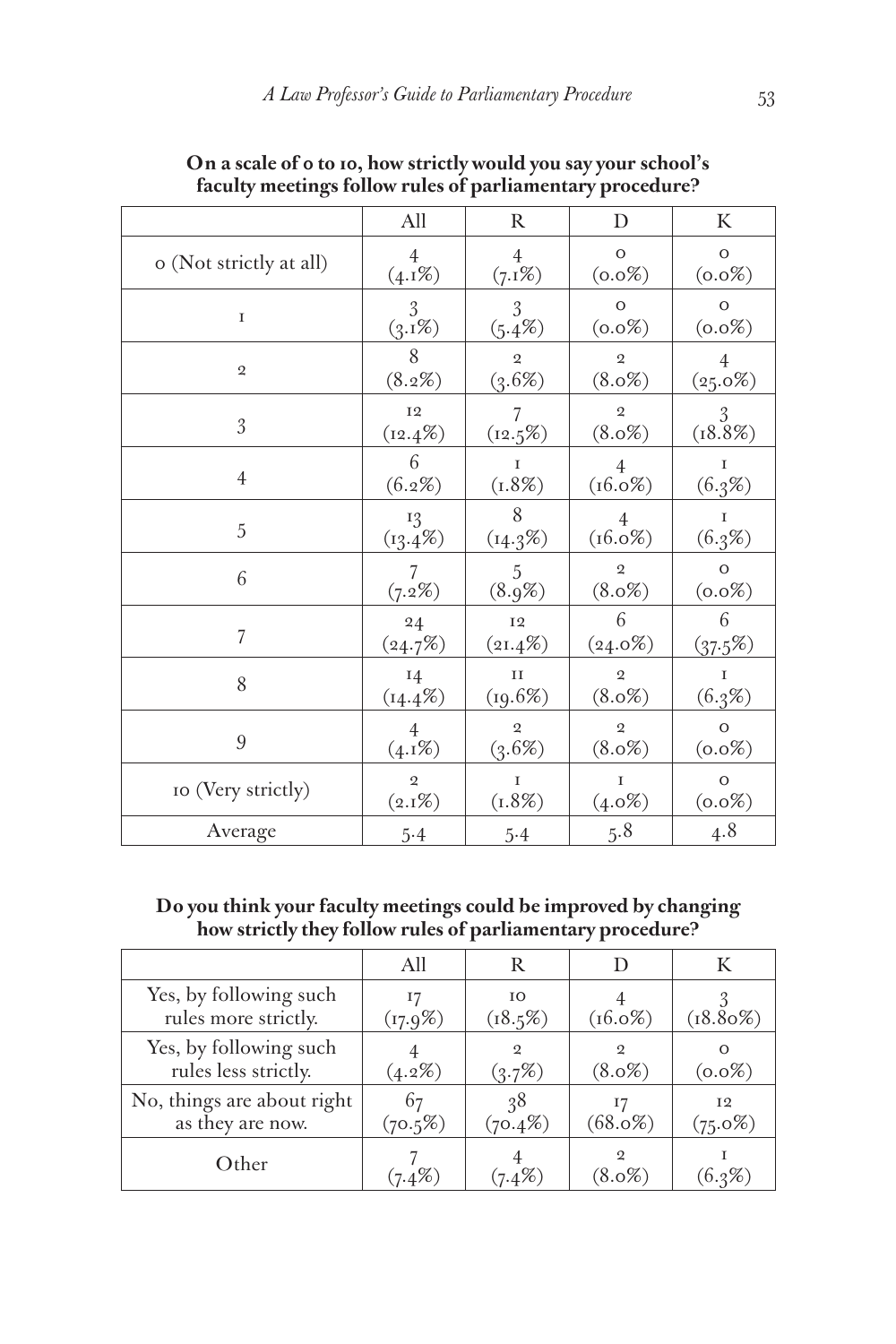|                                                                             | All              | R                           |                             | K                            |
|-----------------------------------------------------------------------------|------------------|-----------------------------|-----------------------------|------------------------------|
| The dean                                                                    | 8т<br>$(83.5\%)$ | 48<br>(8,5.7%)              | 20<br>$(80.0\%)$            | 13<br>(81.3%)                |
| The senior associate<br>academic dean (or a<br>person with a similar title) | $(5.2\%)$        | $\mathfrak{D}$<br>$(3.6\%)$ | $\mathfrak{D}$<br>$(8.0\%)$ | $(6.3\%)$                    |
| Another person chosen<br>by the dean                                        | $(1.0\%)$        | $\Omega$<br>$(0.0\%)$       | $(4.0\%)$                   | $(0.0\%)$                    |
| Another person chosen<br>by the faculty                                     | $(4.1\%)$        | $\Omega$<br>$(0.0\%)$       | $\mathfrak{D}$<br>$(8.0\%)$ | $\mathfrak{D}$<br>$(12.5\%)$ |
| Other                                                                       | 6<br>$(6.2\%)$   | (10.7%)                     | $\Omega$<br>$(0.0\%)$       | $(0.0\%)$                    |

**Who presides over your faculty meetings?**

**On a scale of 0 to 10, how knowledgeable, in your opinion, is the person who presides over your faculty meetings about rules of parliamentary procedure?**

|                         | All                     | R              | D               | K                  |
|-------------------------|-------------------------|----------------|-----------------|--------------------|
| o (Not knowledgeable at | $\overline{4}$          | $\overline{4}$ | $\Omega$        | $\circ$            |
| all)                    | $(4.1\%)$               | $(7.1\%)$      | $(0.0\%)$       | $(0.0\%)$          |
| $\mathbf I$             | 3                       | 3              | $\circ$         | $\mathbf O$        |
|                         | $(S_1 \times S)$        | $(5.4\%)$      | $(0.0\%)$       | $(0.0\%)$          |
| $\mathfrak 2$           | 8                       | 4              | T               | 3                  |
|                         | $(8.2\%)$               | $(7.1\%)$      | $(4.0\%)$       | (18.8%)            |
| 3                       | <b>12</b><br>$(12.4\%)$ | 6<br>(10.7%)   | 3<br>$(12.0\%)$ | $\frac{3}{18.8\%}$ |
| $\overline{4}$          | 3                       | $\overline{2}$ | T               | $\circ$            |
|                         | $(3.1\%)$               | (3.6%)         | $(4.0\%)$       | $(0.0\%)$          |
| 5                       | <b>12</b>               | 6              | $\overline{2}$  | $\overline{4}$     |
|                         | $(12.4\%)$              | (10.7%)        | $(8.0\%)$       | $(25.0\%)$         |
| 6                       | 13                      | 6              | 6               | 1                  |
|                         | $(i3.4\%)$              | (10.7%)        | $(24.0\%)$      | (6.3%)             |
| 7                       | 14                      | 9              | 4               | T                  |
|                         | $(14.4\%)$              | (16.1%)        | $(16.0\%)$      | (6.3%)             |
| 8                       | 17                      | 9              | 5               | 3                  |
|                         | (17.5%)                 | $(16.1\%)$     | $(20.0\%)$      | (18.8%)            |
| 9                       | 5                       | 3              | $\overline{2}$  | $\Omega$           |
|                         | (5.2%)                  | $(5.4\%)$      | $(8.0\%)$       | $(0.0\%)$          |
| 10 (Very knowledgeable) | $\overline{4}$          | 3              | T               | $\Omega$           |
|                         | $(4.1\%)$               | $(5.4\%)$      | $(4.0\%)$       | $(0.0\%)$          |
| Average                 | 5.5                     | 5·4            | 6.3             | 4.8                |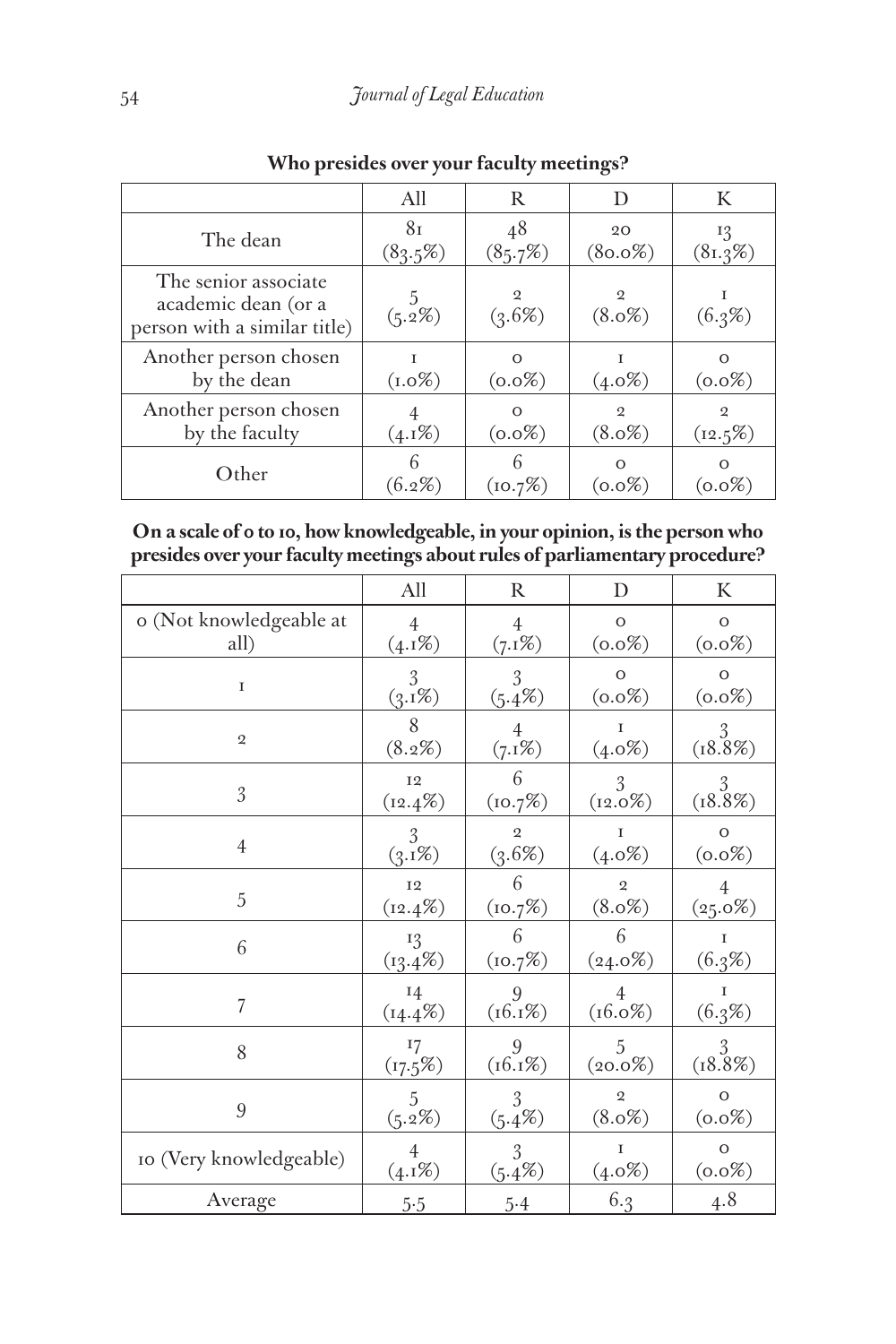|                                                                  | All                       | R                |                              | K          |
|------------------------------------------------------------------|---------------------------|------------------|------------------------------|------------|
| Yes                                                              | (5.2%)                    | $(5.5\%)$        | $(4.0\%)$                    | (6.3%)     |
| No, but one or more<br>persons unofficially fulfill<br>that role | 45<br>(46.9%)             | 28<br>$(50.9\%)$ | $_{\text{II}}$<br>$(44.0\%)$ | (37.5%)    |
| $\rm No$                                                         | 4 <sup>I</sup><br>(42.7%) | 20<br>$(36.4\%)$ | 13<br>$(52.0\%)$             | $(50.0\%)$ |
| Other                                                            | $(5.2\%)$                 | $(7.3\%)$        | ∩<br>$(0.0\%)$               | $(6.3\%)$  |

# **Does anyone officially serve as Parliamentarian for your faculty meetings?**

**In your opinion, does your school lean toward a "strong dean" model of governance or a "strong faculty governance" model? Please rate the answer on a scale of 0 to 10:**

|                    | All            | $\mathbb{R}$               | $\mathbf D$                 | K                  |
|--------------------|----------------|----------------------------|-----------------------------|--------------------|
| o (Strong dean)    | $\overline{2}$ | $\mathfrak{D}$             | $\mathbf O$                 | $\circ$            |
|                    | (2.1%)         | (3.6%)                     | $(0.0\%)$                   | $(0.0\%)$          |
| $\mathbf I$        | 5              | 3                          | $\mathfrak{D}$              | $\mathbf O$        |
|                    | (5.2%)         | $(5.4\%)$                  | $(8.0\%)$                   | $(0.0\%)$          |
| $\mathbf 2$        | 7              | 3                          | $\circ$                     | $\overline{4}$     |
|                    | (7.2%)         | $(5.4\%)$                  | $(8.0\%)$                   | $(25.0\%)$         |
| $\mathfrak{Z}$     | 6<br>$(6.2\%)$ | 3 <sup>2</sup><br>$5.4\%)$ | $\Omega$<br>$(0.0\%)$       | $\frac{3}{18.8\%}$ |
| $\boldsymbol{4}$   | 7              | 5                          | $\overline{2}$              | $\circ$            |
|                    | $(7.2\%)$      | $(8.9\%)$                  | $(8.0\%)$                   | $(0.0\%)$          |
| $\overline{5}$     | <sup>16</sup>  | 7                          | 8                           | $\mathbf I$        |
|                    | (16.5%)        | $(12.5\%)$                 | $(32.0\%)$                  | (6.3%)             |
| 6                  | 6              | $\overline{2}$             | $\overline{2}$              | $\mathfrak{D}$     |
|                    | (6.2%)         | (3.6%)                     | $(8.0\%)$                   | $(12.5\%)$         |
| 7                  | 17             | 9                          | 6                           | $\mathfrak{D}$     |
|                    | (17.5%)        | (16.1%)                    | $(24.0\%)$                  | $(12.5\%)$         |
| 8                  | 18<br>(18.6%)  | 13<br>(23.2%)              | $\overline{2}$<br>$(8.0\%)$ | $\frac{3}{18.8\%}$ |
| 9                  | II             | 8                          | $\overline{2}$              | $\mathbf{I}$       |
|                    | (11.3%)        | (14.3%)                    | $(8.0\%)$                   | (6.3%)             |
| 10 (Strong faculty | $\overline{2}$ | $\mathbf I$                | T                           | $\mathbf{O}$       |
| governance)        | (2.1%)         | (1.8%)                     | $(4.0\%)$                   | $(0.0\%)$          |
| Average            | 5.8            | 6.0                        | 5.9                         | $5 \cdot 1$        |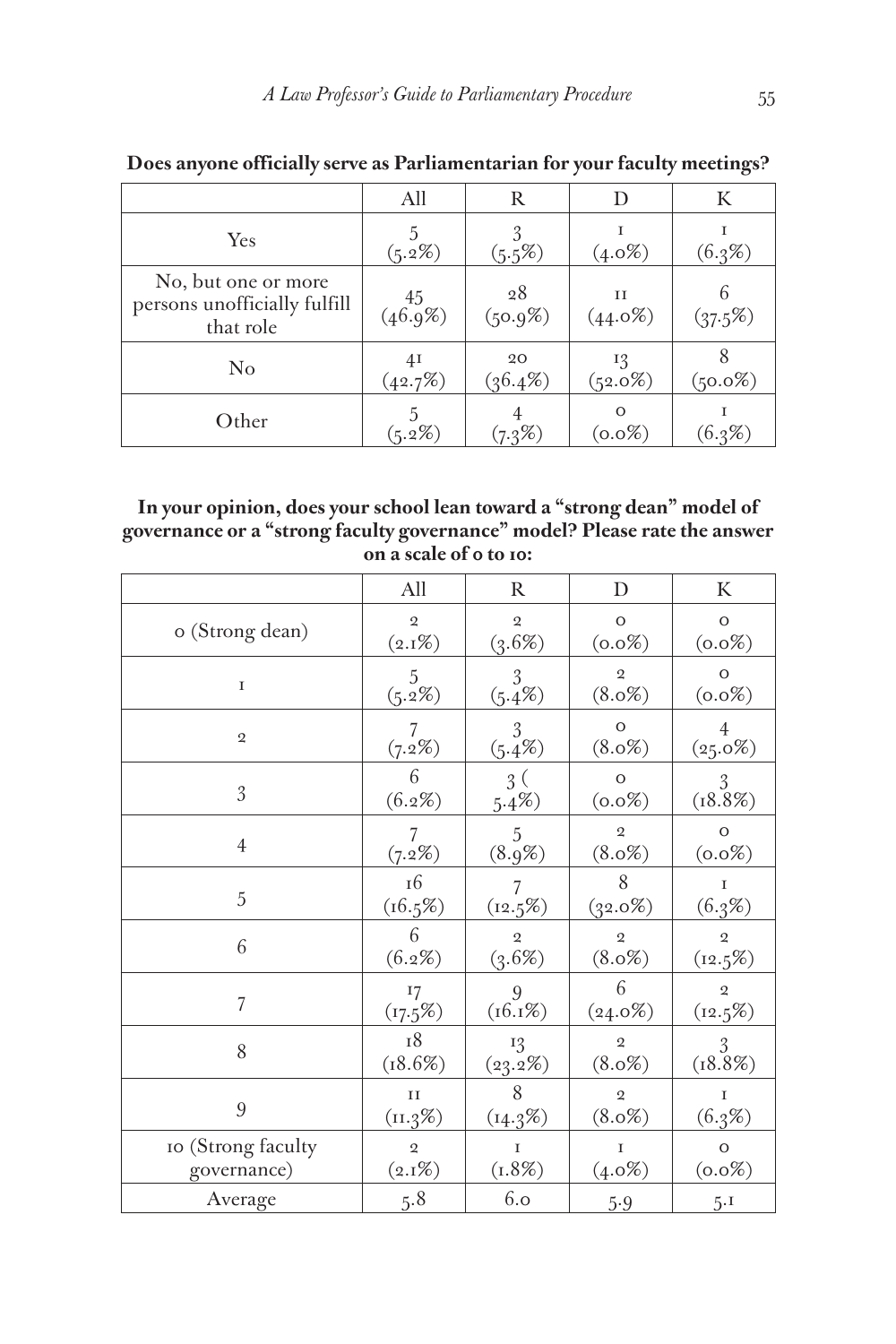|                                                                 | All              | R                         | D                           | K                      |
|-----------------------------------------------------------------|------------------|---------------------------|-----------------------------|------------------------|
| Once per academic year                                          | т<br>$(1.0\%)$   | T<br>$(1.8\%)$            | $\Omega$<br>$(0.0\%)$       | $(0.0\%)$              |
| Once every two months                                           | $(3.1\%)$        | $(5.5\%)$                 | ∩<br>$(0.0\%)$              | $(0.0\%)$              |
| Monthly                                                         | 61<br>$(63.5\%)$ | 3 <sup>2</sup><br>(58.2%) | 18<br>$(72.0\%)$            | $_{\rm II}$<br>(68.8%) |
| More than once a month,<br>but not as often as twice a<br>month | т8<br>$(18.8\%)$ | $(16.4\%)$                | $(20.0\%)$                  | (25%)                  |
| Twice a month                                                   | 12<br>$(12.5\%)$ | $(16.4\%)$                | $\overline{2}$<br>$(8.0\%)$ | T.<br>$(6.3\%)$        |
| More than twice a month                                         | $(1.0\%)$        | T<br>$(1.8\%)$            | $\Omega$<br>$(0.0\%)$       | $(0.0\%)$              |

# **During the academic year, how often does your school hold faculty meetings?**

**What would you estimate is the average length of your faculty meetings?**

|                      | All              | R            | D                                         | K              |
|----------------------|------------------|--------------|-------------------------------------------|----------------|
| Less than 30 minutes | $\Omega$         | $\Omega$     | $\Omega$                                  | $\Omega$       |
|                      | $(0.0\%)$        | $(0.0\%)$    | $(0.0\%)$                                 | $(0.0\%)$      |
| $30 - 59$ minutes    | 12<br>$(12.5\%)$ | $8(14.5\%)$  | $\mathcal{R}_{\mathcal{A}}$<br>$(12.0\%)$ | $(6.3\%)$      |
| I hour-              | 55               | 33           | 14                                        | $(50.0\%)$     |
| I hour 29 minutes    | $(57.3\%)$       | $(60.0\%)$   | $(56.0\%)$                                |                |
| I hour 30 minutes -  | 22               | $\mathbf{H}$ | $(24.0\%)$                                | 5              |
| I hour 59 minutes    | (22.9%)          | $(20.0\%)$   |                                           | (31.3%)        |
| 2 hours -            | $(7.3\%)$        | 3            | $\mathfrak{D}$                            | $\mathfrak{D}$ |
| 2 hours 29 minutes   |                  | $(5.5\%)$    | $(8.0\%)$                                 | $(12.5\%)$     |
| 2 hours 30 minutes - | $\Omega$         | $\Omega$     | $\Omega$                                  | $\Omega$       |
| 3 hours              | $(0.0\%)$        | $(0.0\%)$    | $(0.0\%)$                                 | $(0.0\%)$      |
| More than 3 hours    | $\Omega$         | $\Omega$     | $\Omega$                                  | $\Omega$       |
|                      | $(0.0\%)$        | $(0.0\%)$    | $(0.0\%)$                                 | $(0.0\%)$      |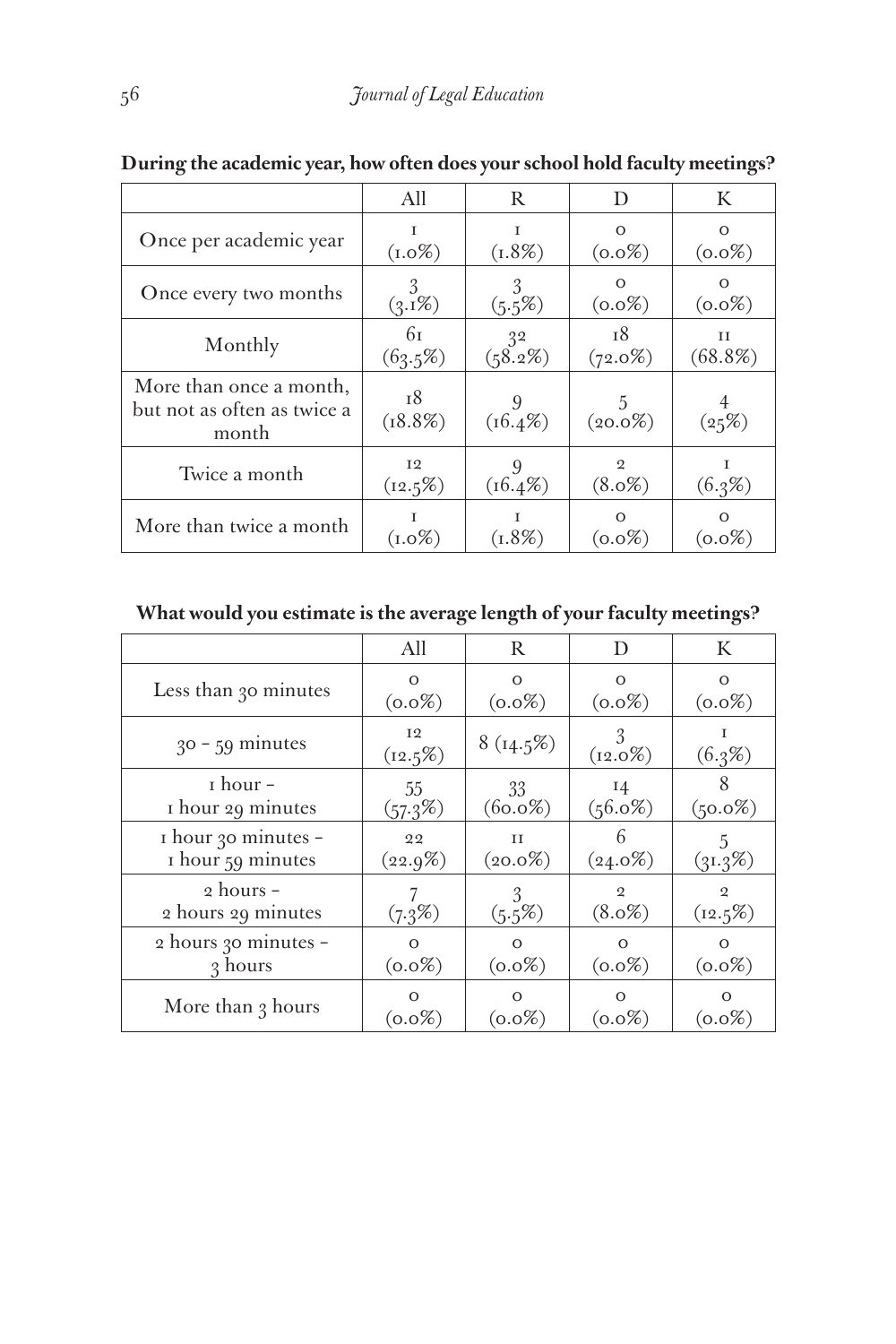|            | All                          | R                | D                     | K                     |
|------------|------------------------------|------------------|-----------------------|-----------------------|
| Frequently | $(1.0\%)$                    | T<br>(1.8%)      | $\Omega$<br>$(0.0\%)$ | $\Omega$<br>$(0.0\%)$ |
| Sometimes  | 8<br>(8.3%)                  | 6<br>(10.9%)     | $(4.0\%)$             | (6.3%)                |
| Rarely     | 45<br>(46.9%)                | 2I<br>(38.2%)    | 15<br>$(60.0\%)$      | (56.3%)               |
| Never      | 4 <sup>2</sup><br>$(43.8\%)$ | 27<br>$(49.1\%)$ | $(36.0\%)$            | $37.5\%$              |

**In your faculty meetings, how often do you feel that faculty members attempt to exploit rules of parliamentary procedure to gain what you regard as an unfair or inappropriate advantage?**

| In your faculty meetings, how often do you feel that faculty members try to  |
|------------------------------------------------------------------------------|
| block a measure by "filibustering," i.e., by refusing to allow debate on the |
| measure to come to an end?                                                   |

|            | All                   | R                     |                             | K                            |
|------------|-----------------------|-----------------------|-----------------------------|------------------------------|
| Frequently | $\Omega$<br>$(0.0\%)$ | $\Omega$<br>$(0.0\%)$ | $\Omega$<br>$(0.0\%)$       | $\Omega$<br>$(0.0\%)$        |
| Sometimes  | 6<br>(6.3%)           | $(7.3\%)$             | $\overline{2}$<br>$(8.0\%)$ | $\circ$<br>$(0.0\%)$         |
| Rarely     | 20<br>(20.8%)         | 13<br>$(23.6\%)$      | $(12.0\%)$                  | $(25.0\%)$                   |
| Never      | 70<br>$(72.9\%)$      | 28<br>$(69.1\%)$      | 20<br>$(80.0\%)$            | I <sub>2</sub><br>$(75.0\%)$ |

**How often do you believe your faculty takes action at a faculty meeting even though a quorum is not present?**

|            | All              | R                           | D                       | K                     |
|------------|------------------|-----------------------------|-------------------------|-----------------------|
| Frequently | $(3.1\%)$        | $\overline{2}$<br>$(3.6\%)$ | $(4.0\%)$               | $\Omega$<br>$(0.0\%)$ |
| Sometimes  | 6<br>(6.3%)      | 6<br>(10.9%)                | $\Omega$<br>$(0.0\%)$   | $\Omega$<br>$(0.0\%)$ |
| Rarely     | 27<br>$(28.1\%)$ | IO<br>$(18.2\%)$            | I <sub>2</sub><br>(48%) | $(31.3\%)$            |
| Never      | 59<br>$(61.5\%)$ | 36<br>(65.5%)               | I <sub>2</sub><br>(48%) | ĪΤ<br>(68.8%)         |
| Other      | $(1.0\%)$        | T<br>$(0.9\%)$              | ∩<br>$(0.0\%)$          | $\Omega$<br>$(0.0\%)$ |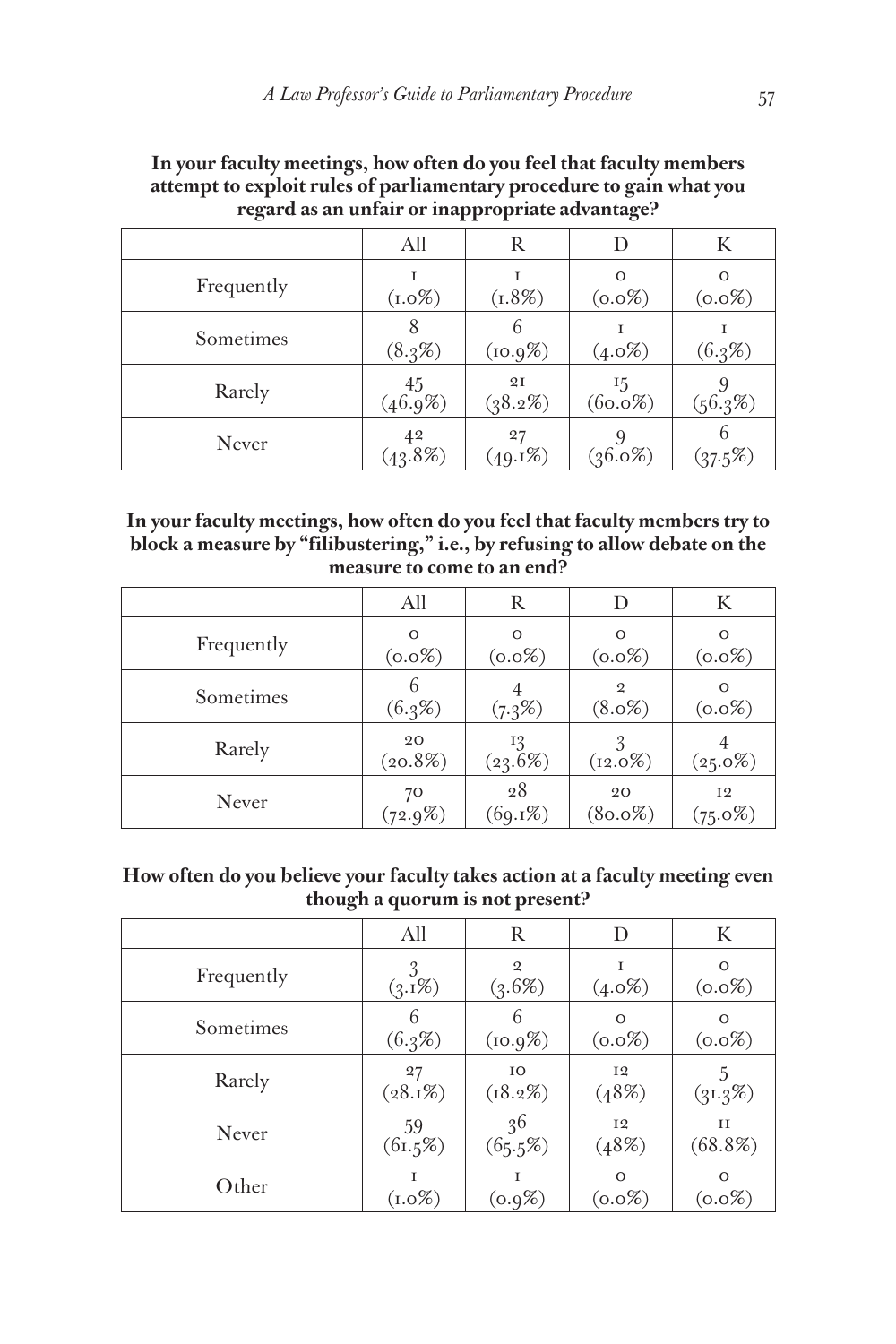|                                       |            | All            |                 |
|---------------------------------------|------------|----------------|-----------------|
|                                       | Yes        | No             | I Don't<br>Know |
| Hiring full-time faculty              | 96         | T              | $\Omega$        |
|                                       | $(99.0\%)$ | $(1.0\%)$      | $(0.0\%)$       |
| Hiring adjunct faculty                | 24         | 71             | $\mathfrak{D}$  |
|                                       | (24.7%)    | $(73.2\%)$     | $(2.1\%)$       |
| Recommending faculty for tenure       | 97         | $\Omega$       | $\Omega$        |
|                                       | (100%)     | $(0.0\%)$      | $(0.0\%)$       |
| Hiring non-faculty associate deans    | 8          | 78             | H               |
|                                       | $(8.2\%)$  | $(80.4\%)$     | (11.3%)         |
| Hiring library staff                  | 7          | 83             | 5               |
|                                       | $(7.4\%)$  | (87.4%)        | (5.3%)          |
| Approving a new course                | 70         | 26             | $\Omega$        |
|                                       | $(72.9\%)$ | $(27.1\%)$     | $(0.0\%)$       |
| Approving a new degree program        | 89         | $\overline{2}$ | 6               |
|                                       | (91.8%)    | $(2.1\%)$      | $(6.2\%)$       |
| Changing the grading curve            | 93         | $\Omega$       | 5               |
|                                       | $(94.9\%)$ | $(0.0\%)$      | $(5.1\%)$       |
| Changing the academic calendar        | 50         | 29             | 19              |
| (e.g., the number of weeks in a term) | $(51.0\%)$ | (29.6%)        | $(19.4\%)$      |
| Changing admissions policy            | 9          | 75             | 15              |
| (e.g., the target size of the class)  | $(9.1\%)$  | (75.8%)        | $(15.2\%)$      |
| Creating a new student journal        | 57         | 2I             | <sup>18</sup>   |
|                                       | $(59.4\%)$ | (21.9%)        | (18.8%)         |
| Changing the school email system      | $\Omega$   | 80             | <sup>18</sup>   |
| (e.g., from Gmail to Outlook)         | $(0.0\%)$  | (81.6%)        | $(18.4\%)$      |
| Assigning faculty offices             | 3          | 89             | 6               |
|                                       | $(3.1\%)$  | (qo.8%)        | $(6.1\%)$       |

**Would the following actions require faculty approval at your school?**<sup>91</sup>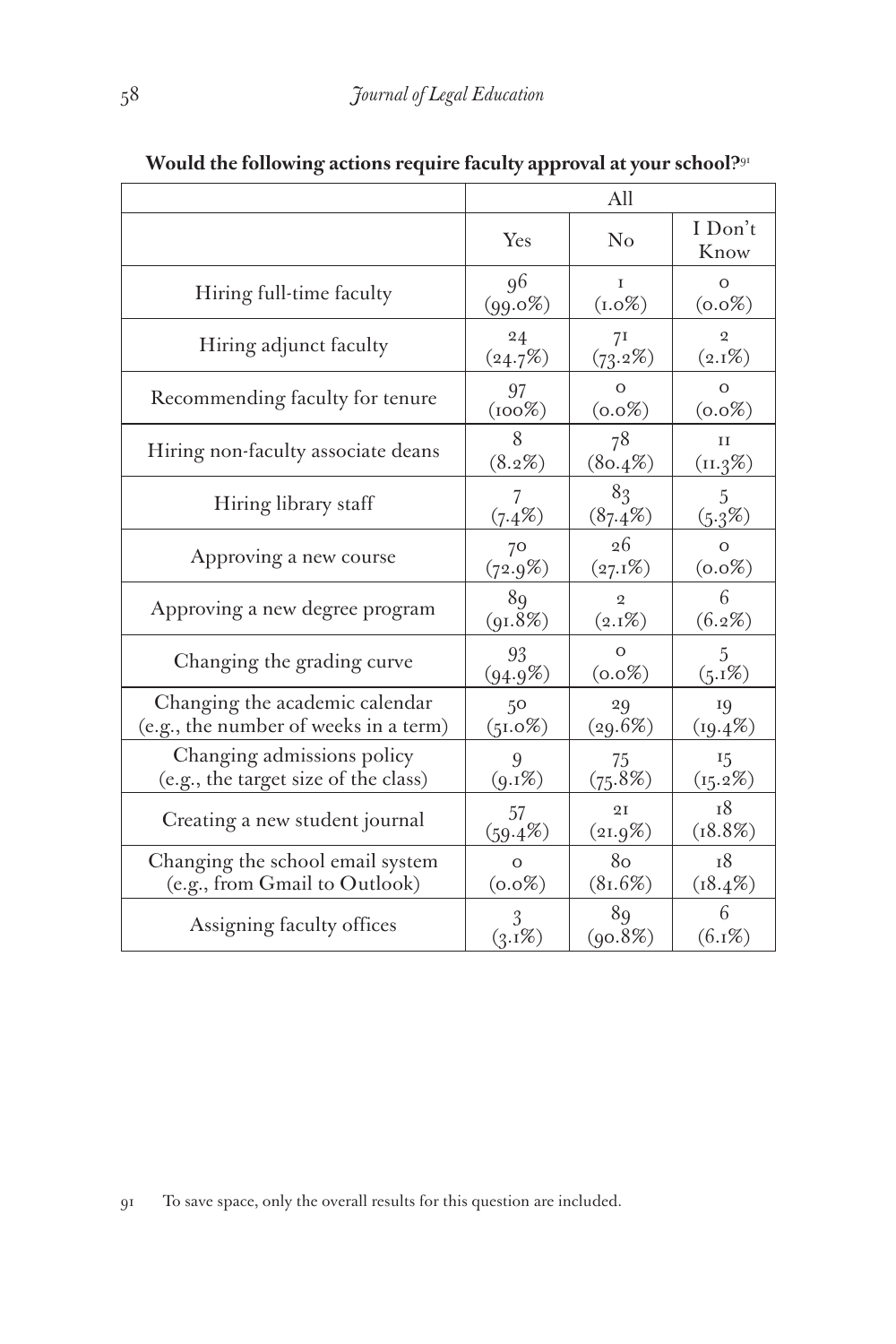**Before the next question, respondents were told: "The remaining questions are designed to gauge how strictly or loosely your faculty follows the rules of parliamentary procedure. The goal of these questions is** *not* **to test your knowledge of those rules. Accordingly, for each question, please select the choice that most closely describes what you think would** *actually happen* **in your faculty meetings under the circumstances described, regardless of what you believe to be the proper result under rules of parliamentary procedure."**

|                                                                                                                                                | All                   | R                     | D                | K                         |
|------------------------------------------------------------------------------------------------------------------------------------------------|-----------------------|-----------------------|------------------|---------------------------|
| The chair asks if the<br>original proposer of<br>the motion accepts the<br>amendment, and if so, the<br>amendment is adopted<br>without a vote | 64<br>(66.7%)         | $\frac{35}{(63.6\%)}$ | 19<br>$(76.0\%)$ | I <sub>O</sub><br>(62.5%) |
| The chair asks if there is<br>unanimous consent to the<br>amendment and, if so, the<br>amendment is adopted<br>without a vote                  | (7.3%)                | (7.3%)                | $(8.0\%)$        | $(6.3\%)$                 |
| There is no way that<br>the amendment can be<br>adopted without a vote                                                                         | 14<br>$(14.6\%)$      | IO<br>$(18.2\%)$      | 3<br>$(12.0\%)$  | 1<br>$(6.3\%)$            |
| Other)                                                                                                                                         | и<br>$(\text{II.5%)}$ | 6<br>$(10.9\%)$       | $(4.0\%)$        | $(25.0\%)$                |

**A motion is being debated at a faculty meeting. Someone proposes an amendment to the motion and suggests that the amendment might be a "friendly amendment." What happens?**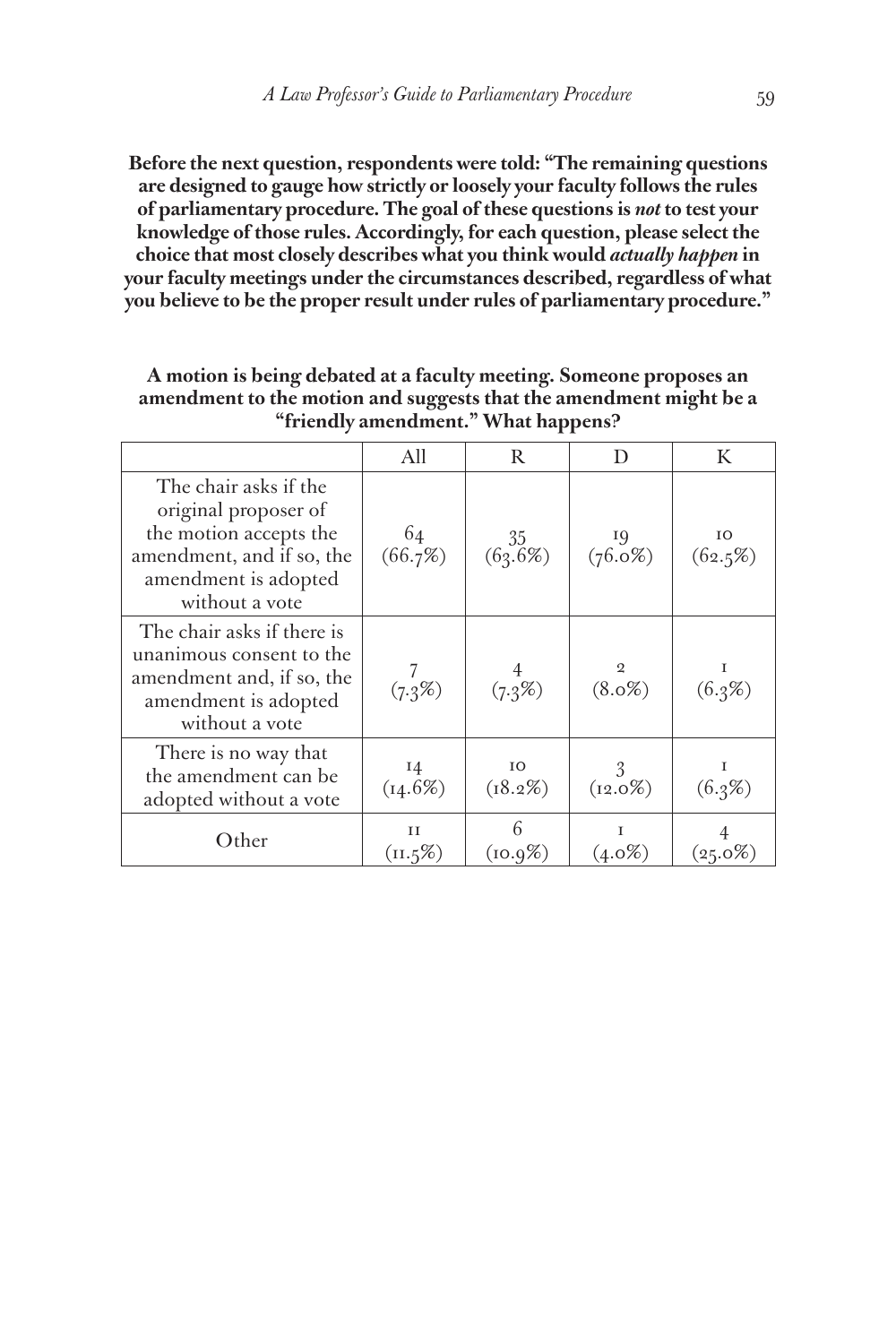|                                                                                                                                                              | All                  | $\mathbb{R}$                | D                | K                    |
|--------------------------------------------------------------------------------------------------------------------------------------------------------------|----------------------|-----------------------------|------------------|----------------------|
| Debate continues until it<br>naturally comes to an end<br>or a motion to end debate<br>passes by 2/3 vote.                                                   | 4<br>(4.2%)          | 2<br>(3.6%)                 | L<br>$(4.0\%)$   | T.<br>(6.7%)         |
| Debate continues until it<br>naturally comes to an end<br>or a motion to end debate<br>passes by majority vote.                                              | 17<br>(17.9%)        | $(16.4\%)$                  | $(16.0\%)$       | (26.7%)              |
| When the chair feels that<br>debate has gone on long<br>enough, the chair puts the<br>proposal to a vote.                                                    | 9<br>(9.5%)          | 6<br>(10.9%)                | 3<br>$(12.0\%)$  | О<br>$(0.0\%)$       |
| When the chair feels that<br>debate has gone on long<br>enough, the chair suggests<br>that debate should wind<br>up, after which debate<br>winds up quickly. | 29<br>$(30.5\%)$     | <sup>16</sup><br>$(29.1\%)$ | IO<br>$(40.0\%)$ | $(20.0\%)$           |
| Someone shouts out "call<br>the question," and the<br>chair puts the proposal to<br>a vote.                                                                  | 20<br>$(21.1\%)$     | 11<br>(20%)                 | 5<br>$(20.0\%)$  | (26.7%)              |
| Our faculty rules provide<br>a time limit on debates, so<br>debate ends when the time<br>limit is reached.                                                   | $\circ$<br>$(0.0\%)$ | $\circ$<br>$(0.0\%)$        | O<br>$(0.0\%)$   | O<br>$(0.0\%)$       |
| We don't have this<br>problem.                                                                                                                               | 8<br>$(8.4\%)$       | 7<br>(12.7%)                | T<br>$(4.0\%)$   | $\circ$<br>$(0.0\%)$ |
| Other                                                                                                                                                        | 8<br>$(8.4\%)$       | $(7.3\%)$                   | $(4.0\%)$        | $(20.0\%)$           |

## **A proposal is being debated at a faculty meeting. Debate on the proposal is dragging on and people are getting impatient. What happens?**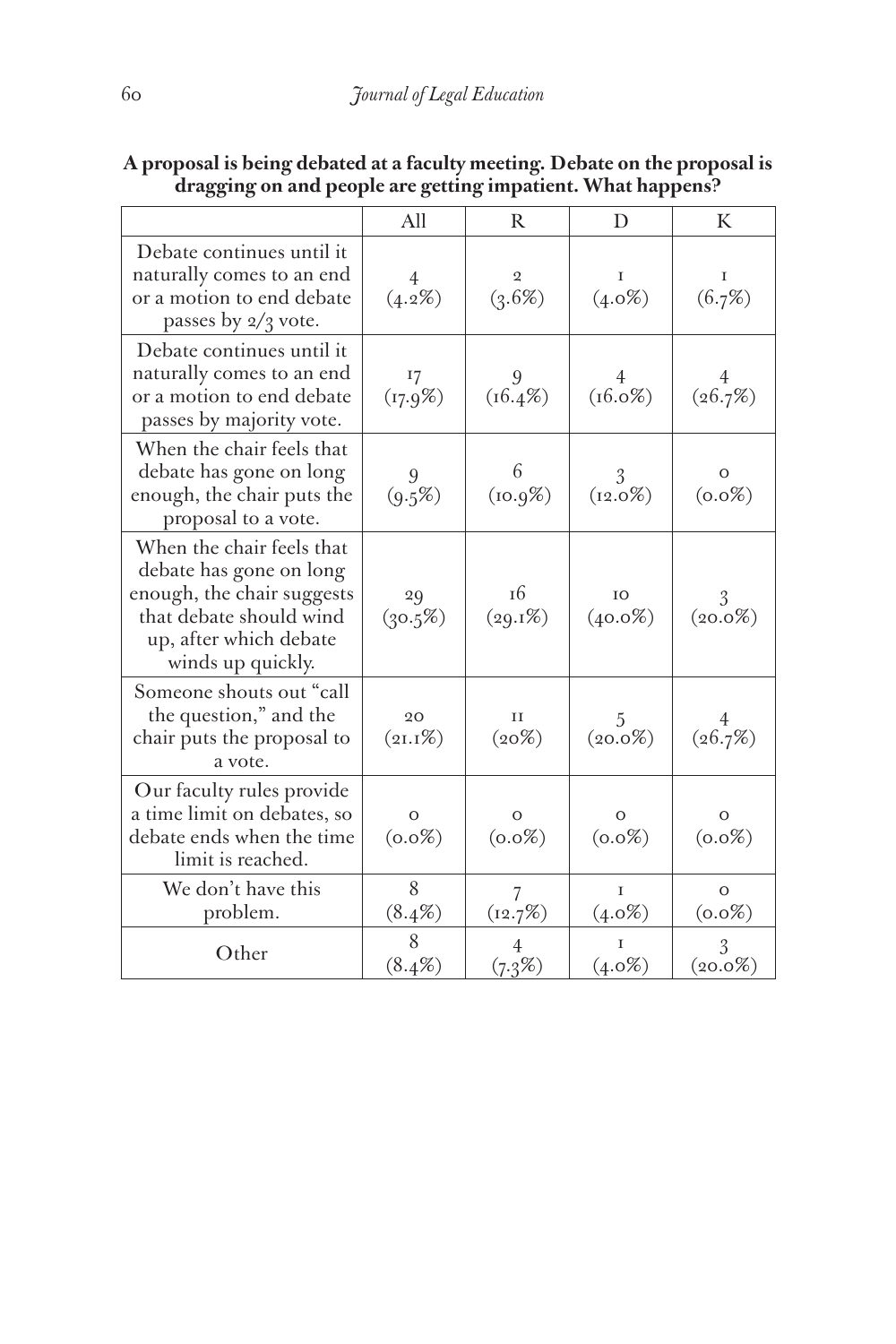|                                                                                                                                                        | All                  | R                     | D                            | K                            |
|--------------------------------------------------------------------------------------------------------------------------------------------------------|----------------------|-----------------------|------------------------------|------------------------------|
| It is temporarily set aside<br>while some other, urgent<br>matter is considered, after<br>which it is taken up again.                                  | 6<br>(6.3%)          | $\frac{3}{(5.6\%)}$   | $\overline{2}$<br>$(8.0\%)$  | 1<br>(6.3%)                  |
| It is permanently killed<br>and cannot come back<br>before the faculty.                                                                                | $\circ$<br>$(0.0\%)$ | $\circ$<br>$(0.0\%)$  | $\circ$<br>$(0.0\%)$         | $\Omega$<br>$(0.0\%)$        |
| It is killed for the<br>remainder of the current<br>faculty meeting but can<br>come back to the faculty<br>at a later meeting.                         | 46<br>$(48.4\%)$     | 26<br>$(48.1\%)$      | 13<br>$(52.0\%)$             | $(43.8\%)$                   |
| It is committed (or<br>recommitted) to a<br>committee and might or<br>might not come back to<br>the faculty, depending on<br>what that committee does. | 18<br>(18.9%)        | 9<br>(16.7%)          | 5<br>$(20.0\%)$              | $(25.0\%)$                   |
| This doesn't happen at<br>our meetings.                                                                                                                | 17<br>(17.9%)        | $_{II}$<br>$(20.4\%)$ | $\overline{4}$<br>$(16.0\%)$ | $\overline{2}$<br>$(12.5\%)$ |
| Other                                                                                                                                                  | 8<br>$(8.4\%)$       | 5<br>$(9.3\%)$        | T<br>$(4.0\%)$               | $\mathfrak{D}$<br>$(12.5\%)$ |

# **A faculty member moves to "table" the pending business. If the motion is successful, what happens to the pending business?**

**A proposal is being debated. Someone moves an amendment to the proposal. While the amendment is being debated, someone proposes an entirely different, unrelated amendment. What happens?**

|                                                                                                 | All              | R                |                  |            |
|-------------------------------------------------------------------------------------------------|------------------|------------------|------------------|------------|
| Debate sometimes turns<br>to the new amendment<br>even though the first one<br>is not resolved. | 39<br>$(41.1\%)$ | 22<br>(40.7%)    | $(32.0\%)$       | $(56.3\%)$ |
| Debate cannot begin on<br>the new amendment until<br>the first one is resolved.                 | 50<br>(52.6%)    | 28<br>$(51.9\%)$ | 15<br>$(60.0\%)$ | $(43.8\%)$ |
| Other                                                                                           | (6.3%            | $(7.4\%)$        | 2<br>$(8.0\%)$   | $(0.0\%)$  |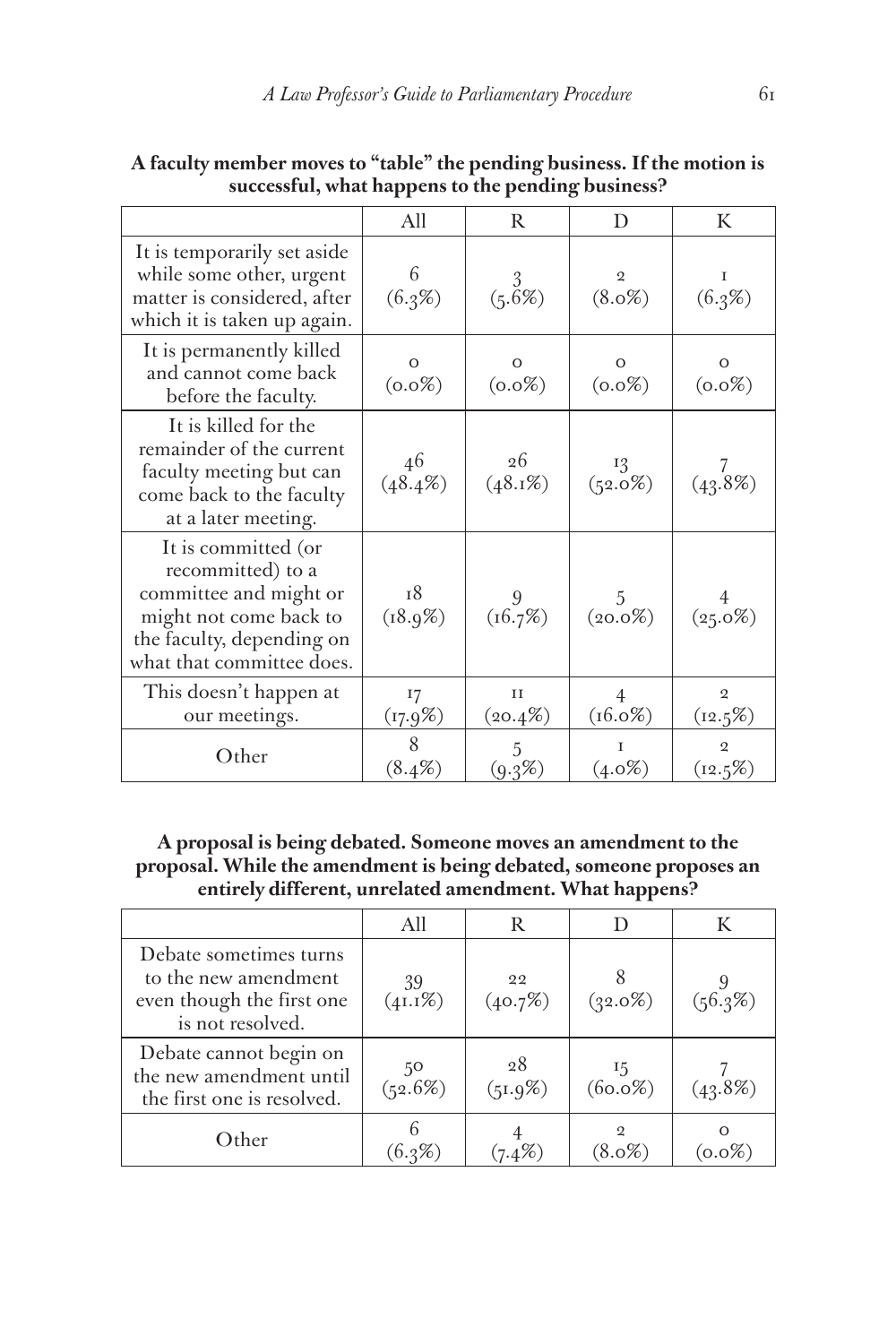**Your faculty's rules require a two-thirds vote for some action. At the meeting at which the action is discussed, a quorum of the faculty is present, but some faculty members are absent. Of those faculty members who are present and voting, the number voting in favor of the action is exactly double the number who vote against. One or more faculty members who are present abstain from voting. (Example: Of sixty faculty members eligible to vote, fifty are present. Of the fifty who are present, thirty vote in favor, fifteen vote against, and five abstain.) Is the vote successful or unsuccessful?**

|              | All              | R                |                   | K                            |
|--------------|------------------|------------------|-------------------|------------------------------|
| Successful   | 33<br>$(34.4\%)$ | 20<br>$(36.4\%)$ | $(24.0\%)$        | $(43.8\%)$                   |
| Unsuccessful | 30<br>(31.3%)    | 16<br>$(29.1\%)$ | IO.<br>$(40.0\%)$ | $(25.0\%)$                   |
| I don't know | 19<br>(19.8%)    | TΤ<br>$(20.0\%)$ | $(24.0\%)$        | $\mathfrak{D}$<br>$(12.5\%)$ |
| Other        | 14<br>(14.6%)    | $(14.5\%)$       | $(12.0\%)$        | (18.8%)                      |

**After a motion is made and seconded, does your chair "state the question" before inviting discussion? (Example: If a motion to adopt changes to your grading rules were made and seconded, would the chair say something like, "it is moved and seconded to adopt the proposed changes to the grading rules"?)**

|           | All              | R                       | D                           | K                     |
|-----------|------------------|-------------------------|-----------------------------|-----------------------|
| Always    | $(7.3\%)$        | 6<br>(10.9%)            | $(4.0\%)$                   | $\Omega$<br>$(0.0\%)$ |
| Usually   | 37<br>(38.5%)    | 20<br>$(36.4\%)$        | $_{\rm II}$<br>$(44.0\%)$   | $(37.5\%)$            |
| Sometimes | 22<br>$(22.9\%)$ | <b>I2</b><br>$(21.8\%)$ | $(24.0\%)$                  | $(25.0\%)$            |
| Rarely    | 22<br>$(22.9\%)$ | <b>I2</b><br>$(21.8\%)$ | $(20.0\%)$                  | (31.3%)               |
| Never     | 8<br>(8.3%)      | $(9.1\%)$               | $\mathfrak{D}$<br>$(8.0\%)$ | (6.3%)                |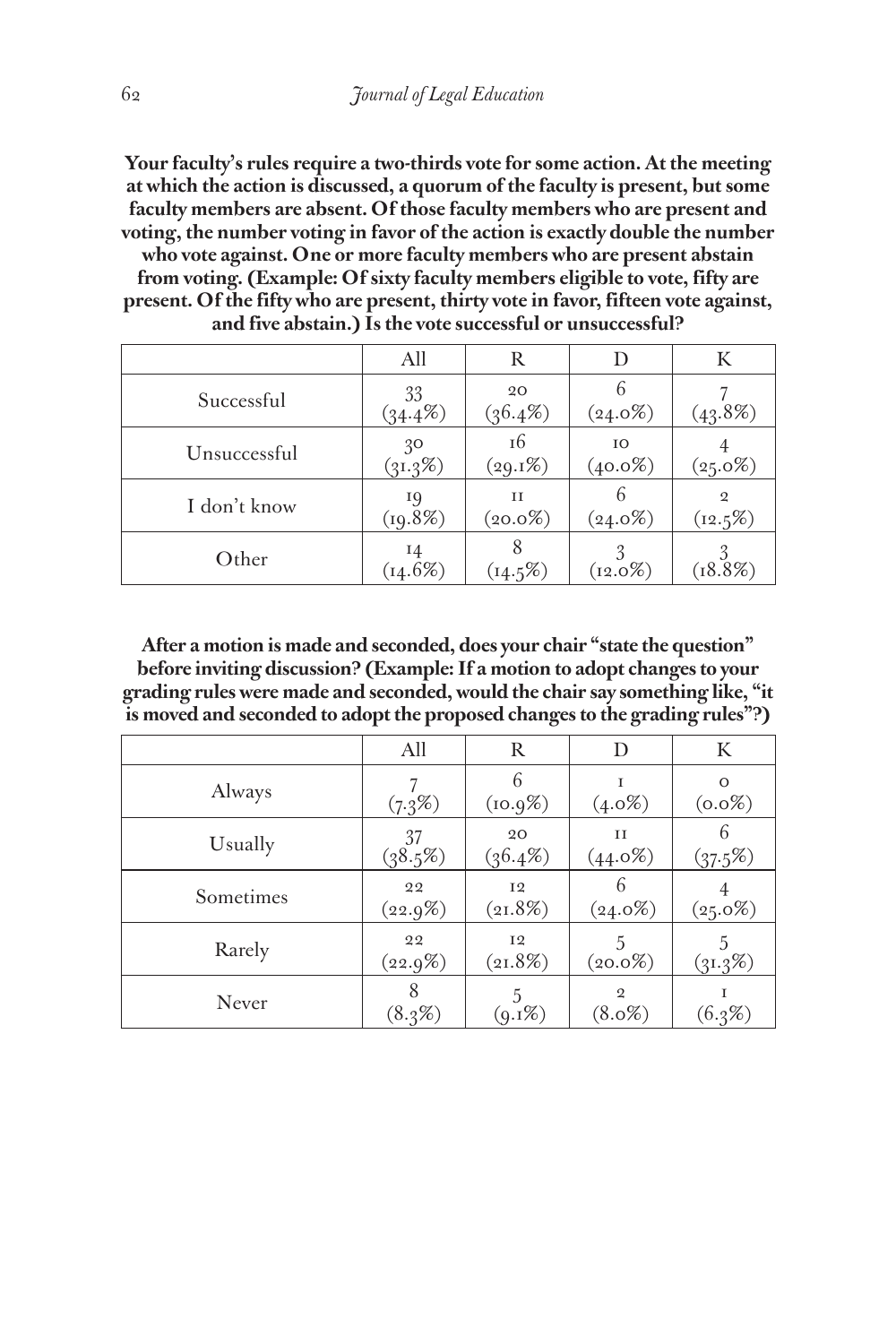|                                                                                              | All                          | R                     |                       | K             |
|----------------------------------------------------------------------------------------------|------------------------------|-----------------------|-----------------------|---------------|
| "Are you ready for the<br>question?"                                                         | $\Omega$<br>$(0.0\%)$        | $\Omega$<br>$(0.0\%)$ | $\Omega$<br>$(0.0\%)$ | $(0.0\%)$     |
| "Discussion?",<br>"Is there any discussion?",<br>"Is there debate?",<br>or something similar | 79<br>(82.3%)                | 44<br>$(80\%)$        | 24<br>$(96.0\%)$      | TΤ<br>(68.8%) |
| None; discussion<br>simply begins                                                            | I <sub>2</sub><br>$(12.5\%)$ | (12.7%)               | $\Omega$<br>$(0.0\%)$ | (31.3%)       |
| There is no discussion on<br>motions, only a vote                                            | т<br>$(1.0\%)$               | T<br>$(1.8\%)$        | $\Omega$<br>$(0.0\%)$ | $(0.0\%)$     |
| Other                                                                                        | $(4.2\%)$                    | $(5.5\%)$             | $(4.0\%)$             | $(0.0\%)$     |

**After a motion is made and seconded, what phrase does the chair use to invite discussion on the motion?**

**After discussion on a proposal has concluded, but before putting the proposal to a vote, does your chair restate the question to be voted on?**

|           | All              | R                        |                             | K                            |
|-----------|------------------|--------------------------|-----------------------------|------------------------------|
| Always    | 18<br>(18.8%)    | <b>I2</b><br>(21.8%)     | $(16.0\%)$                  | $\mathfrak{D}$<br>$(12.5\%)$ |
| Usually   | 45<br>(46.9%)    | $^{24}$<br>$(43.6\%)$    | 14<br>$(56.0\%)$            | $(43.8\%)$                   |
| Sometimes | 25<br>$(26.0\%)$ | 17<br>$(30.9\%)$         | $(20.0\%)$                  | (18.8%)                      |
| Rarely    | (5.2%)           | $\Omega$<br>$(0.0\%)$    | $\mathfrak{D}$<br>$(8.0\%)$ | (18.8%)                      |
| Never     | $(3.1\%)$        | $\mathfrak{D}$<br>(3.6%) | $\Omega$<br>$_{(o. o\%)}$   | (6.3%)                       |